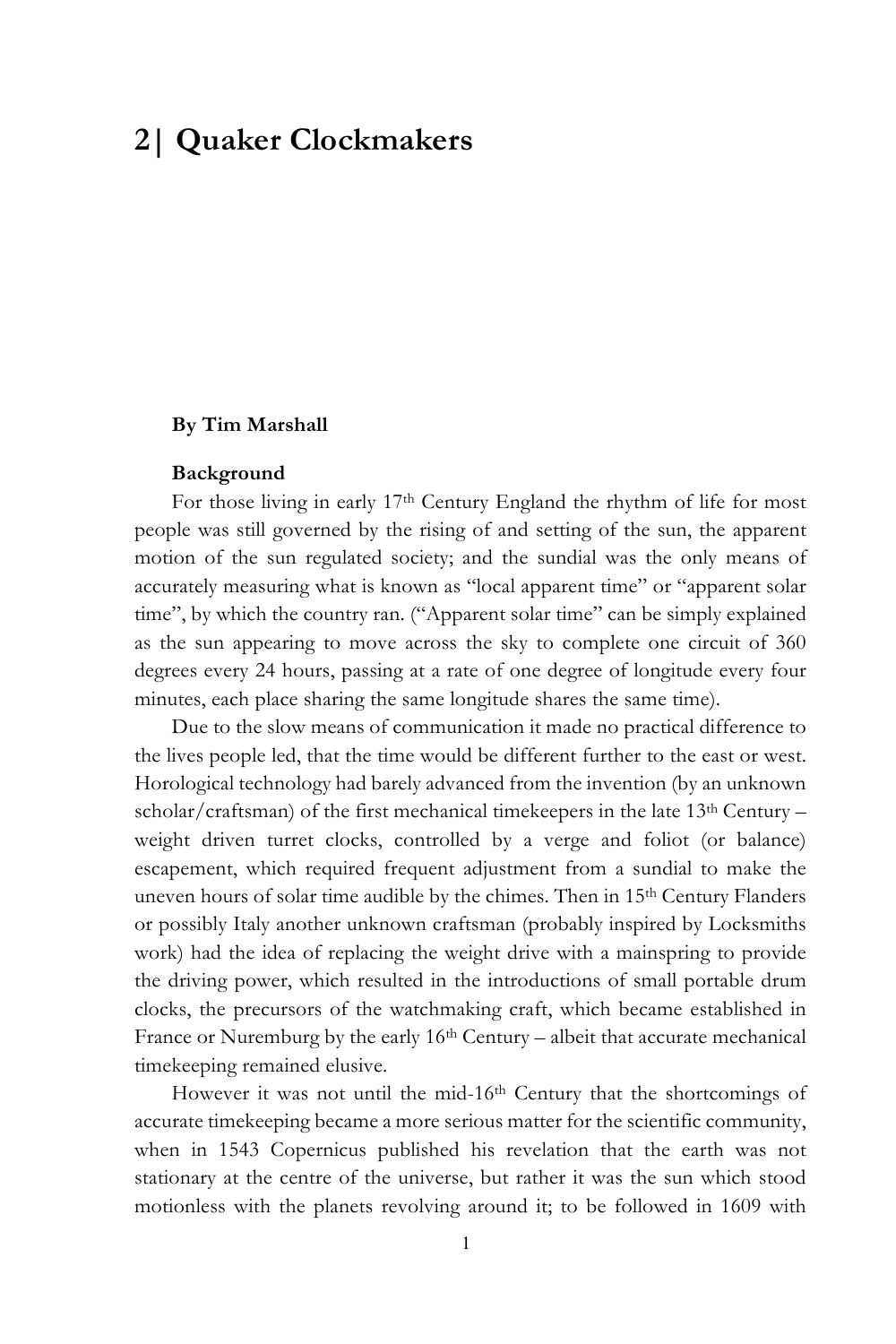Kepler's first two rules of planetary motion explaining the planets did not revolve around the sun in a circle but an ellipse, speeding up when they were nearer the sun. These discoveries led to an outpouring of new dialling literature and hence more sophisticated scientific sundials that were far in advance of the best contemporary mechanical timekeepers.

By the time George Fox was born in 1624, English domestic clockmaking was more in its first generation of native born and trained clockmakers, producing what was the first wholly English conceived mechanical timekeeper – the weight driven lantern clock, controlled by a verge and balance escapement. Hitherto clockmaking had been dominated by foreign craftsmen, either exporting their work from the continent or London based of often Huguenot descent (as refugees from intolerance). This output of clocks and watches was regarded as costly novelties or status symbols rather than reliable timekeepers.

Accurate timekeeping would have to wait until the 1650's for one of sciences monumental discoveries – the publication of Christiaan Huygens 'Horologium' in 1658 (from 1656) describing harnessing a pendulum as an independent oscillator, via a crutch to the escapement to control the motive power, (it is the pairing of a pendulum to a crutch which is the important point that is often overlooked) which exponentially increased accuracy. The new precision pendulum clocks could perform with such accuracy over a longer duration providing science and commerce with the accurate meantime they so desperately needed, in addition the equation of time became visible.

The idea was immediately taken up in England by one of the greatest clockmakers of all – Ahasuerus Fromanteel of London, the Anabaptist son of a Norwich wood turner that led to the pre-eminence of English clockmaking for the next 200 years. As clockmaking was making that giant leap forward, George Fox was building a Quaker organisational structure which would ensure it not only survived the early years of persecution, but thrived, especially suited to the tradesman/craftsman class – men of independent thought who had been drawn to the new Religious Society of Friends, by its common approach to religious and everyday life. Among them were clockmakers, who were implicitly literate and numerate, practical men who could contribute much to the new movement, but also take full advantage of any opportunities that might arise in an organisation that placed honesty and trust foremost.

The administrative structure George Fox conceived was to implement a network of meetings, based on a concentric model, with the yearly London meeting at the heart of the organisation to both instruct and offer guidance, radiating out via quarterly regional meetings to the monthly division of circuit meetings (dealing with fundamental issues of births, deaths and marriages) and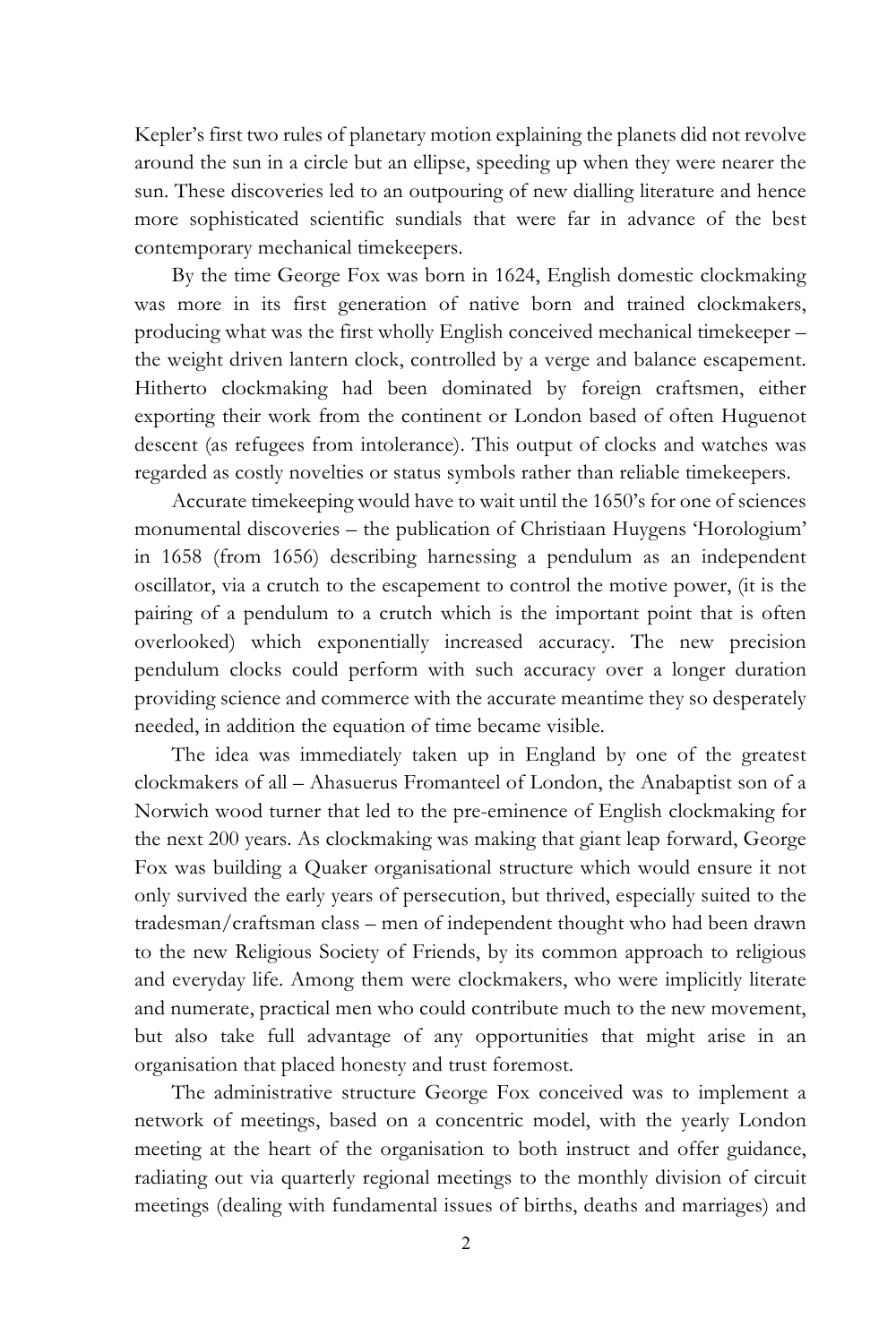then to the regular preparative meetings at the local scale. Each one designed to ensure the core Quaker values entered all walks of their lives; and of relevance to clockmaking are these four elements of Education, Apprenticeship, Travel and Trade, each one having a direct impact on the future success of Quaker clockmakers.

Being both literate and numerate and in no small measure trustworthy, clockmakers were often the obvious candidates to represent monthly meetings at both the quarterly and London Yearly Meeting, in terms of travel, this provided the clockmakers not only with the opportunity to form spiritual and personal bonds as they travelled between the meetings, but had the effect of developing trade and business networks that, as we shall see later, spread across the country and then overseas to the American colonies.

As for trade, guidance was issued setting out an ethical code, which imbued their business activities with the core belief of honesty and truth in all matters, that both enhanced the reputation of the individual and the Religious Society of Friends. Quaker tradesmen should not financially overstretch themselves and take an unserviceable debt or enter a business they knew nothing of. Being denied access to the universities and hence a profession, it is not surprising that Quakers were drawn to the natural sciences and metal based technologies, among them clockmaking – producing consistently good quality products at a fair and fixed price (to bargain proved that a price demanded was untrue and hence at odds with the Quaker ethos of truth). As a result, their clocks were in demand, to the financial benefit of both the clockmaker himself and the general stock of the Religious Society of Friends.

Fox saw education as being crucial for the wellbeing and future of the Society, shunning the need for classical learning (what was the point of it if Quakers were barred from universities), instead concentrating on more practical subjects that trade and business required, in the case of clockmaking a sound knowledge of mathematics and applied mechanics was a natural choice for many. This manifested itself in craft apprenticeship within the compass of the Religious Society of Friends, which also had the effect of ensuring the youngsters attended meetings and were brought up in the Quaker way of life. The apprenticeships were sometimes paid for from Quaker funds or more often, especially in country districts it was an arrangement within and between groups of Friends – nowhere more successful than among the North Oxfordshire Quaker clockmakers of the 18th Century.

Although it was not until after the 1689 Act of Toleration for the full benefits of the application of core Quaker Beliefs through education, apprenticeships and travel and business, via the meeting structure to be fulfilled,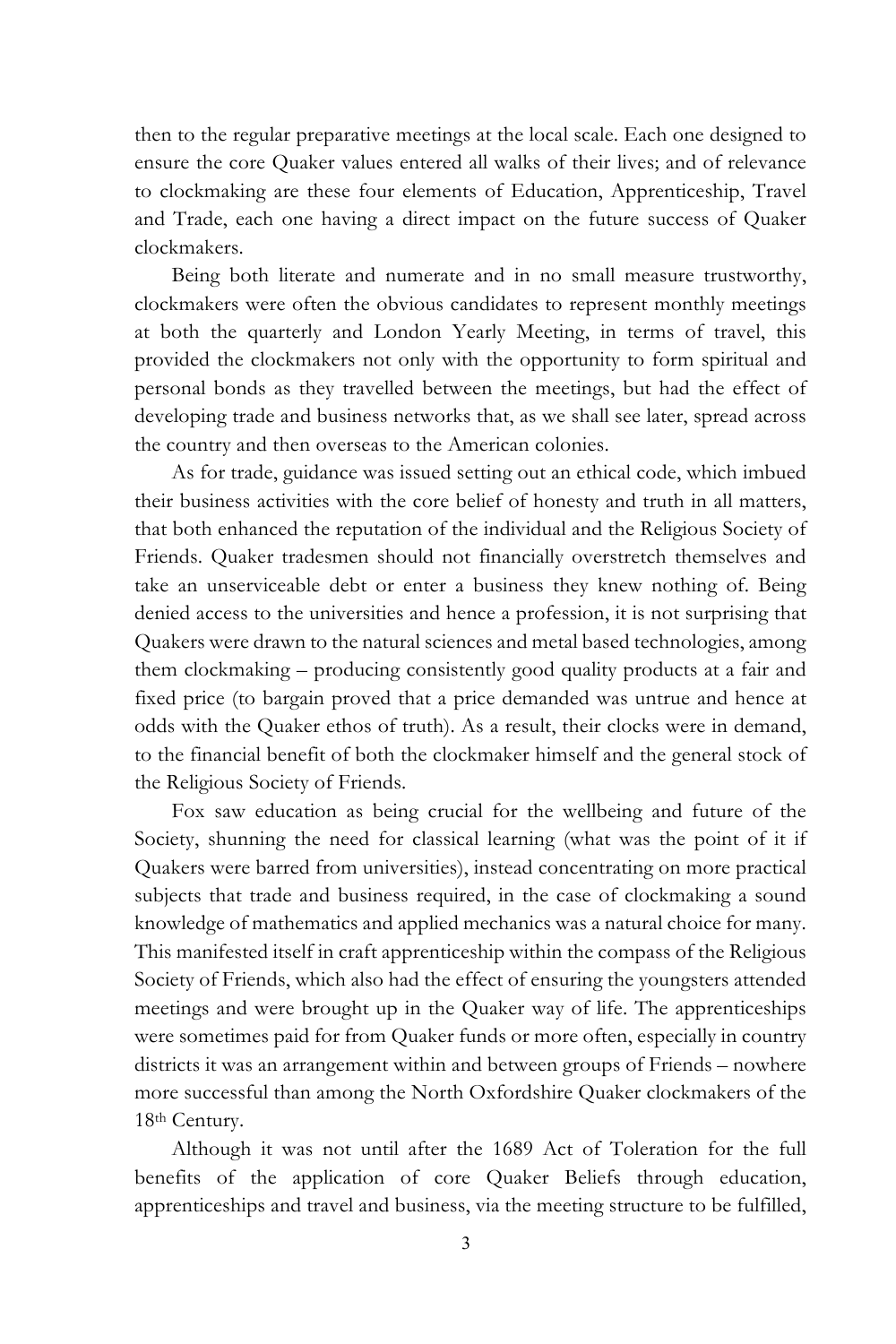this context enabled Quaker clockmakers and tradesmen to enjoy economic power way above their numbers, lasted throughout the era of English clockmaking from 17th Century to the 19th Century.

#### **First Generation Quaker Clockmakers**

For those first Quaker clockmakers the years leading up to the 1689 Act of Toleration were difficult and often dangerous, not only did they have to contend with an intolerant established Church (and therefore country), at first the Presbyterians of the Interregnum followed by the Episcopalians of the restoration, but also the effects of the plague and great fire of London devastating most of the city's clockmaking districts (just how many were Quakers is unknown). At the same time the Dutch sea wars and the profligate royal family coupled with the uncertainty of a protestant succession all contributed to an unsettled economic climate for trade still recovering from the effects of the civil war.

During the early years of the 1650's and the 1660's those established clockmakers that joined the new religious society were spread over a wide area from Bristol in the west, the midlands and of course London. Their main output, regardless of whether they were town or country clockmakers was the lantern clock (at first balance and then pendulum controlled).

Two of the most interesting Quaker clockmakers from this first generation worthy of comment for very different reasons are the relatively obscure John Roe of Epperstone in Nottinghamshire and the well-known London maker Hilkiah Bedford.

John Roe was born c.1637 and spent his long working life at Epperstone, a village four miles north east of Nottingham, a maker of lantern clocks and more interesting – turret clocks of a rare timber framed form found mostly in the midland counties, the earliest at Shelford was installed in 1680. The presence of this clock at this early date (pre- Toleration Act) is interesting, suggesting that in this part of Nottinghamshire, discrimination by the clergy had softened, to the extent that any prejudice against a Quaker clockmaker was outweighed by the quality and value of his work. John Roe was a leading member of his local meeting, becoming a trustee for the Oxton Meeting House in 1699; he died in 1720 and was buried in the Oxton Quaker burial ground.

Hilkiah Bedford of London is a rare example of a mathematical instrument maker and clockmaker, combining both aspects of time measurement. More well known today for his instruments and dials, his output included universal ring dials, quadrants and sundials. Born in 1632 at Sibsey, Lincolnshire, he was the son of Thomas Bedford an early Quaker convert, and was apprenticed through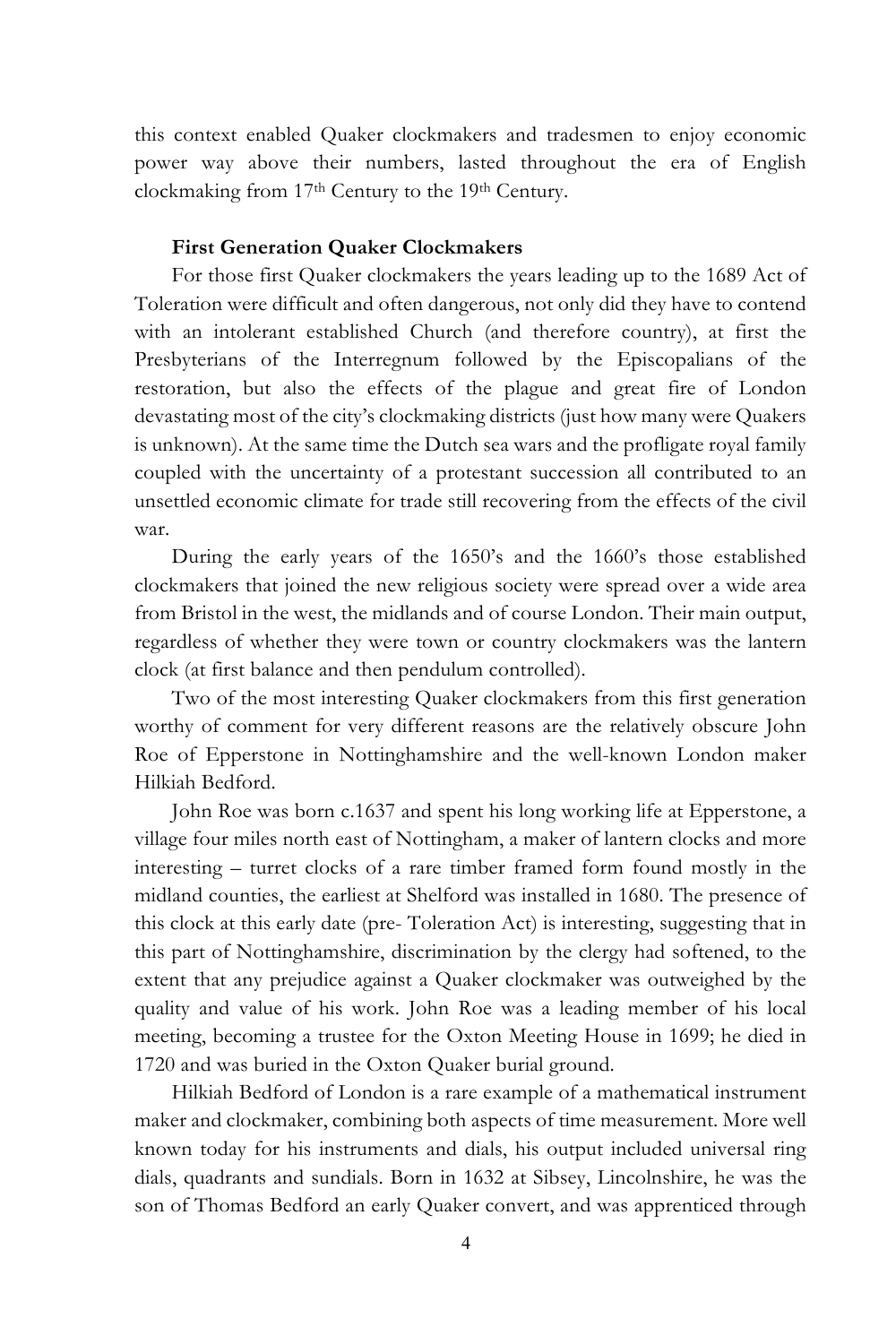the Stationers Company to John Thompson a mathematical instrument maker in 1646, freed in 1654 and in 1667 became a free brother in the Clockmakers Company despite refusing to take the oath. His clocks date from after his admission into the Clockmakers Company: they included lantern clocks, spring (or bracket) clocks and one early longcase is known – an anchor escapement long pendulum example dating from the early 1670's made just after the invention of the anchor escapement (attributed to Joseph Knibb of Oxford c1670). Its introduction was an important milestone towards precision timekeeping, more accurate and simpler to make than the verge and crownwheel, which it replaced as the standard of pendulum control in longcase clocks thereafter. Whether any of Bedford's clocks were made by his own hand or a journeyman is unclear, certainly a division of labour at a craft level already existed at that time among members of the London trade and was widely used – brass foundries supplied the lantern clock frames, wheel blanks, dials and decorative castings, and of course the specialist engravers, bell founders and cabinet makers and joiners for the cases. It seems likely that Bedford's membership of the Religious Society of Friends was confined to his early years, certainly before his son Hilkiah Bedford was admitted to St. John's College Cambridge in 1679. Hilkiah Bedford died in 1689, the year of the Act of Toleration and was buried in St. Dunstan's Fleet Street.

# **London**

After the accession of William and Mary in 1688, continental influence or furnishing design began to make an impact upon London taste, resulting in some clock cases becoming very grand, albeit in a more elegant manner, greatly influenced by the French designer Daniel Marot. These clocks were for the very wealthy only and among the most eminent of London Clockmakers operating in this exclusive market was the Quaker Daniel Quare.

Born in Somerset in 1647 Quare was admitted into the Clockmakers Company as a great (turret) clockmaker, albeit he did not swear an oath. Initially he worked in St Martins Le Grand, moving to Allhallows, Lombard Street by 1681 and then finally at the sign of the Kings Arms in Exchange Alley by the mid 1680's. From each of these premises he produced watches, spring (bracket) and longcase clocks and barometers of the highest quality for the most affluent customers, including royalty and foreign dignitaries; his Quaker lifestyle presented no handicap.

During his illustrious career he took a total of 15 apprentices including his eventual business partner and successor Stephen Horseman. Among his technical achievements was to develop one of the first repeating watches; he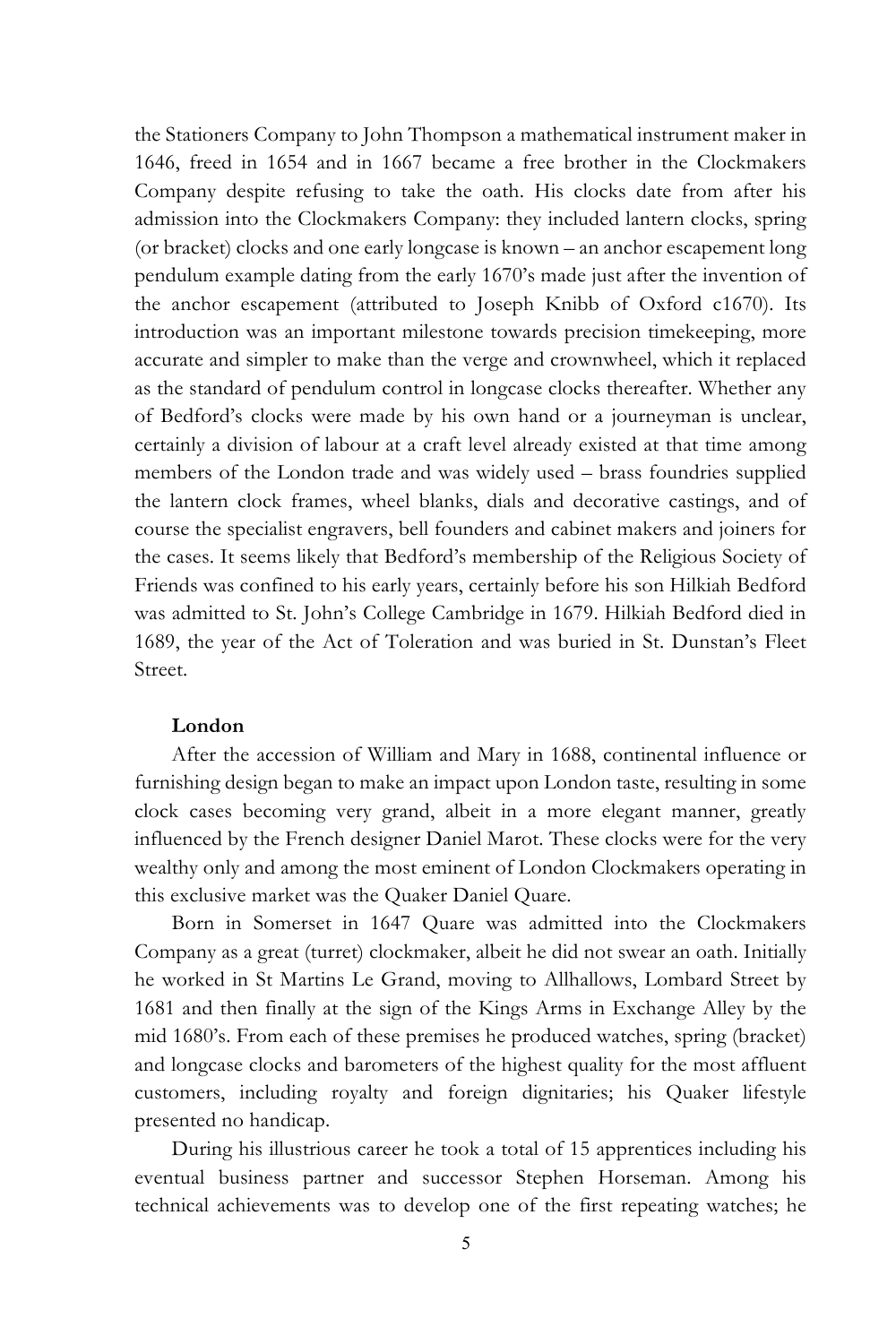patented a "night engine" (presumably some type of early burglar alarm driven by clockwork) and patented his invention for a portable barometer in 1695. Quare's patent was for a barometer that could be inverted without spilling mercury, probably achieved by simply pinching the top of the tube and shrouding the cistern containing the reservoir of mercury in a leather bag. These barometers were generally of the highest quality, much sought after by the wealthy of those days as they are now, just as popular in France and Germany where the scales (often silver) were engraved in English on one side and French or German on the reverse.

However, it is Quare's long duration clocks which place him among the best of English clockmakers, including a year duration equation of time longcase. So highly was he regarded that despite not taking an oath he became the Master of Clockmakers Company in 1708, and when George 1st ascended the throne he was offered the position of clockmaker to the King; once again the question of not swearing an oath was overcome and he was allowed access to the Sovereign by a back entry. Quare is quoted as saying "The Yeoman of the Guard, lets me frequently go up without calling anybody for leave, as otherwise he would tho persons of quality".

Over a long career, he made a prolific number of clocks; He died on 21 March 1724 and was buried in the Quaker burial ground at Bunhill Fields. The Daily Post of 26 March 1724 reported "Last week dy'd Mr. Daniel Quare, watchmaker in Exchange Alley, who was famous both here and at foreign courts for the great improvements he made in that art, and we hear he is succeeded in his shop and trade by his partner Mr. Horseman. His daughter, Ann, married in 1705, when many European nobles attended".

Towards the end of this "golden" period of London elegance another eminent clockmaker with Quaker origins rose to prominence – George Graham. No account of Quaker clockmakers would be complete without reference to a maker brought up as a Quaker by his family in Cumberland who went on to become one of the greatest clock and watch makers of the 18th Century. George Graham was born in 1673 in Kirklinton parish, Cumberland, the son of a farmer who became a Quaker after his son's birth. He was bound apprentice to Henry Aske of London in 1688, then worked for the most famous clock maker of all – Thomas Tompion, whose niece he married in 1704, then entering into partnership with Tompion in 1711 before taking over the business (at the Dial and Three Crowns) upon his former master's death in 1713.

George Graham became a Warden and then Master of Clockmakers Company in 1722. He was a fellow of the Royal Society and is credited with several important inventions – the deadbeat escapement in 1715 and the mercury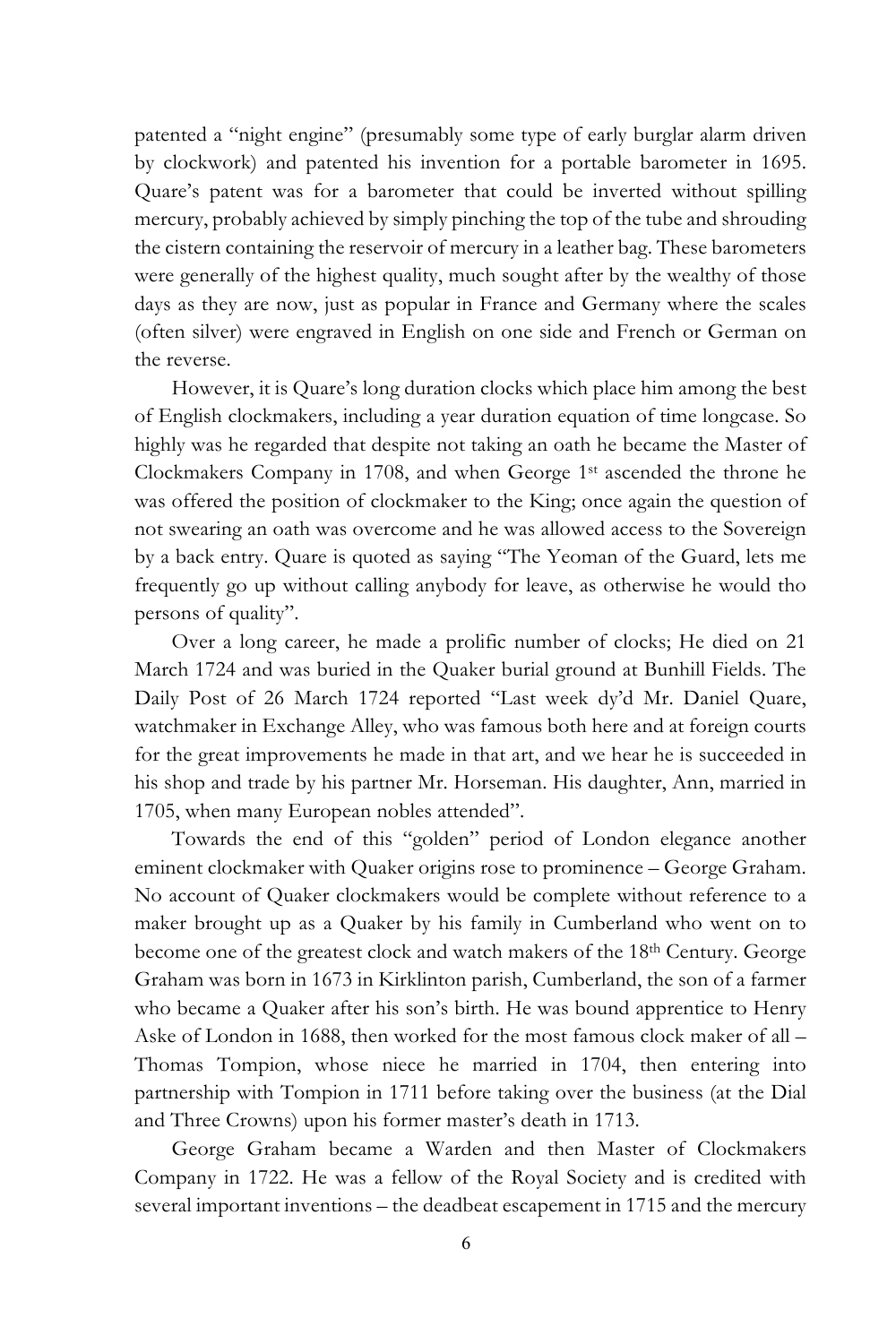compensated pendulum, the combination of both was essential to precision clockmaking, remaining in use until the late  $19<sup>th</sup>$  century. He perfected the cylinder escapement, a type of deadbeat escapement not subject to change in driving power, which became widely used by French and Swiss watchmakers until into the 20<sup>th</sup> century, although never as popular with English watchmakers. His workshop produced a prodigious number of high quality watches (said to be around 3,000), spring and longcase clocks and a few humble travelling alarums and most important – precision regulator clocks.

George Graham was also an important scientific instrument maker. His output included an eight-foot quadrant for the Astronomer Royal Edmund Halley in 1725, planetary models, a twenty-two-and-a-half-foot zenith sector and transit instruments; including instruments for the Maupertuis expedition to Lapland in 1736 to prove Newton and Huygens theories that the earth flattened at the poles. It was to the trustworthy 'Honest' George Graham that John Harrison turned to on arrival in London to pursue his quest to build a precision marine timekeeper for finding longitude at sea, providing Harrison with an unsecured interest-free loan.

George Graham died in 1751, one of horology's greatest inventors and is buried in Westminster Abbey. Although in terms of his active participation in Quaker life, there is no evidence that he was a member of the Royal Society of Friends after moving to London to take up his apprenticeship.

# **1689 to the beginning of the 18th Century**

Following the 1688 departure of James the second (a Roman Catholic sympathetic to the Quaker cause in terms of religious toleration), William and Mary quickly granted full liberty of conscience to all religious dissenters, enshrined in the 1689 Act of Toleration – pragmatists, William realised this was necessary for stable government and for an economy to thrive. The Yearly Meeting of 1689 responded by issuing a note of advice which was to set the tone for the next 150 years or so, encouraging Friends to give "no offence nor occasions to those in outward government no way to any controversies, heats or distractions of the world" – sound advice for business and Quaker clockmakers, although with certain drawbacks for a religious movement which hitherto had been at the forefront of challenging the religious establishment; Quakerism never again had the evangelical zeal to reach out to new members (including clockmakers) on the same scale. However, the more inward looking organisation appeared to suit the Quaker clockmakers who could settle down to their work confident that the disturbances of the past 40 years were behind them. The Act of Toleration enabled the Quakers to make the most of the growth and spread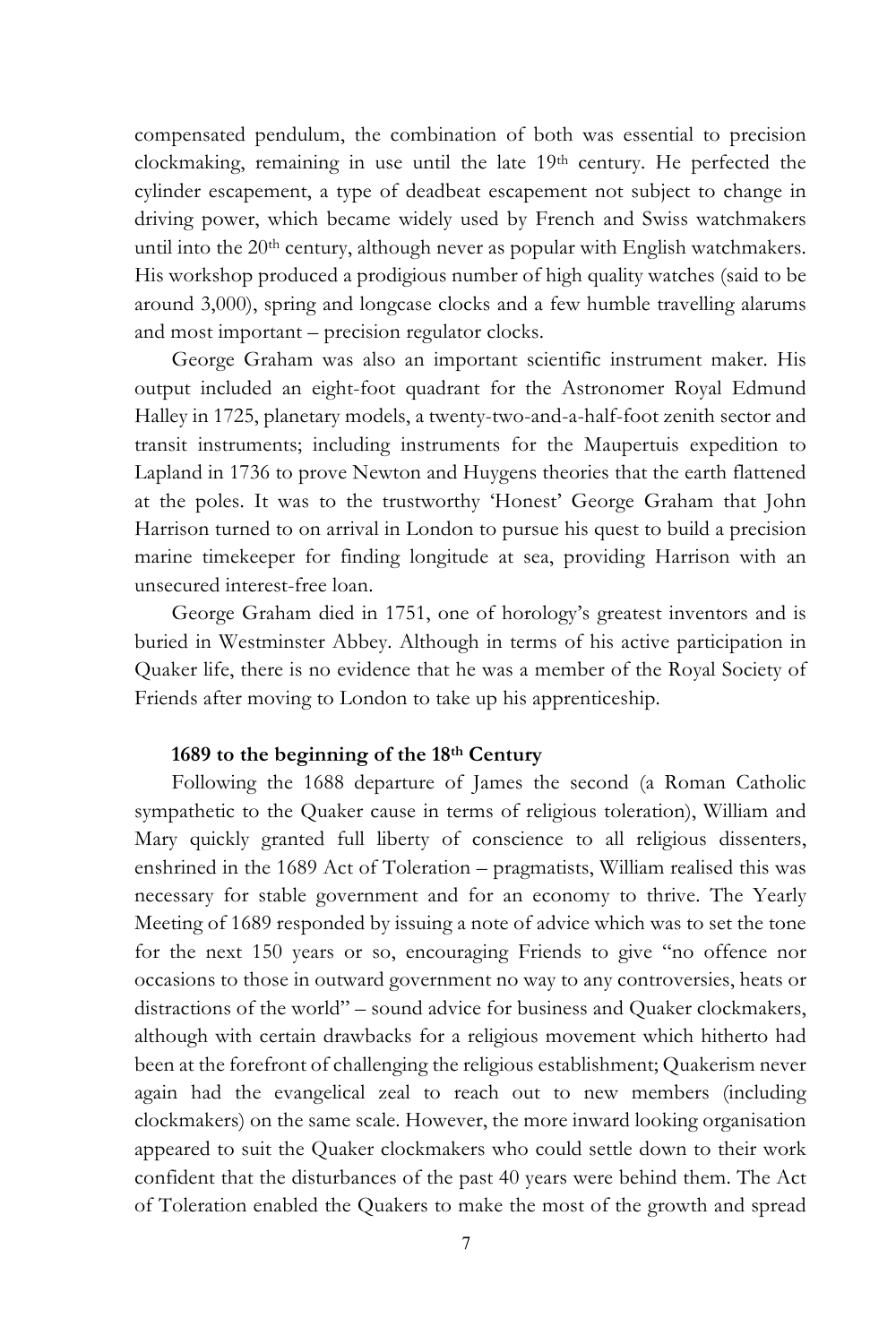of domestic clockmaking from what had until then, been mostly centred in London and a few regional cities Bristol, Oxford, Salisbury, Norwich, Newcastle and York being among the most prominent, was now moving into the market towns and beyond. Quaker clockmakers were setting up in business over a wider geographical area.

In the west country, Abel Cottey of Crediton and Arthur Davis of Westleigh were both in business during the 1680's making lantern clocks (Davies also made much rarer posted movement musical clocks). Cottey is famous for becoming Philadelphia's first clockmaker, after sailing with William Penn aboard the 'Welcome' in 1682. (He returned to Devon in 1695 before finally emigrating again in 1700, leaving behind some uncharacteristic debts). In the south of England, the Howe family of Dorchester in Dorset were producing quite distinctive thirty-hour longcase clocks, with substantial brass plate movements behind simple embellished dials for a country market far removed from the refinements of London fashion. In contrast, Jeremy Spurgin, Colchester's early Quaker clockmaker was understandably more influenced by London styles, as well as lantern clocks he is known for some very elegant marquetry cased eight day clocks at the height of London fashion. Spurgin is also an interesting example of a late 17th century Quaker clockmaker who was permitted to trade in the town upon payment of a fine  $(f10)$  in 1697, and was sufficiently established in Colchester to attend vestry meetings to fix the parish rate. He died in 1699 aged just 33 and was buried in the local Quaker burial ground.

In Staffordshire, an important Quaker clockmaking dynasty was being established by three brothers – Samuel, John and Peter Stretch, a name that would resonate in clockmaking circles halfway across the world; from Leek via Wolverhampton, Birmingham and Bristol to Philadelphia, celebrated today as America's first family of clockmakers after Peter Stretch emigrated in 1703. They came from Harpers Gate just outside Leek, Samuel the eldest brother had established his clockmaking business in Leek by 1681, taking younger brother Peter as his apprentice c.1684, eventually handing over the workshop to Peter when he moved away to Wolverhampton c.1697; John, the least well known established his business in Bristol, where he was eventually joined by Samuel c.1714. All three are known today for their lantern and longcase clocks, one such lantern clock made by Samuel c.1685 still retains its original balance control, highlighting the continued demand in some country areas for a basic short duration clock (about 12 hours) some 30 years after the introduction of the pendulum.

# **The North West of England Quaker Clockmaking Tradition**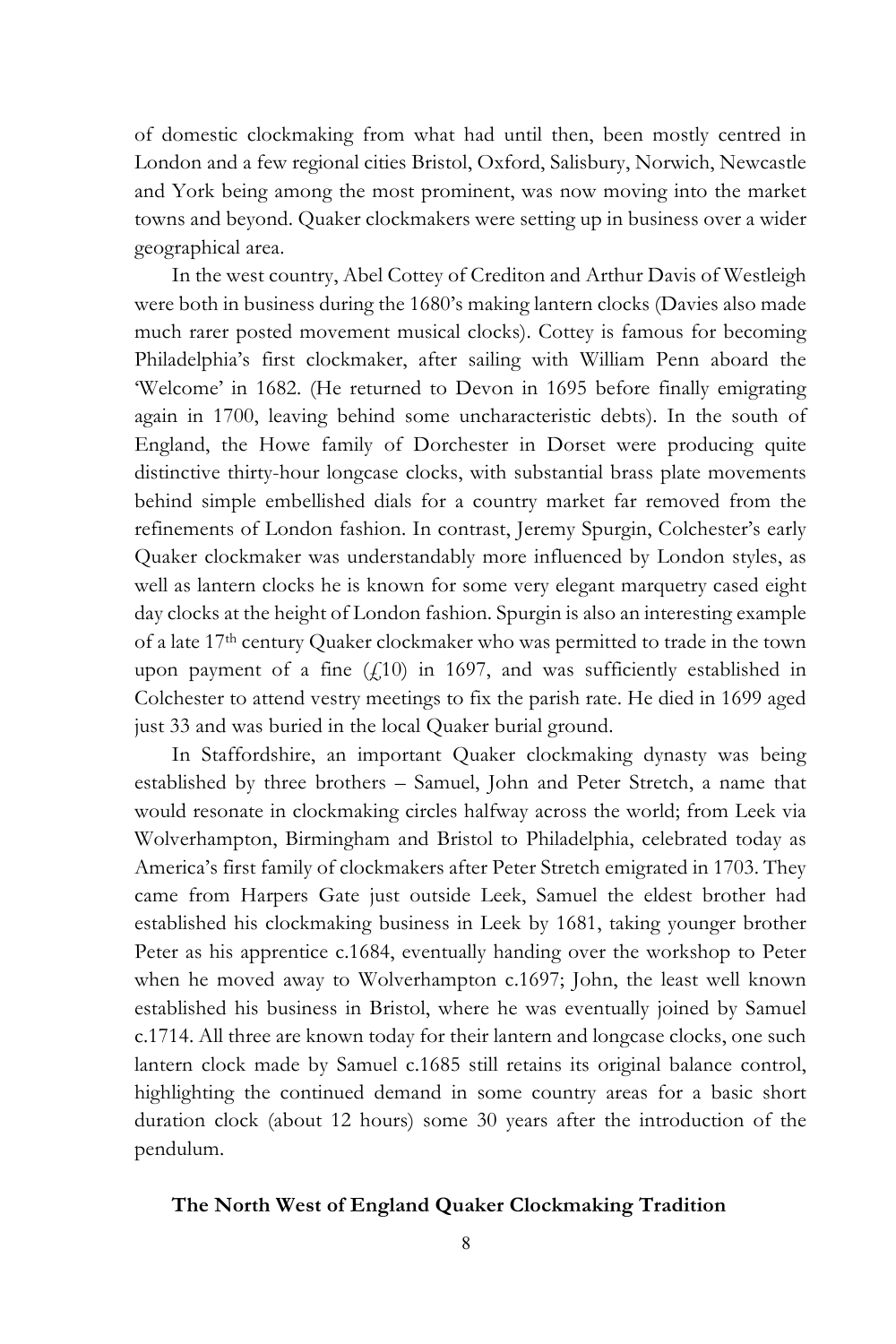One of English clockmaking's unique regional styles exclusive to a network of Quaker clockmakers working in some of the remotest parts of the north west of England can be traced back to John Ogden of Bowbridge Hall near Askrigg in Wensleydale during the 1680's. Ogden, a prominent member of the local Meeting and trustees of the Meeting House, pioneered a distinctive form of thirty hour duration clock comprising a large brass posted lantern style movement, the dial engraved with religious or morbid verses, a particular favourite being "Behold this hand, Observe the motion's tip, Man's previous hours, Away like these do slip", or a more simple "Momento Mori" – In this remote place. John Ogden is thought to have trained his two sons John Jnr and Bernard (after they moved to Newcastle then Alnwick and finally Sunderland while Bernard remained at home) as well as five other apprentices – John Ismay, Isaac Hadwen, Robert Brownless, John Sanderson and Mark Metcalfe. The first four of his apprentices continued Ogdens style into the first half of the  $18<sup>th</sup>$  century, though oddly neither John Ogden himself or either of his sons did, after her moved off to Darlington in 1711, preferring instead to conform to the styles favoured there (although there remains the possibility that Ogden had moved beyond the compass of an unknown engraver responsible for the verse dials). They certainly remained popular with Ismay and Sanderson at Wigton, Brownless at Staindrop and Isaac Hadwen during his time at Sedbergh. Of the four John Sanderson was the most prolific and idiosyncratic in the nature of his work, each clock different from the next, within the distinctive regional style.

Unlike Sanderson who may well have left Quakerism, Isaac Hadwen remained within the Society of Friends throughout his life, embodying those key principles of education, apprenticeship, travel and trade, which encompassed a wide network. He was born at Burton in Kendal, Westmorland in 1687, (his stepsister was married to the Clifton clockmaker – Thomas Savage) and apprentice to John Ogden c.1701 before beginning work at Sedbergh c.1710. He married Sarah, the daughter of a prosperous local Quaker Dr John Moore of Eldroth Hall, enabling him to quickly establish a thriving business, moving to Kendal in 1722 and then Tunstall in Lancashire. His success as a clockmaker allowed him to travel widely on Quaker business, including two trips to America, the first in 1718 and then again in 1737 where he died of fever at Chester, Delaware. The family business now removed to Liverpool under the stewardship of his widow Sarah until Joseph Jnr. was able to take over, continued to produce good quality longcases, and more importantly sold clocks wholesale to other clockmakers as far away as John Fry the famous Quaker in Wiltshire, who in turn traded with the Gilkes family from North Oxfordshire, thus forming a common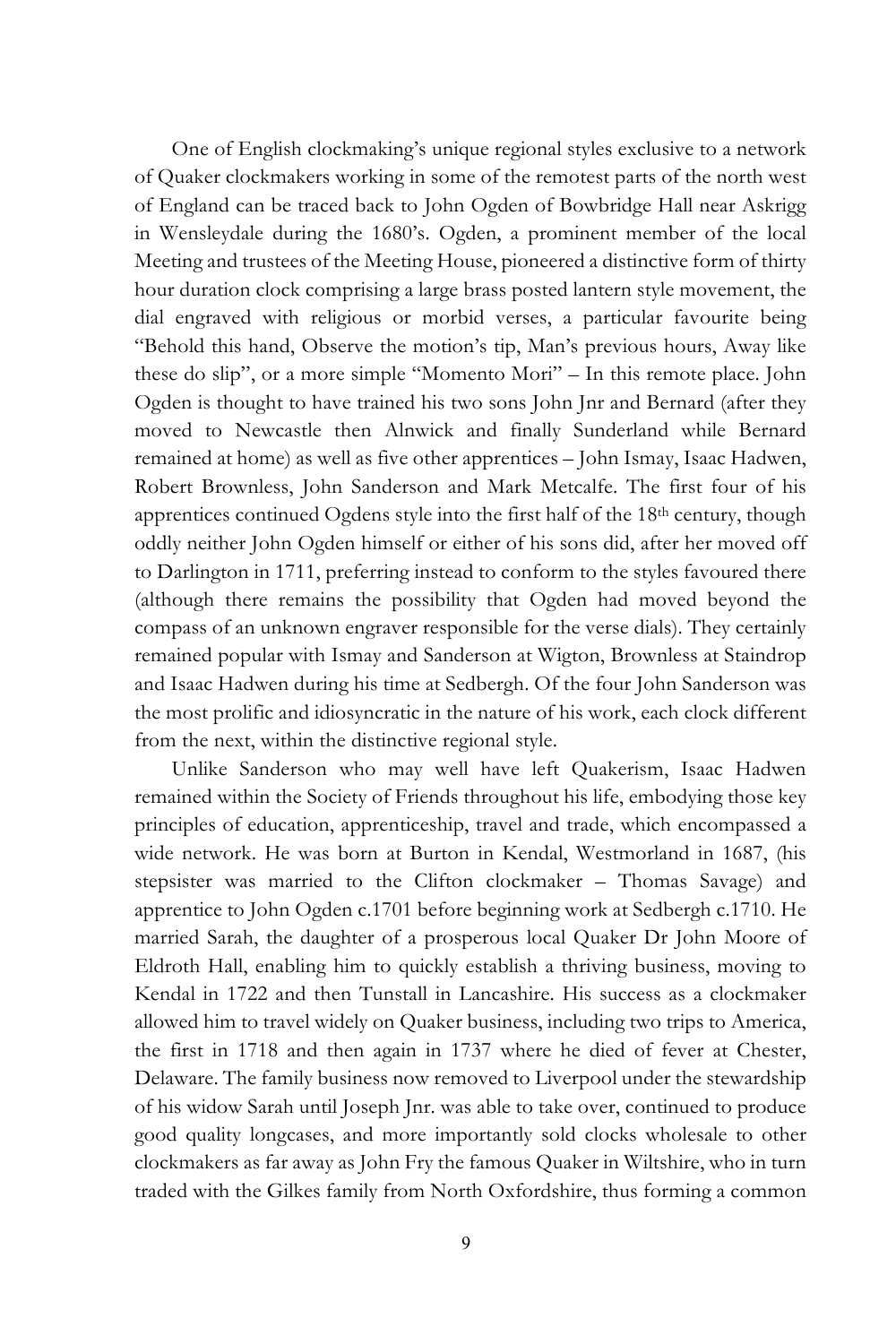link between the two quite distinctive Quaker clockmaking traditions of the 18<sup>th</sup> century.

#### **The North Oxfordshire Quaker Clockmaking Tradition**

The early years of the 18<sup>th</sup> century saw the emergence of a group of Quaker blacksmiths cum clockmakers in rural North Oxfordshire, namely the Gilkes and Fardon families, who, along with their descendants, relatives and apprentices built a network of Quaker clockmakers who dominated the craft in this area throughout the 18<sup>th</sup> century and into the 19<sup>th</sup> century, virtually to the end of English clockmaking. The network diagram (figure one) illustrates the relationship between master and apprentice together with the interaction between Monthly Meetings, which proved so successful for so long.

Founded by Thomas Gilkes Snr. of Sibford Gower, they produced one of the most instantly recognisable styles of English country clockmaking – the 30 hour duration iron posted hoop and spike clock with distinctive ring & zig-zag engraved dials, either for hanging directly on the wall or off a hook located on the backboard of a longcase. Inexpensive – costing somewhere between  $\ell$ 2-10s to £4 depending upon whether they were single or two handed, had a calendar or were cased, they found a ready market in a local rural population gradually becoming more prosperous, albeit still beyond the pocket of the labouring and servant classes. The clocks themselves are unique to the North Oxfordshire Quaker tradition, made for the most part in the village clockmakers workshops, forging the iron frames and movement ironwork, engraving the ring & zig-zag pattern dials themselves with only the basic of tools – a graver and compass, casting their own brass spandrels often from a poorly defined mould and repeated many times over. In short they reduced their production costs by making what they could themselves, rather than buying in components; using much cheaper iron instead of the more expensive brass where possible.

First produced by Thomas Gilkes snr. of Sibford in the early years of the 18th century, their production extended through three generations of Quaker clockmakers, some being signed by the Quaker clockmaker and others left unsigned (probably for the wholesale market) ending with the late 18th century examples of John Wells of Shipston or William Green of Milton under Wychwood – they hardly changed at all. During this time, the North Oxfordshire Quaker clockmakers played important roles in each of the Meetings in Banbury and Witney divisions, attending the local and travelling to the Regional and Yearly Meeting, thus extending their business networks even further.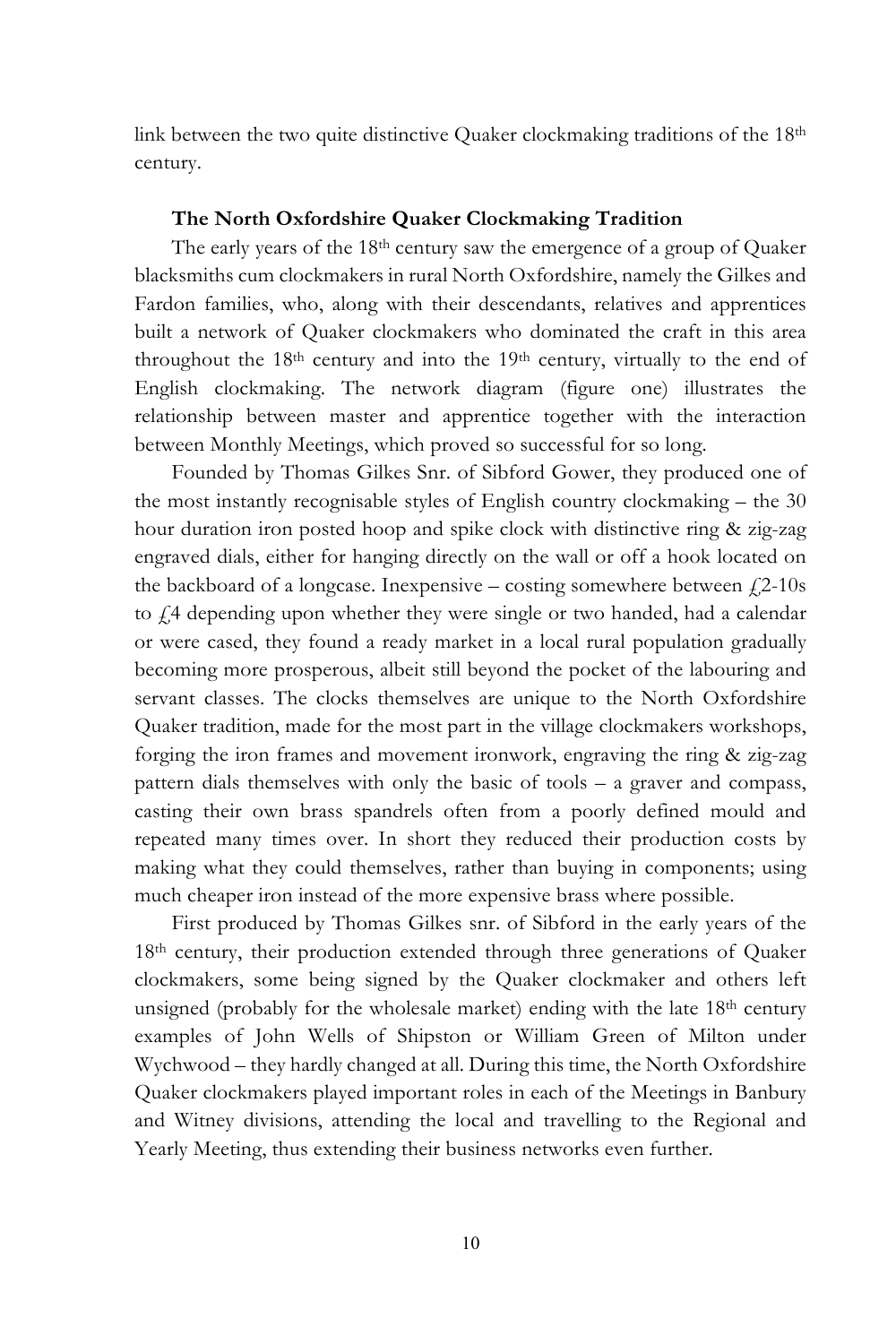#### **The English Midlands**

Elsewhere in the country, Quaker clockmakers were producing work more in line with general styles of the period. In Nottinghamshire one notable maker was Joseph Kirk of Skegby and then Nottingham, he was born at Hardstoft in neighbouring Derbyshire, where his earliest clocks are signed. A maker of good quality 30 hour and 8 day longcases he was succeeded in the clockmaking business by his daughter Ann who upon her marriage to a non-Quaker in 1738 was disowned by Nottingham Monthly Meeting – a not unfamiliar story as the century progressed.

In Derbyshire during the late  $17<sup>th</sup>$  century and early  $18<sup>th</sup>$  century the Tantum family - Francis, Jonathon and Daniel (all brought up as Quakers) were highly regarded for their longcase clocks, Francis Tantum of Loscoe made some interesting 8-day clocks incorporating a passing strike. They are also notable for two of their apprentices – James Wooley from Codnor (bound to Francis) and William Barnard of Newark (bound to Daniel) who both went on to become well known regional clockmakers. However, it seems unlikely that any of the Tantums remained within the Society of Friends after marrying out.

Further South at Kettering in Northamptonshire we come across a most ingenious man working during the first half of the 18th century – Thomas Eayre who combined clockmaking with bell founding, casting a ring of bells for St Botolphs, Boston (the famous 'stump') he was also a chimes maker and a surveyor & cartographer who made his own waywiser. His son Joseph Eayre was brought up as a Quaker, and trained by Thomas to become a notable provincial clockmaker at St. Neots,is well known for his equation of time clocks and his friendship with the antiquary William Stukeley.

# **The Industrial Revolution**

While several families of Quaker Clockmakers were established in the North of England during the 18th Century – some like the Greaves family on the Quayside at Newcastle from the 1730's (perhaps more notable for buying their engraved dials from Beilby and Bewick during the 1770's) and at York the Storr's and Terry's (a name more associated later with the city's confectionary manufacturing) - they all continued to supply their traditional client base. Others, and it is not clear just who and how many, became involved in the mechanisation process for the new manufacturing mills being established in Yorkshire and Lancashire; bear in mind that clockmakers (Quaker and otherwise) were just about the only people with an understanding of practical applied mechanics, capable of cutting wheels and making running gear for the new manufacturers, during the early pioneering days. What we do know is that the Hargreaves family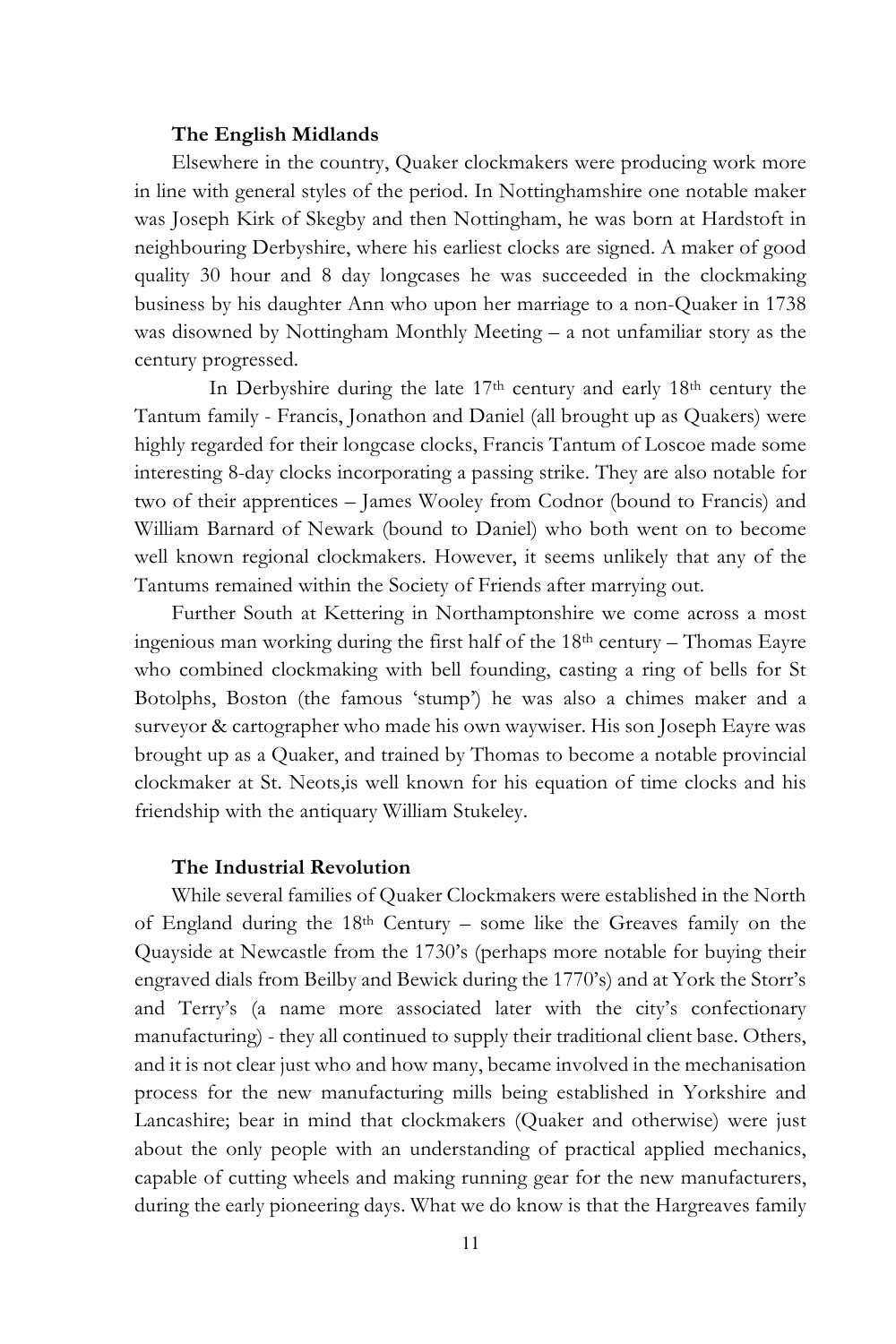of Settle certainly provided timekeepers for the new mills – Langcliffe Cotton Mill in 1785 is one example.

However, it is the son of German immigrants living in Epworth in Lincolnshire who made one of the most significant technological discoveries of the 18th century. Benjamin Huntsman, a Quaker clockmaker working in Doncaster during the 1740's, invented the crucible steel manufacturing process that made Sheffield steel world famous. After moving to Sheffield he left the clockmaking craft to capitalise on his new invention, setting up in business as a Sheffield steelmaker in 1751 - that company name survives to this day.

Another example of a Quaker clockmaker with an entrepreneurial spirit taking to manufacturing, albeit in the wrong place was Joseph Oxley of Fakenham, another Lincolnshire born clockmaker, who set up in business manufacturing worsted in Norwich during the 1750's, some distance from the more centralised urban industrialisation about to take place in the West Riding of Yorkshire. Two Manchester Quaker clockmakers with interests in the latest scientific ideas of the day, more often associated with the Lunar Society were father and son – Peter Clare Snr. and Jnr. Peter Clare Snr. came from Hatton, Cheshire where he was a member of the Local Meeting before moving to Deansgate in Manchester, was a clockmaker, inventor and lecturer. He made high quality longcase clocks, turret clocks and smoke jacks, for which he obtained the King's Royal Patent, and gave public lectures about: electricity and lightening, pneumatics and mechanics. He was remembered in a poem published in the Palatine Notebook of 1884, almost 100 years after his death –

> "There is the cottage of Peter That cunning old fox who kept the sun right by the time of his clocks"

He died in 1799, the local Manchester press reported, "…one of the Society of Quakers, a man of intrinsic merit as a mechanic and philosopher."

His son Peter Jnr. was equally famous; as well as producing high quality longcases including musical clocks and regulators, he was a wholesaler of movements to other clockmakers and made watchman's clocks for use in the mills around Manchester and house bell systems for his wealthier clients. Peter was a close friend and executor of Dr. John Dalton - an eye witness describes them out walking.

"at a slow pace owing to the Doctor's feebleness…Peter Clare was always remarkably neat and well dressed in a suit of black, wearing knee breeches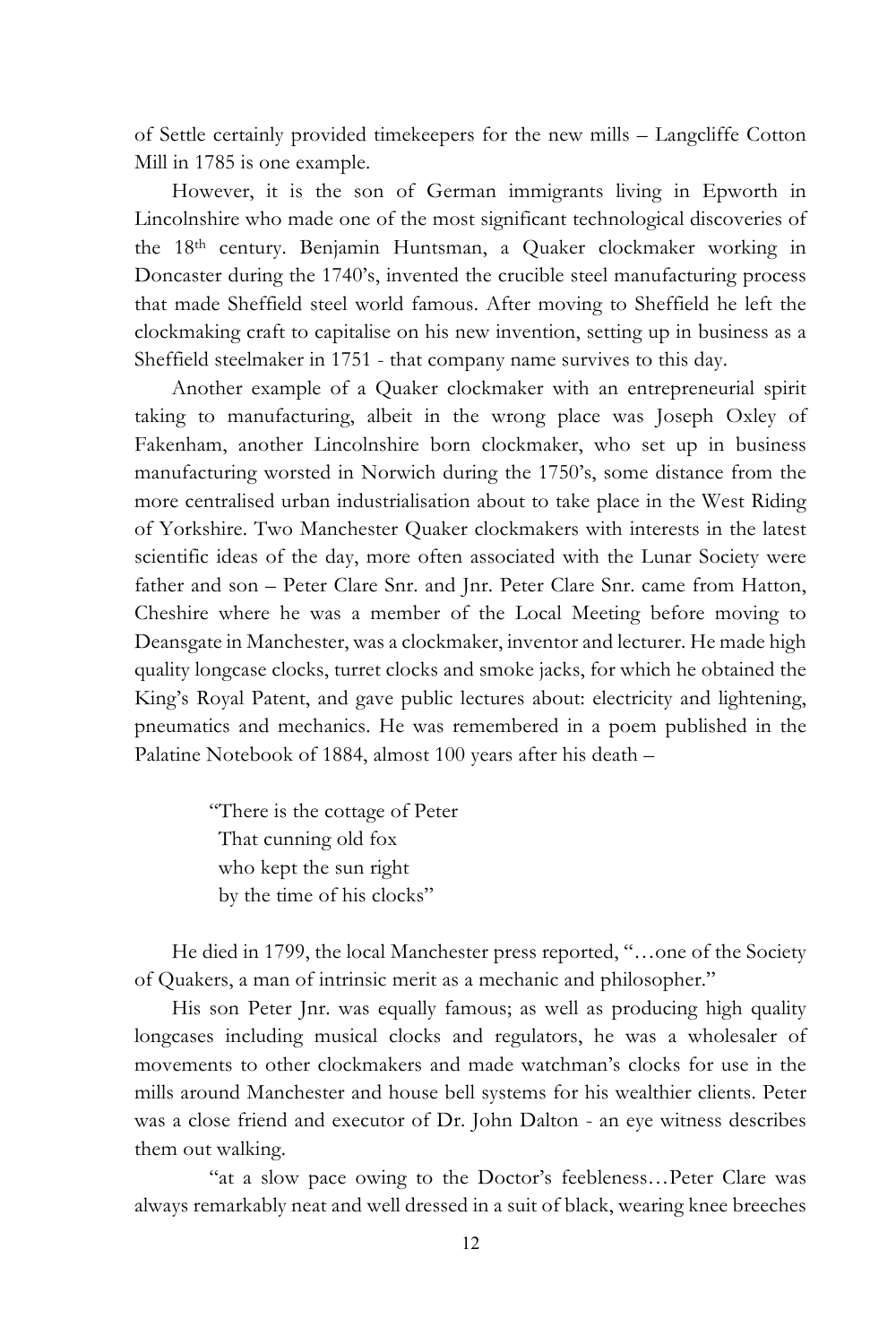with silver buckles, which showed his fine, well shaped legs, and a broad brimmed hat. His linen was of the purest white, and he presented a clean, happy and cheerful looking face."

Peter was an eminent member of Manchester's scientific community, becoming the secretary of the Literary and Philosophical Society in 1821, Fellow of the Astronomical Society and honorary member of Manchester's Portico Library. He died in 1851 and is buried in the Quaker burial ground at the Mount Street Quaker Meeting House.

#### **Precision Clockmaking**

While the majority of Quaker clockmakers were concerned with producing reliable timekeepers for their local domestic customers, in terms of precision timekeeping, two London clock/watchmakers stand out. Both were brought up as Quakers in rural England – the first of course was George Graham, whose deadbeat escapement and mercury compensated pendulum set the standard in precision clocks for the next 100 years or so. The second was the man who spent his early years as a watchmaker employed by Graham making escapements, before setting up in business on his own account – Larcum Kendall, the Charlbury born watchmaker, whose workmanship and skill was unsurpassed in his day. Kendall was apprenticed to John Jeffreys in 1735, a highly regarded London watchmaker who produced work for John Harrison of longitude fame - from the outset Kendall was associated with the best precision clock and watchmakers of the day, so much so that in 1765 he was among those named by the Board of Longitude to whom John Harrison was obliged to reveal this method of construction of his fourth marine timekeeper (H4) - it was Kendall who was entrusted to make an exact copy of H4 in 1766 to accompany Captain James Cook on his voyage to the South Seas in 1772. Kendall's timekeeper known as K1 cost  $\ell$  450 and performed impeccably, enabling Cook to chart New Zealand and the east coast of Australia with such accuracy and detail was far more efficient than the alternative lunar observation method. Kendall went on to make two other marine chronometers (as they became known) of historical importance - K2 costing  $f200$  (which accompanied Captain Bly on the Bounty in 1772) and K3 in 1774 costing  $\ell$ 100 (crucially due to Kendall omitting the remontoire to reduce cost) which sailed on Cook's fateful 1776 expedition to the North Pacific. While both timekeepers performed exceedingly well during their service, neither could match K1, they were cheaper simplified versions of his great masterpiece (the copy of Harrison's H4) but no improvement – Kendall was a great watchmaker craftsman but not an innovator.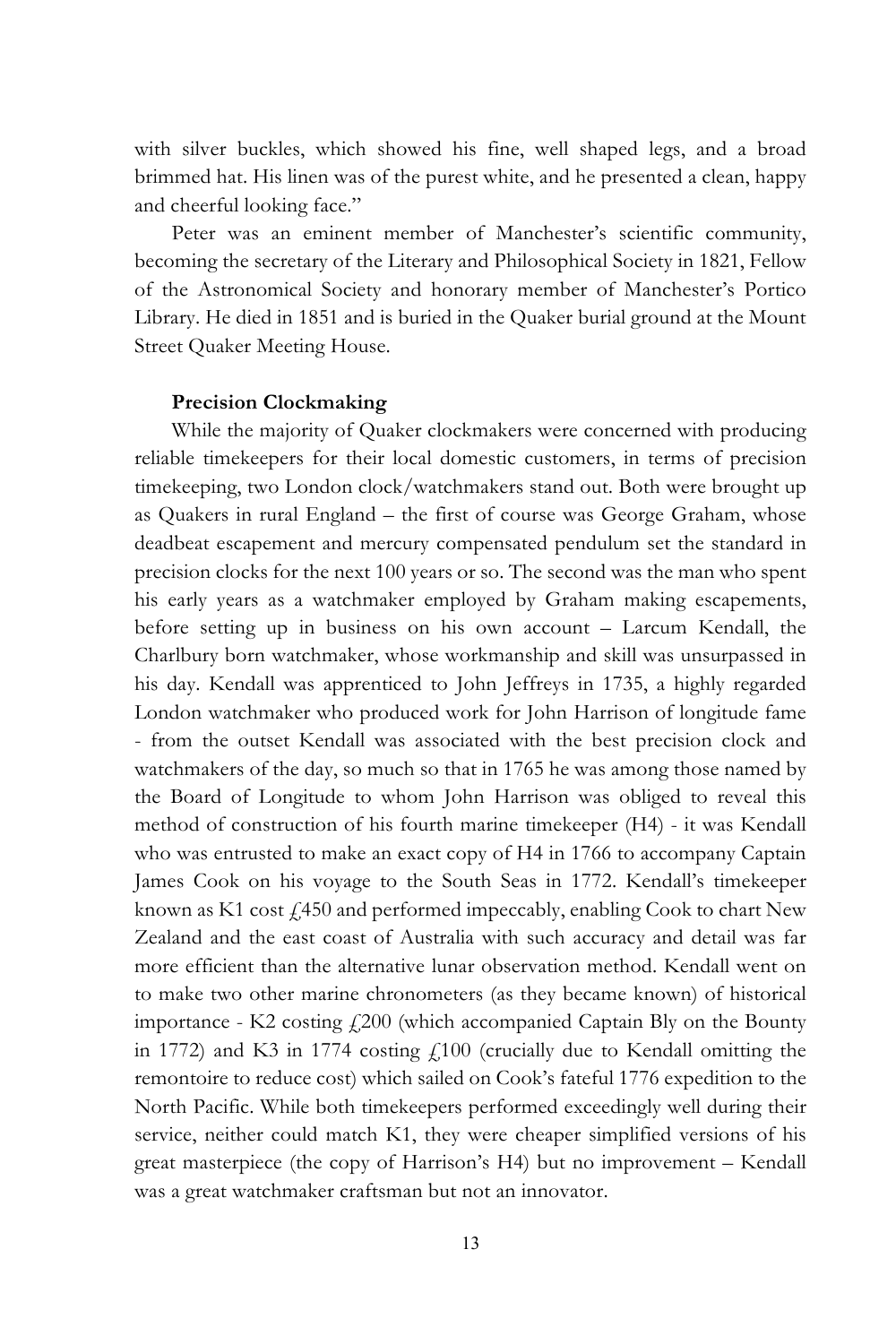When he died in 1790 his obituary in "The Gentleman's Magazine" tells us that although Kendall left the Quakers and never dressed in their manner, "they received his body into the bosom of their church, at his death". It also includes this tribute to  $K1$  – "that as a piece of workmanship, whether we consider the truth of handling or exquisite finishing of it, it has never been equalled, and perhaps never may". Today K1 can be seen at the National Maritime Museum at Greenwich where it is exhibited alongside Harrison's H4 timekeeper as one of nation's great treasures.

# **America**

With the arrival of Abel Cottey in Philadelphia, initially in 1682 and then permanently in 1700, followed closely by Peter Stretch from Leek in Staffordshire in 1703, Quaker clockmaking in America became established. Both men were from country clockmaking backgrounds in England and quickly settled down to produce thirty hour and eight-day duration longcase clocks in their familiar English regional styles. Cottey, the older of the two men died in 1711, while Peter Stretch went on to found one of America's most famous (and first) family of clockmakers, gradually evolving a style for the new colonial market quite distinct from English clocks of the period, suggesting that he began sourcing his materials (certainly engraved dials) from local suppliers from quite an early stage – brass foundries had already been established in the colony. Having said that, there was still a strong tendency for some clockmakers to continue importing their materials from England (much to the chagrin of the Clockmakers Company who opposed the export of component parts, as opposed to finished clocks). Although the biggest difference between the early colonial longcase clocks and their English counterparts were the cases, Stretch's principal casemaker was a fellow Quaker emigre from England – John Head from Mildenhall in Suffolk, who supplied him with 42 tall cases between 1722 and 1742, typically costing between three of four pounds.

There was certainly a strong demand for Peter Stretch's clocks. Philadelphia by the beginning of the 18th century was rapidly developing into a great centre of regional trade with a well-established civic community. This community aspired to a prosperous colonial life, and were eager to furnish their new elegant town houses with the latest luxury goods of the day, which Peter Stretch could provide, selling his clocks to the merchant classes, politicians and prominent citizens. He became a member of the Common Council of Philadelphia in 1708, and was entrusted to make the precious metal weights and scales for the town's tradesmen, so essential in a city of immigrants using all manner of silver coinage in their daily transactions. He trained his three sons William, Thomas and Daniel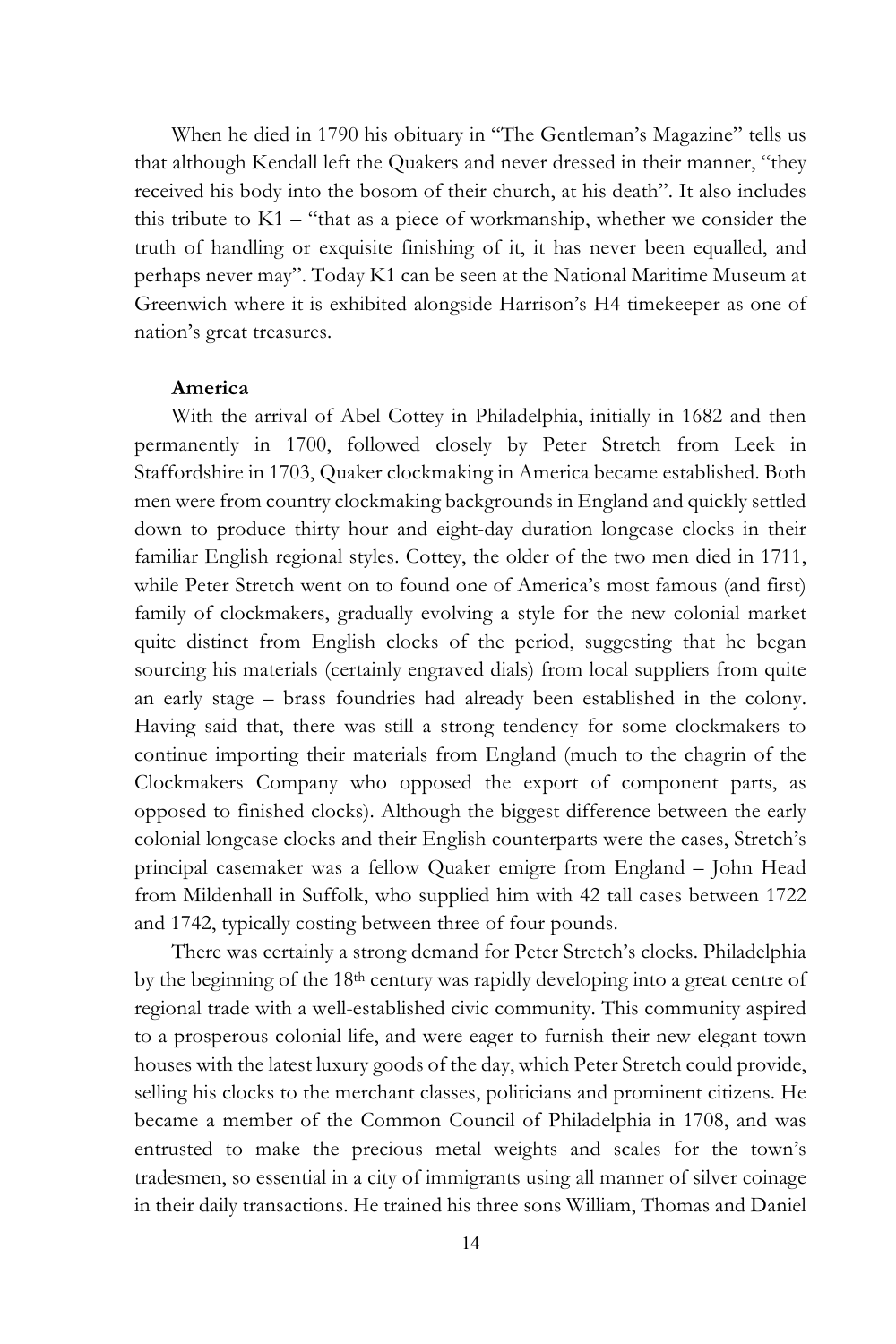and his grandson Isaac as clockmakers, and their output ranged from the early 30 hour and 8 day clocks of Peter to the later more complicated musical clocks of William.

Peter Stretch died in 1746, having become a wealthy man, investing his profits in property and land in Philadelphia. His address on the south-west corner of Second and Chestnut Streets became known as Stretch's corner. He was buried in the Friend's burial ground at 4th and Arch Streets.

While the Stretch family were prospering in Philadelphia, another Quaker family of clockmakers, the Chandlee's were thriving in Maryland. Benjamin Chandlee Snr., born in 1685, came from County Kildare in Ireland and was apprentice to Abel Cottey in Philadelphia, marrying his master's daughter Sarah in 1710. He trained his son Benjamin Jnr, before moving to Wilmington in 1741. Benjamin Jnr. set up his clockmaking business in Nottingham, Maryland, then each of his three sons – Ellis, Isaac and Goldsmith continued the family tradition into the 19th century.

At Burlington New Jersey, a predominantly Quaker run township during the 18th century, several generations of the Hollinshead family were clockmakers. They were Quakers until Joseph Hollinshead Snr. (a second-generation clockmaker) was disowned for 'marrying out', however it appears they remained close to the ideals they had been brought up in. It was Joseph Hollinshead Jnr. who is remembered today for training America's first African American clockmaker – Peter Hill of Burlington, born in 1767 the son of one of the slaves working on the Hollinshead family estate. Peter Hill was apprenticed to Joseph Hollinshead Jnr. aged 14, then employed as a paid journeyman, eventually being freed from slavery c1794. Peter Hill set up in business on his own account around this date in premises almost opposite the Friends Meeting House in Burlington, marrying Tina Lewis in 1795 (the Acting Committee of the New Jersey Abolition Society reported Peter Hill could accomplish his own purchase and that of his wife). They moved to nearby Mount Holly, another Quaker settlement in 1814 and was buried in the Quaker burial ground at Burlington. At a time when it was not easy for an African American to be an independent trader, (despite the help he received among the Quaker community) Peter Hill was well regarded as a clockmaker and built a successful business, today one of his 8 day tallcase clocks is part of the Smithsonian collection.

In contrast to the 8 day and 30-hour duration tallcases that formed the "stock in trade" output of most clockmakers during the 18th century, a Quaker clockmaker from Buckingham, Bucks County, Pennsylvania was working at a much greater level of complexity. Joseph Ellicott, of Devonshire stock like Abel Cottey became one of America's greatest clockmakers. Born in 1732 he was a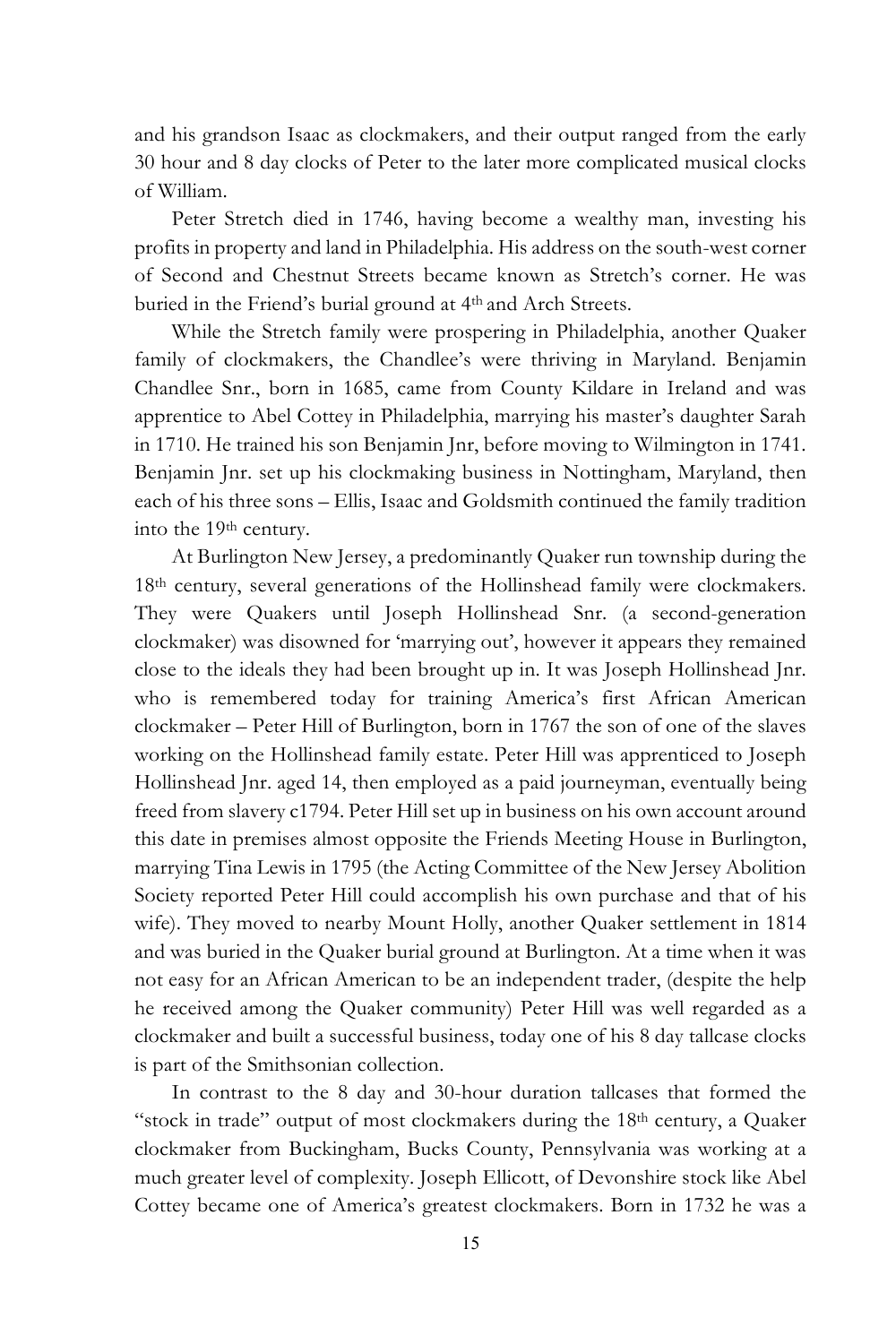mathematical and mechanical genius, who as a young man showed his early exceptional promise as a designer of mill machinery in Pennsylvania and Maryland. His great masterpiece (no.32 of his output) is one of the most complex year- going astronomical clocks ever made. It is a four-dial clock showing the usual seconds, minutes, hours and date - it also displays the phases of the moon, the year, high tide, and there is a musical carrillion, an automaton and an orrery. He trained his son Andrew Ellicott as a clockmaker, and Andrew eventually turned to surveying, becoming the Surveyor General of the United States in 1792.

No account of American Quaker clockmaking could ignore the cross Atlantic trade with the mother country – the most eminent London clockmaker who engaged in this trade was Thomas Wagstaffe, a Quaker originating from North Oxfordshire, working in Gracechurch Street. His reputation for first class work and his location close to the London Yearly Meeting ensured good business with visiting American Quakers attending the Yearly Meeting during the second half of the  $18<sup>th</sup>$  century; irrespective of the War of Independence, many dissenters and men of science & industry sympathised with the colonists rather than the English establishment, in some respects it was 'business as usual'. Wagstaffe's standing among his American customers certainly transcended the war, not only supplying clocks and watches but also tools, weights and scales, plate and jewellery; he was highly regarded and a good friend to the Pennsylvania Quakers, presenting a large gallery wall clock to the Pennsylvania Hospital in 1764 which is still reliably ticking away today. Thomas Wagstaffe is also well known for his book 'Piety Promoted', an account of the lives of some notable early Quakers published in the 1750's. He retired to Stockwell in Surrey and then finally to his native North Oxfordshire in 1802 where he died.

# **The 19th Century**

As the 18<sup>th</sup> century entered its last quarter it seems clear that unlike a century earlier, dissenting men of mechanical nature were being drawn to other forms of Protestantism outside the established church, particularly Methodism. While Wesley (though still a vicar in the Church of England) was preaching, and drawing crowds across England, Quakerism appeared inward looking and retrospective, lacking the evangelical zeal of the 17<sup>th</sup> century pioneers in sharp contrast to Wesley and his followers. This state of affairs did not go unnoticed by the London Quaker clockmaker Thomas Wagstaffe who wrote to the North Oxfordshire circuit Meetings warning of the dangers of Quaker religious 'drowsiness' and languor, this combined with the strict application of disownment for 'marrying out' had a distinct negative effect.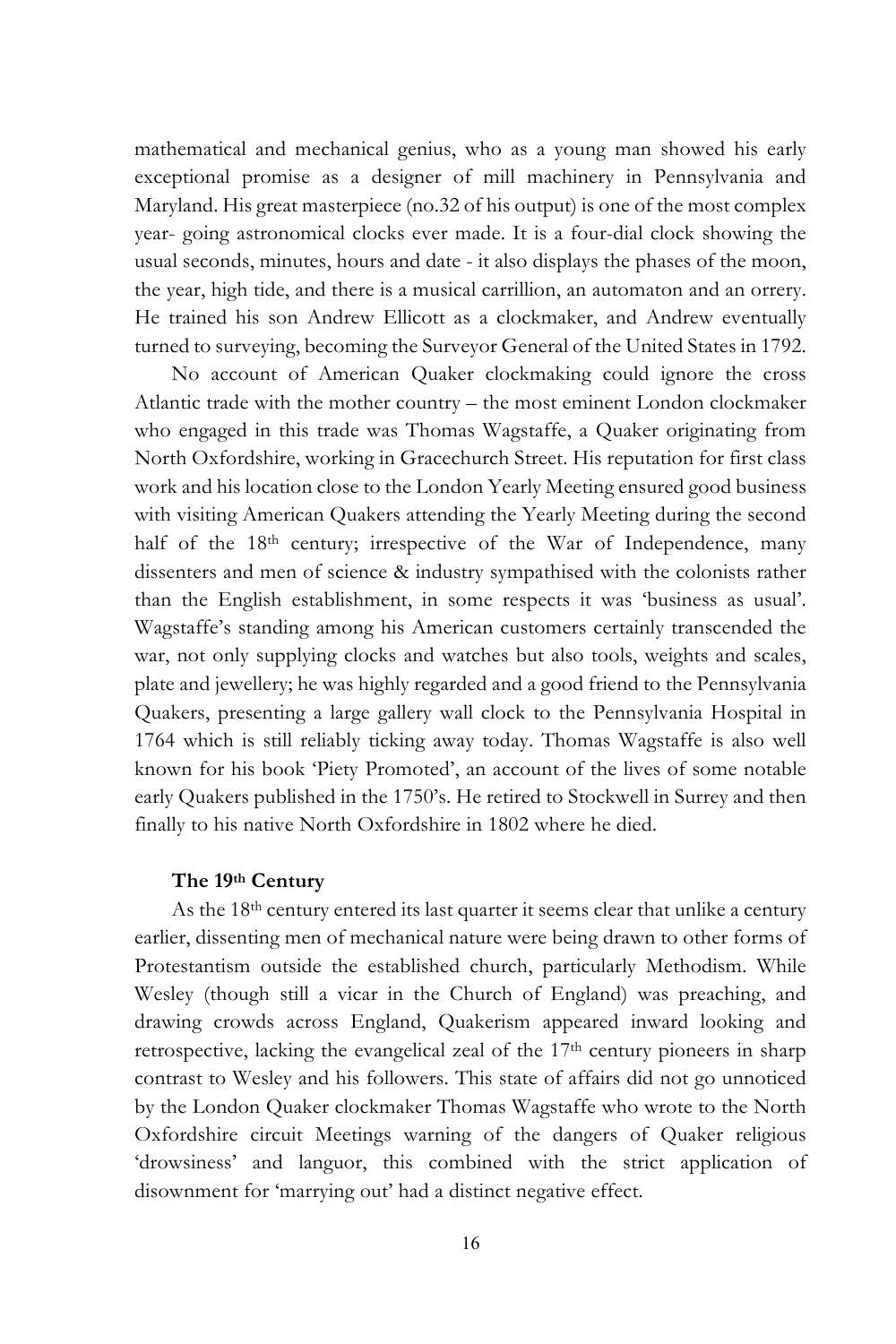Nevertheless, here at least, the Quaker clockmaking tradition and network remained robust until the end of provincial clockmaking in England. Like so many other clockmakers in the  $19<sup>th</sup>$  century they had to adapt to competition from cheap foreign imports. Reliable and far less costly clocks and watches from the USA and Europe forced many English clockmakers to diversify – from makers to retailers and purveyors of jewellery and plate. The Wells family from Shipston on Stour and especially the Simms family from Chipping Norton are good examples of Quaker clockmakers coping with change. From the 1770's they had been used to buying in ready painted dials from the dial manufacturers in Birmingham for fixing to their own movements. (Cast iron painted dials were first produced by the firm of Osborn and Wilson in 1770, were seen as a great advantage over brass faces, often subject to tarnishing, the clear white dials - one of the first products of the industrial revolution to affect clockmaking had more or less replaced the brass face by the 1780's). By the early 1830's and 1840's their stock would have comprised of mercury barometers, pocket watches, fusee wall clocks and longcases (still popular among rural population) and silver jewellery mostly from the larger manufacturing bases of London and Birmingham until by the second half of the  $19<sup>th</sup>$  century the majority of their stock of clocks would be foreign imports.

It was much the same story in that other distinctive centre of Quaker clockmaking in the north west of England, although by now there was just one Quaker family clockmaking business left – the Simpsons of Wigton. Here by the 1840's, they too had diversified somewhat more dramatically, the last two brothers Stephen and Isaac Simpson were both engaged in manufacturing machinery - Stephen made gas meters at Mansfield in Nottinghamshire and Isaac patented a machine to make gold thread.

Elsewhere the story was much the same, as the clockmaking craft shrank, so did the Quaker involvement. Among the dwindling number of clockmakers (as opposed to watchmakers, retailers and repairers) there remained a small number of highly skilled craftsmen, mostly based in London and few other major centres, who were engaged in making high quality precision spring clocks for a discerning customer base. The Pace family, Quakers from London and Bury St Edmunds fit into this select group in the person of John Pace of Bury St Edmunds in Suffolk, clerk of the Bury Monthly Meeting from 1827 to 1832. He was a noted skeleton clockmaker who made a number of exhibition quality timepieces including a three-year duration skeleton clock that he exhibited at the Great Exhibition of 1851, but this was very much the exception rather than the rule, by the 1870's or so the craft of an individual clockmaker actually making a clock from scratch had all but gone.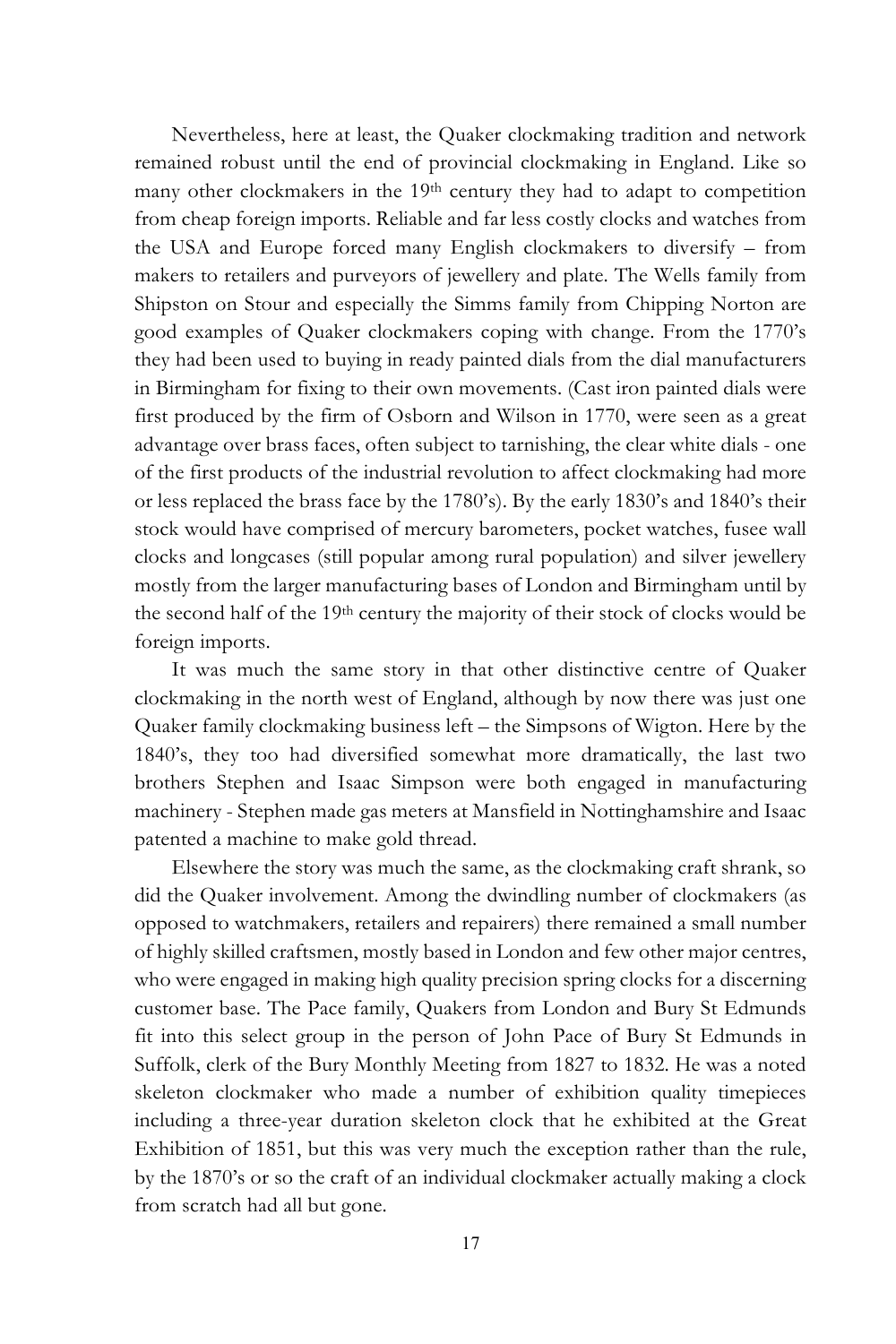Over a period of 200 years, when English clockmaking was pre-eminent and thousands of clockmakers plied their craft up and down the country, the Quakers could probably be counted in their hundreds, had an impact far outweighed their numbers.

The appendix lists some, but by no means all, Quaker clockmakers.

| Joseph Atkins    | Chipping          | Late 18th century early 19th century son of |
|------------------|-------------------|---------------------------------------------|
|                  | Norton            | William Atkins. Member of Chipping          |
|                  |                   | Norton Preparative Meeting.                 |
| William Atkins   | Chipping          | 18th century. Born at Brailes. Trained in   |
|                  | Norton            | London. Moved to Chipping Norton. A         |
|                  |                   | Chipping Norton<br>member of the            |
|                  |                   | Preparative Meeting. Apprentices: His son   |
|                  |                   | Joseph Atkins & Richard Coles of            |
|                  |                   | Buckingham.                                 |
| Thomas Bagley    | London            | Mid 17th century lantern clock maker.       |
|                  |                   | Appeared before Surrey Quarter Session      |
|                  |                   | on 27 July 1662 for "unlawfully departing   |
|                  |                   | from their several habitations<br>and       |
|                  |                   | assembling themselves together under        |
|                  |                   | pretence of journey in a regular            |
|                  |                   | workshop", and later required to appear     |
|                  |                   | and "answer for a Quaker".                  |
| Benjamin Bagnall | <b>Boston USA</b> | From Staffordshire, arrived in Boston       |
| Snr.             |                   | C.1772. Died 1773.                          |
| Benjamin Bagnall | Boston USA        | son of Benjamin Bagnall Snr.                |
| jnr.             |                   |                                             |
| John Bagnall     | West Bromwich     | Late 18th century                           |
|                  | then Walsall      |                                             |
| Samuel Bagnall 3 | <b>Boston USA</b> | son of Benjamin Bagnall jnr.                |
| Thomas Baker     | Blandford,        | Late 17th century early 18th<br>century.    |
|                  | Dorset            | Represented Purbeck Quaker<br>Meeting       |
|                  |                   | between<br>1680-1715. 8-day<br>longcase     |
|                  |                   | known.                                      |

# **Appendix**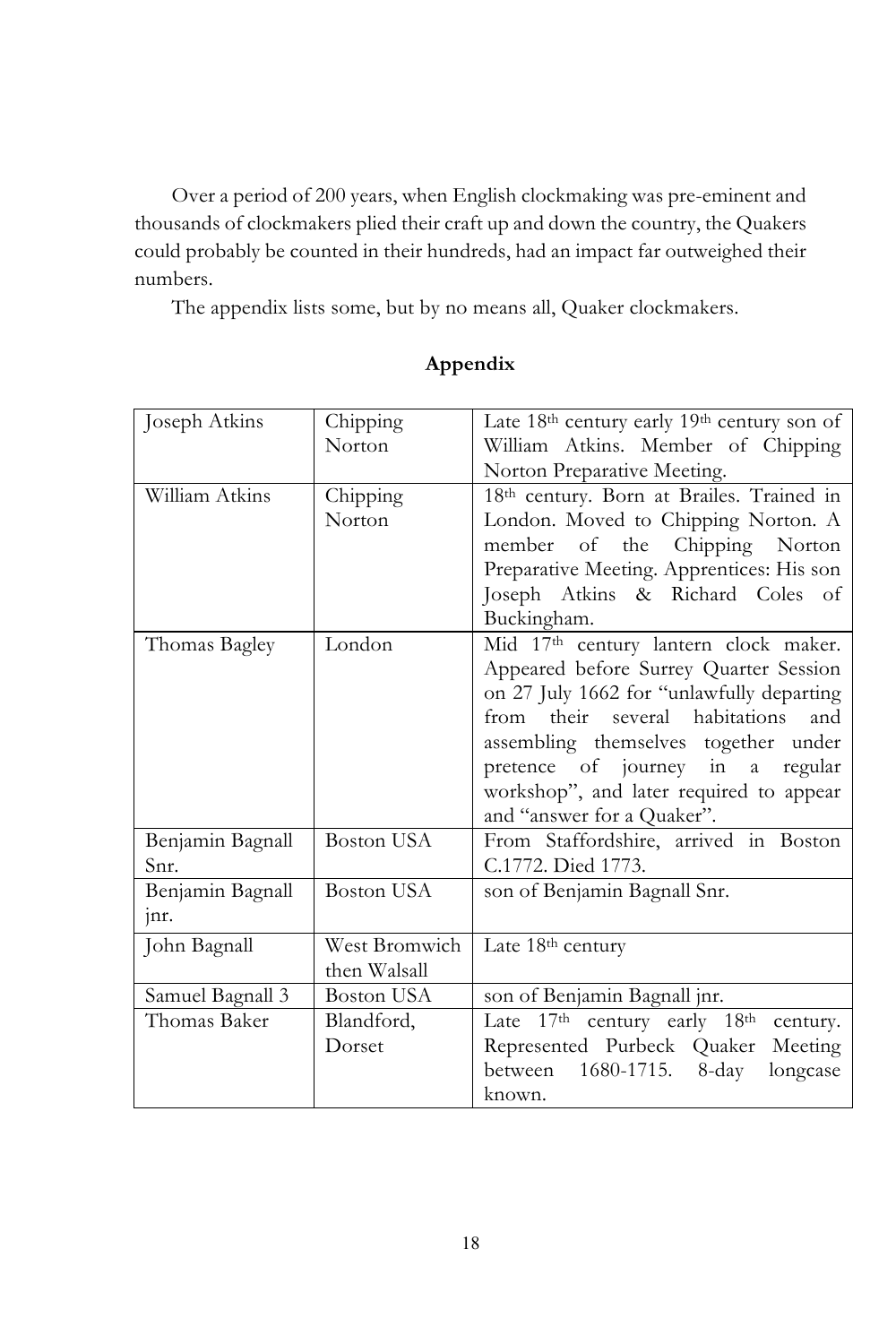| Hilkiah Bedford         | London        | Born 1632 at Sibsey Lincolnshire.             |
|-------------------------|---------------|-----------------------------------------------|
|                         |               | Apprentice to John Thompson London            |
|                         |               | mathematical instrument maker. Became a       |
|                         |               | free brother of the Clockmakers Company       |
|                         |               | in Feb 1667. Longcase, spring and lantern     |
|                         |               | clocks (one signed Hilkiah Bedford in         |
|                         |               | Fleete Streete"). Died May 1689.              |
| Thomas Bevan            | Marlborough   | Early 18th century from London. Member        |
|                         |               | of Westminster M.M.                           |
| Isaac Bispham           | unknown       | Trained by Isaac Hadwen Snr. in 1727.         |
|                         |               | Married Hadwen's daughter Eleanor             |
| James Blancher          | Attleborough, | Born 1724. Married a Quaker. Died 1793.       |
|                         | Norfolk       | Obituary refers to letters in the Royal       |
|                         |               | Society's Philosophical Transactions.         |
| James Bolt              | London        | Early 18th century                            |
| William Bower           | Chesterfield  | Early 19th century                            |
| John Bradshaw           | Manchester    | Born 1765. Worked in Common Street            |
|                         |               | then Deansgate. Friend of Dr. John            |
|                         |               | Dalton. Died 1832.                            |
| William Brewer          | Philadelphia  | Early 19th century listed as residing at      |
|                         |               | Friends Alms House                            |
| <b>Robert Brownless</b> | Staindrop     | c.1710. Probably app, to John Ogden of        |
|                         |               | Askrigg Early clocks with religious or        |
|                         |               | morbid verse dials.                           |
| <b>Ezekiel Bullock</b>  | Lurgan Co.    | b.1650 working 1680's-1714. Lantern and       |
|                         | Armagh        | Longcase clocks.                              |
| George Canby            | Selby         | b.c.1634. London trained. Lantern clocks      |
|                         |               | known.                                        |
| Daniel Catlin Snr       | Kings Lynn    | Early 18th century from Godmanchester         |
|                         |               | Huntingdonshire. Maker of good quality        |
|                         |               | longcase and bracket clocks. Founder of       |
|                         |               | family clock and watchmaking business in      |
|                         |               | King's from 17th century to 20th century.     |
| Daniel Catlin 2         | Kings Lyn     | Son of Daniel Catlin Snr. b.1738 d.1812       |
| Daniel Catlin 3         | Kings Lyn     | Late 18th century. Son of Daniel Catlin 2.    |
|                         |               | B.1771 d.1818 (thought to have been a         |
|                         |               | Quaker).                                      |
| Elizabeth Caitlin       | Kings Lyn     | Late 18th century. Sister to Daniel Catlin 3. |
|                         |               | B1783. m. John Burlington 1819.               |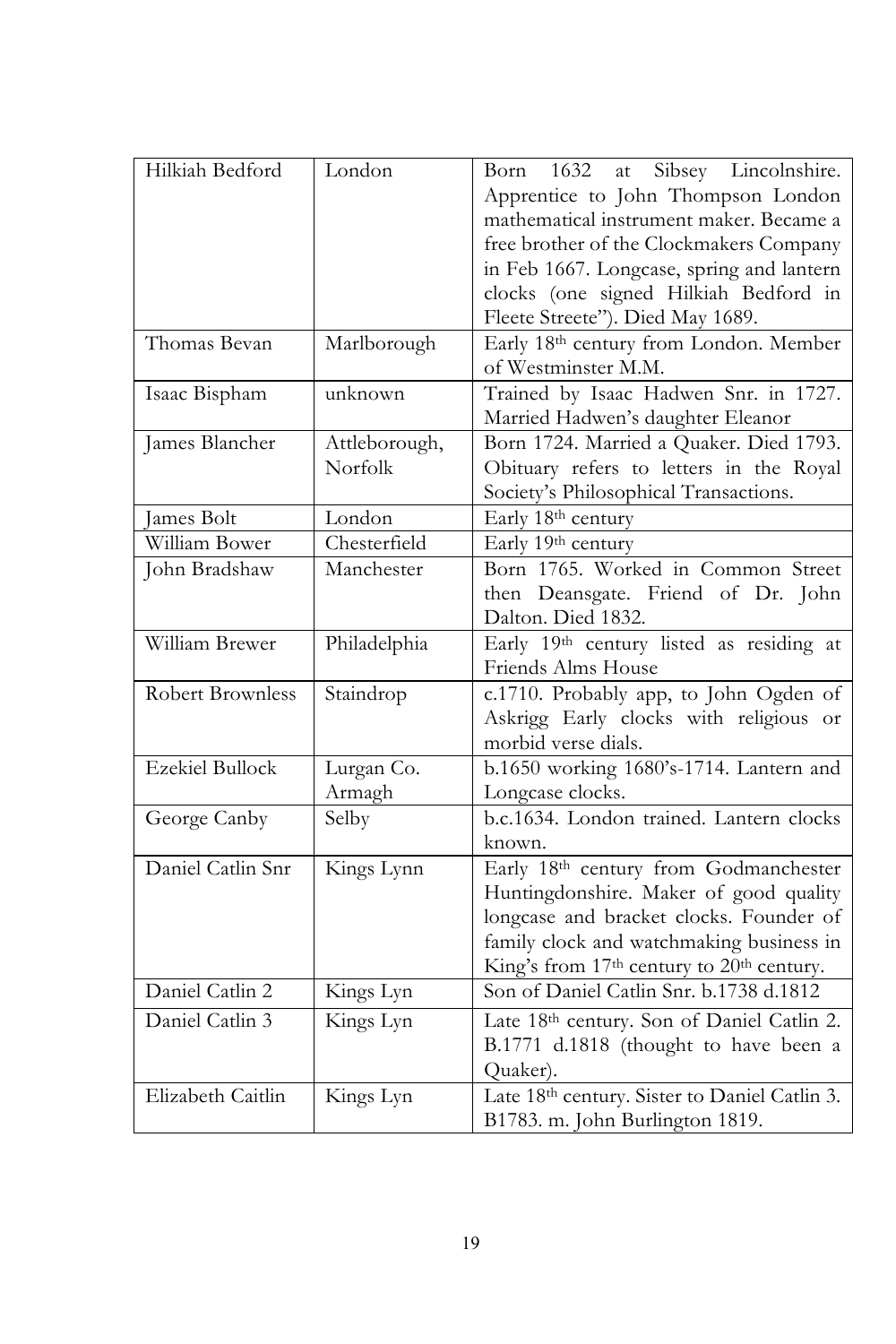| Jonathan         | Shefford            | Probably London trained, working in                           |
|------------------|---------------------|---------------------------------------------------------------|
| Chambers         |                     | Shefford by 1665. Maker of Lantern and                        |
|                  |                     | longcase clocks. Died 1693 and buried in                      |
|                  |                     | the Quakers burial ground on his property.                    |
| Benjamin         | Philadelphia        | b.1685 Kilmore, Co. Kildare. Ireland. app.                    |
| Chandlee Snr.    |                     | To Abel Cottey in Philadelphia. m.Sarah                       |
|                  |                     | Cottey (Abel's daughter) in 1710. Moved                       |
|                  |                     | to Wilmington in 1741. Died 1745.                             |
|                  |                     | Longcase clocks.                                              |
| Benjamin         | Nottingham.         | 1723-1791 Trained by his father Benjamin                      |
| Chandlee Jnr.    | Maryland            | in Philadelphia                                               |
| Ellis Chandlee   | Nottingham.         | son of Benjamin Jnr.<br>1755-1816<br>In                       |
|                  | Maryland            | partnership with brother Isaac.                               |
| Goldsmith        | Nottingham.         | b.18.8 1751 son of Benjamin Jnr. Moved                        |
| Chandlee         | Maryland            | Virginia<br>Winchester<br>in<br>1783.<br>to                   |
|                  |                     | Clockmaker and instrument maker.                              |
| Isaac Chandlee   | Nottingham.         | 1760-1830's son of Benjamin Jnr. In                           |
|                  | Maryland            | partnership with brother Ellis.                               |
| Peter Clare Snr. | Manchester          | Born at Hatton, Cheshire. Recorded in                         |
|                  |                     | Meeting register<br>Hatton<br>14.12.1729.                     |
|                  |                     | Moved to Deansgate Manchester. Made                           |
|                  |                     | Acton St. Mary Church Clock in 1788.                          |
|                  |                     | Public lecturer in Electricity, lightening,                   |
|                  |                     | pneumatics and mechanics. Member of                           |
|                  |                     | Hardshaw Q.M. Died 30.07.1799.                                |
| Peter Clare Jnr. | Manchester          | Son of Peter Clare Snr. 6.14.4. 1781                          |
|                  |                     | registered in Hardshaw MM. Eminent                            |
|                  |                     | clockmaker. Smokejack maker and house                         |
|                  |                     | bell hanger. Worked at 50. Quay Street.                       |
|                  |                     | Honorary member of the Literary and                           |
|                  |                     | Philosophical Society - Secretary in 1821.                    |
|                  |                     | Fellow of the Astronomical Society.                           |
|                  |                     | Honour member of Manchester's Portico                         |
|                  |                     | Library. Maker of Longcase clocks inc.                        |
|                  |                     | musical, Watchmans<br>clocks.<br>Clock                        |
|                  |                     | for wholesale. Regulator<br>movements                         |
|                  |                     | clocks House Bell Systems and Smoke                           |
|                  |                     | Jacks. Died 24.11.1851. buried in Mount                       |
|                  |                     | Street Quaker burial ground.                                  |
| Samuel Clare     | Hatton.<br>Cheshire | 18th century Brother to Peter Clare Snr.<br>and Thomas Clare. |
| Thomas Clare     | Hatton.             | 18th century Brother to Peter Clare Snr.                      |
|                  | Cheshire            | and Samuel Clare.                                             |
|                  |                     |                                                               |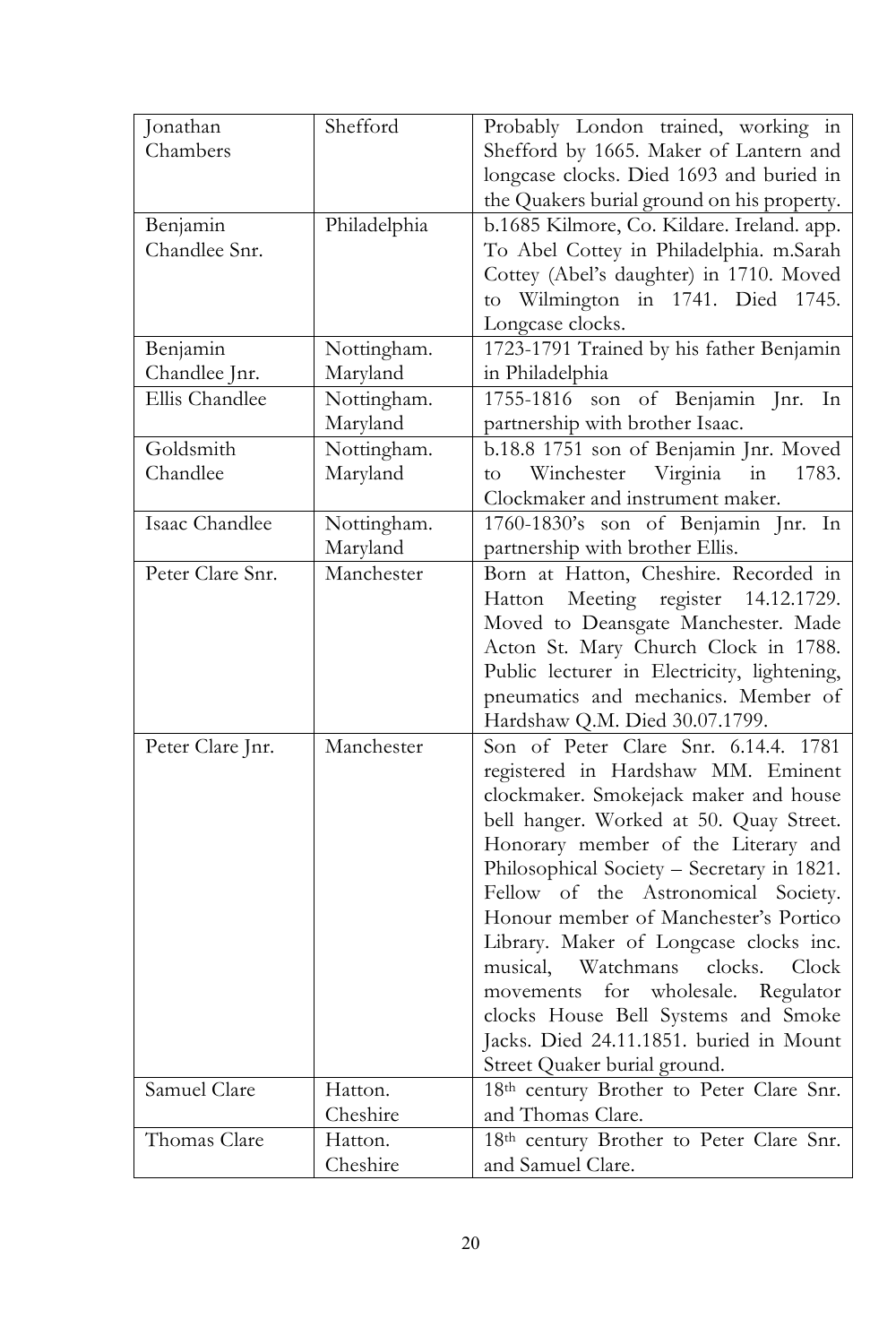| John Clark           | Sudbury      | 18 <sup>th</sup> century.                         |
|----------------------|--------------|---------------------------------------------------|
| William Clark        | Kendal       | 18th century Apprentice to Isaac Hadwen           |
|                      |              | & Sedbergh.                                       |
| Richard Coles Snr.   | Buckingham   | Born in Buckingham 20.6.1757. App. To             |
|                      |              | William Atkins at Chipping Norton 1771.           |
|                      |              | Moved to Buckingham 1784. Father to               |
|                      |              | Richard Coles Jnr.                                |
| Richard Coles Jnr.   | Buckingham   | b.c. 1792 son of Richard Coles Snr. Clerk         |
|                      |              | of Buckingham M.M from 1851. Died                 |
|                      |              | 30.11.1853.                                       |
| John Cook            | Manchester   | 18th century. Death recorded at Hardshaw          |
|                      |              | QM.                                               |
| James Cooper         | Manchester   | Late 18th century inc. by virtue he was           |
|                      |              | briefly in partnership with John Bradshaw         |
|                      |              | of Manchester.                                    |
| John Cooper          | Warrington   | Late 17th century working at 'at the sign of      |
|                      |              | the Swan at Boughton' Chester in 1698.            |
|                      |              | His illegitimate son James was baptised -         |
|                      |              | presumably disowned, then moved to<br>Warrington. |
| Abel Cottey          | Crediton,    | Pioneer American clockmaker. Born c.              |
|                      | Devon &      | 1655. Sailed with William Penn aboard the         |
|                      | Philadelphia | 'Welcome' to<br>Philadelphia in<br>1682.          |
|                      |              | Returned to Devon in 1695 then back to            |
|                      |              | Philadelphia in 1700. Lantern clocks              |
|                      |              | signed from Crediton. Then known as a             |
|                      |              | maker of tallcase clocks in Philadephia.          |
|                      |              | Trained Benjamin Chandlee, who later              |
|                      |              | married Cottey's daughter Sarah. Died in          |
|                      |              | 1711, his inventory witnessed by Peter            |
|                      |              | Stretch of Philadelphia.                          |
| John Cutte           | Taunton      | Disowned at Somerset Quarterly Meeting            |
|                      |              | 26.9.1695.                                        |
| <b>Arthur Davies</b> | Westleigh.   | Working at Westleigh between 1685-1700            |
|                      | Devon        | then Tiverton. Described in documents             |
|                      |              | referring to Quaker land at Cullumpton as         |
|                      |              | "of Cullumpton" from 1708 to 1712, then           |
|                      |              | Kentisbeare in 1723. Made Lantern clocks          |
|                      |              | and musical posted movement thirty hour           |
|                      |              | clocks.                                           |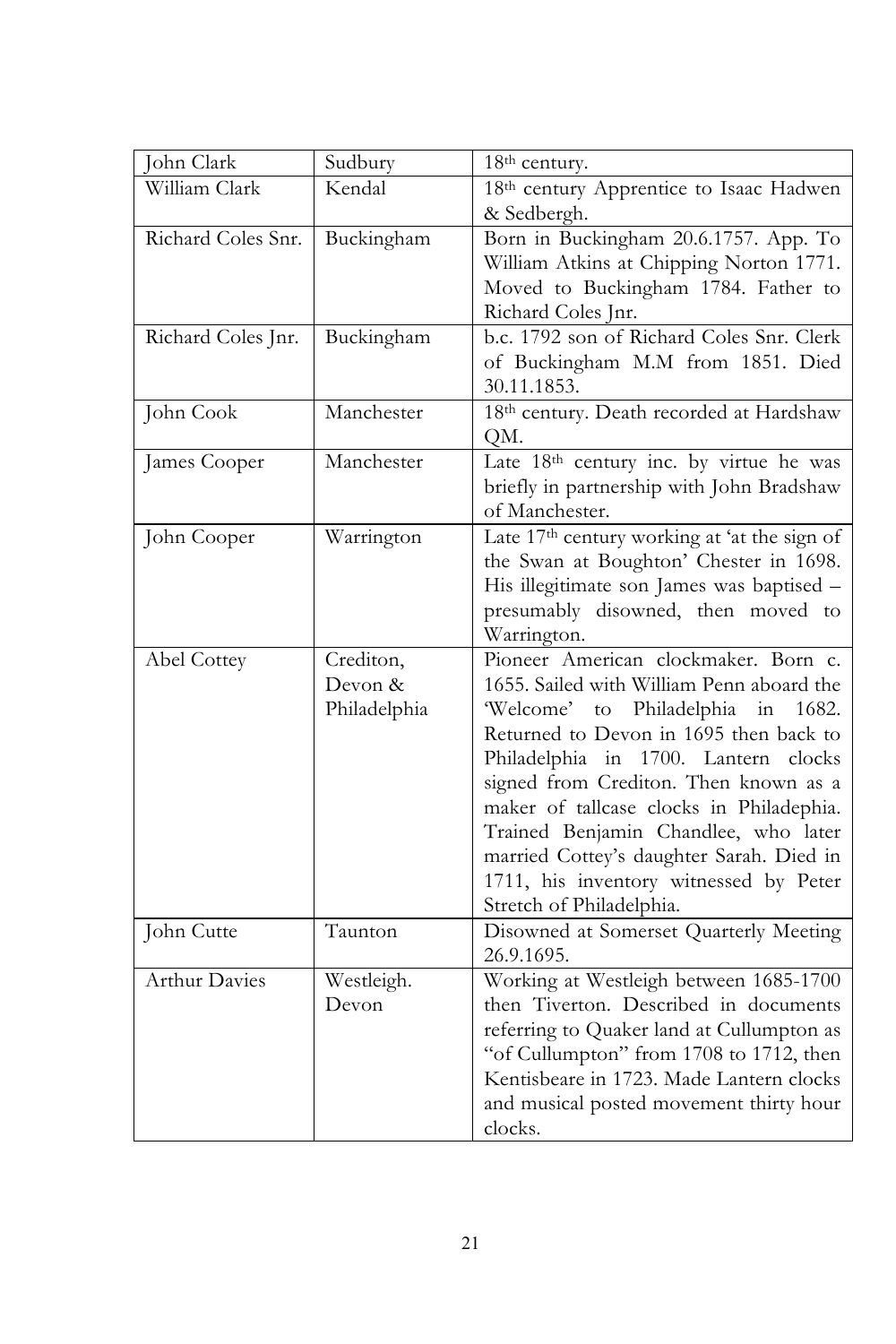| John Davis             | London                                       | Born c.1671 App. To Daniel Quare in<br>1685. He took the following apprentices of<br>his own who may have been Quakers-<br>John Hoddle 1697<br>John Cooke 1700 (from Newport Pagnell)<br>Britten 1702 (from Newport<br>Francis<br>Pagnell)<br>Richard Scroope 1709.                                                                                                         |
|------------------------|----------------------------------------------|-----------------------------------------------------------------------------------------------------------------------------------------------------------------------------------------------------------------------------------------------------------------------------------------------------------------------------------------------------------------------------|
| Samuel Davis           | London                                       | Born c. 1626 app. To William Selwood<br>1641. Probably not a Quaker (his children<br>were baptised) but included for his close<br>ties to Quaker clockmakers. As beadle<br>(appointed 1674) was responsible for<br>apprentices<br>with<br>placing<br>Quaker<br>clockmakers. Died ante 1698. Longcase<br>and lantern clocks known.                                           |
| William<br>Debenham    | Sudbury                                      | 19th century clockmaker.                                                                                                                                                                                                                                                                                                                                                    |
| Thomas Elems<br>(Elms) | Wareham                                      | Late 17 century clockmaker who then<br>moved<br>Dorchester Represented<br>to<br>Purbeck Meeting in 1692 then Dorchester<br>Meeting between 1693-1704. Will dated 1.<br>October 1706.                                                                                                                                                                                        |
| Thomas Eayre           | Kettering                                    | 1691-1758. Ingenious country clockmaker,<br>chimes maker, bell founder, surveyor and<br>cartographer. Cast bells for St. Botolph's<br>Boston Lincs. (Boston Stump). Birth<br>registered at Kettering Quaker Meeting but<br>later left the Society of Friends.                                                                                                               |
| Joseph Eayre           | <b>St Neots</b>                              | Son<br>of Thomas Eayre.<br>Ingenious<br>provincial clockmaker who made equation<br>of time clocks. Probably did not attend<br>Quaker Meeting's beyond childhood.                                                                                                                                                                                                            |
| <b>Andrew Ellicott</b> | Buckingham.<br>Bucks County.<br>Pennsylvania | Joseph Ellicott's eldest son b.24.1.1754.<br>Trained as a clockmaker, became an<br>instrument maker and eminent surveyor.<br>George<br>Appointed<br>$\mathbf{b} \mathbf{v}$<br>President<br>Washington as principal surveyor for the<br>boundary lines for the new capital<br>Washington DC. Appointed Surveyor<br>General of the United States in 1792. Died<br>28.8.1820. |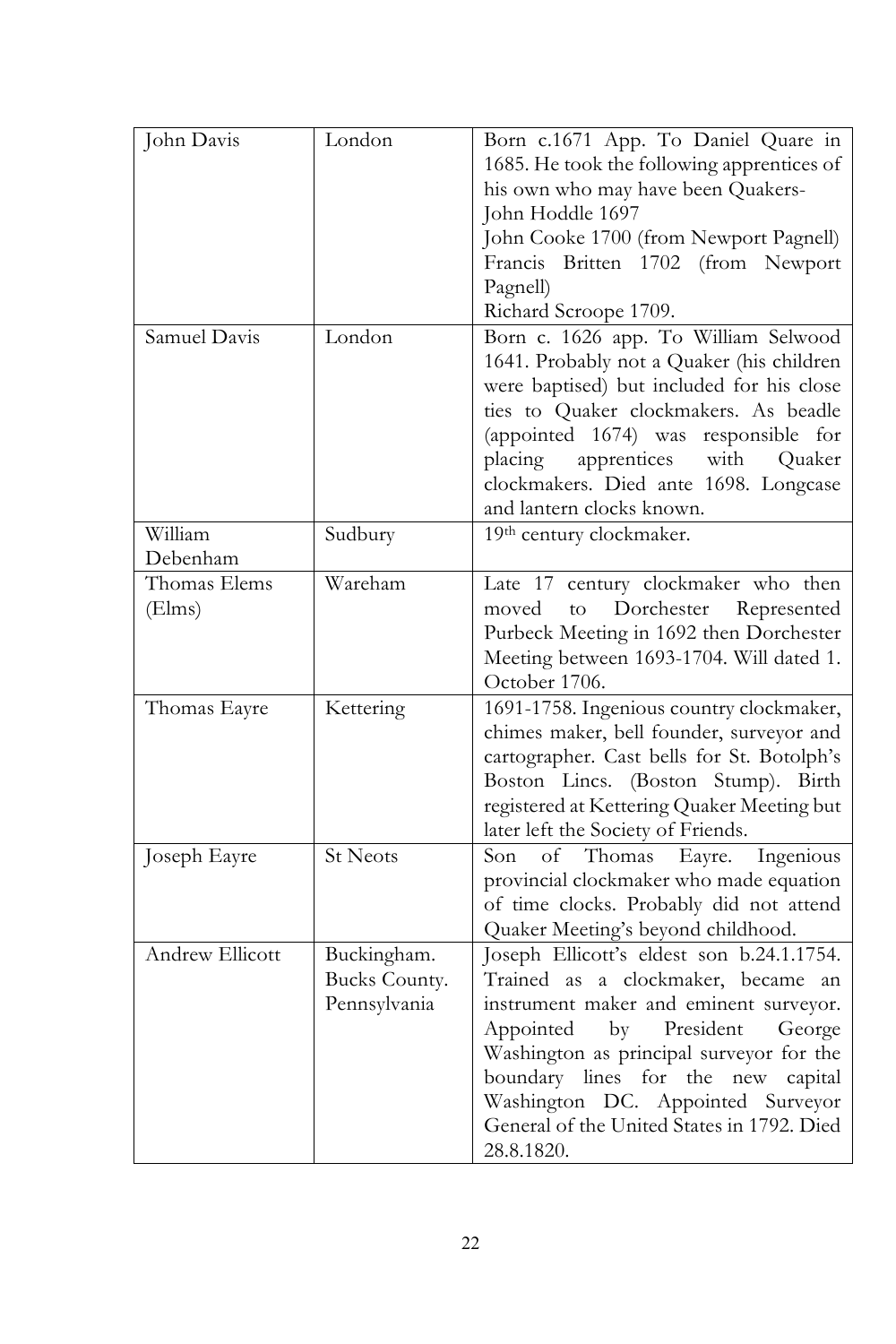| Joseph Ellicott   | Philadelphia  | One of America's greatest clockmaker's he<br>was a mathematical and mechanical genius. |
|-------------------|---------------|----------------------------------------------------------------------------------------|
|                   |               | Born 1732 at Buckingham. Buck County.                                                  |
|                   |               | Pennsylvania. Son of Andrew and Ann<br>Ellicott (Andrew Ellicott came<br>from          |
|                   |               | Cullumpton Devon). Trained by Samuel                                                   |
|                   |               | Bleaker repairing old grist mills. Married                                             |
|                   |               | Judith Bleaker (Samuel's daughter) in 1753.                                            |
|                   |               | Visited England in 1767 to claim his legacy                                            |
|                   |               |                                                                                        |
|                   |               | from his grandfather, keeping a journal of                                             |
|                   |               | the trip. Moved to Maryland in 1774.                                                   |
|                   |               | Maker of one of the most complicated                                                   |
|                   |               | clocks ever made (No.32 of his output). A                                              |
|                   |               | year, musical, moon phase, automaton,                                                  |
|                   |               | orrery, four dial longcase clock.                                                      |
| Ezra Enoch        | Sibford Gower | Born 16.7.1799 Sibford Gower. Died                                                     |
|                   |               | 11.4.1860. Buried in Sibford Gower                                                     |
|                   |               | Quaker burial ground. One of the last                                                  |
|                   |               | North Oxfordshire Quaker clockmakers.                                                  |
|                   |               | Longcases recorded.                                                                    |
| Thomas            | York          | Watchmaker made free in York in 1684.                                                  |
| Etherington Snr.  |               | Died 1728. Lantern clock known.                                                        |
| Thomas            | York          | Watchmaker. Son of Thomas Etherington                                                  |
| Etherington Jnr.  |               | Snr. died 1693                                                                         |
| William Everleigh | Beominster    | Late 18th century clockmaker, ironmonger,                                              |
|                   |               | locksmith<br>brazier,<br>cutler,<br>tinman.                                            |
|                   |               | and finisher of bath<br>toolmaker<br>and                                               |
|                   |               | pantheon bells, who became a Quaker                                                    |
|                   |               | representing Bridport Meeting in 1778.                                                 |
|                   |               | Probably disowned by 1798 when he                                                      |
|                   |               | served as a corporal in the corps of                                                   |
|                   |               | infantry.                                                                              |
| John Fardon Snr.  | Deddington    | Founder of the Fardon family dynasty of                                                |
|                   |               | North Oxfordshire Quaker clockmakers.                                                  |
|                   |               | Born 13.2.1700 at North Newington.                                                     |
|                   |               | Trained by Thomas Gilkes Snr. at Sibford                                               |
|                   |               | Gower. Father of John Fardon 2. Died in                                                |
|                   |               | 1744. Maker of hoop and spike clocks in                                                |
|                   |               | the North Oxfordshire Quaker tradition.                                                |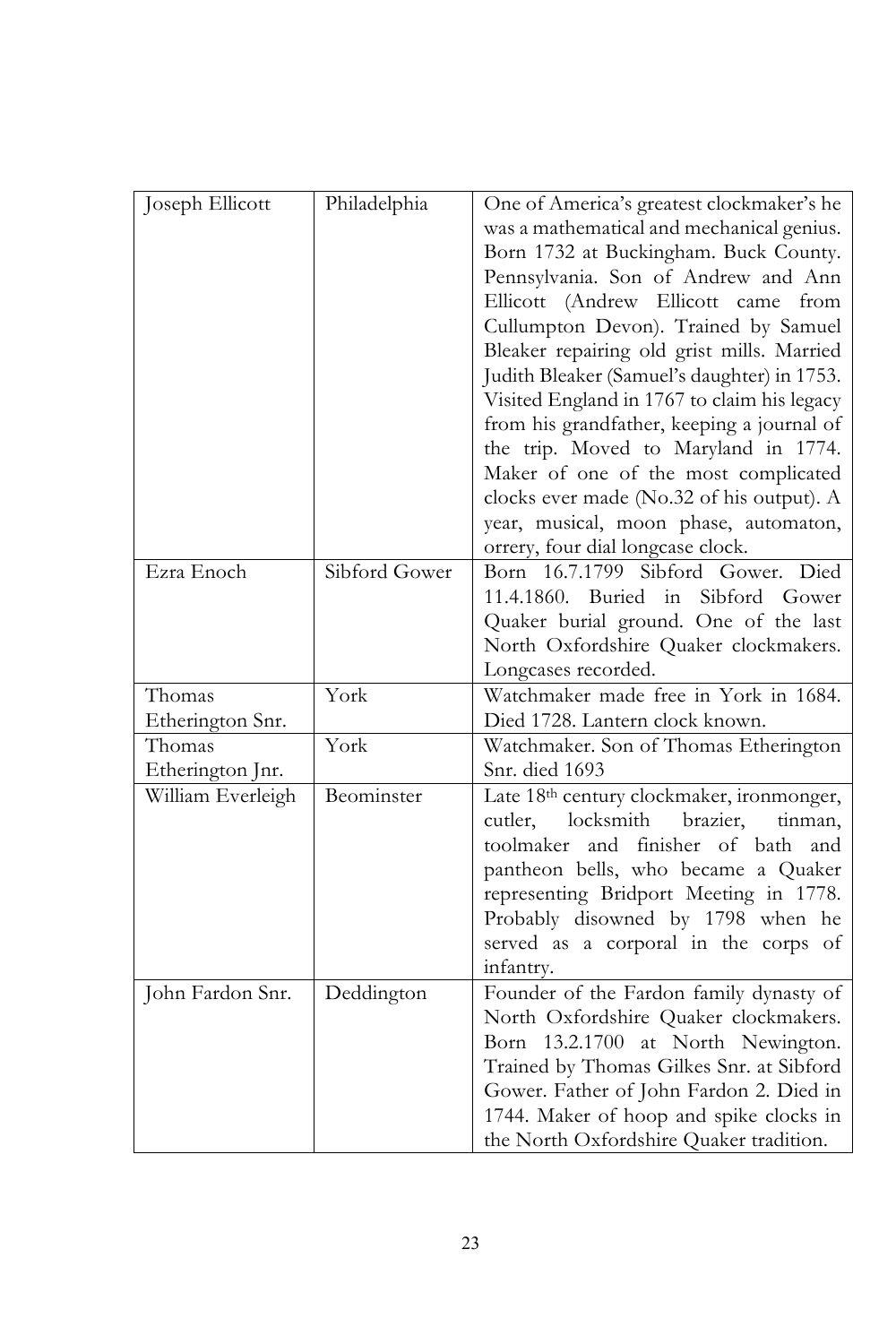| John Fardon 2           | Deddington                         | Son of John Snr. born at Deddington<br>11.7.1736. Apprentice to John May of<br>Witney then London. Returned<br>to<br>Deddington c.1756. Disowned in 1758.<br>Father to Thomas Fardon 1 and John<br>Fardon 3. Died 6.12.1786 and buried in<br>Adderbury Quaker burial ground despite<br>being disowned.                                                                                                                                                                                                                             |
|-------------------------|------------------------------------|------------------------------------------------------------------------------------------------------------------------------------------------------------------------------------------------------------------------------------------------------------------------------------------------------------------------------------------------------------------------------------------------------------------------------------------------------------------------------------------------------------------------------------|
| John Fardon 3           | Deddington                         | Son of John Fardon 2. Born 1758 a<br>Quaker, but baptised into the Church of<br>England in 1781 prior to his marriage. In<br>partnership with his brother Thomas at<br>Deddington until his death by suicide in<br>1801.                                                                                                                                                                                                                                                                                                           |
| Thomas Fardon 1         | Deddington                         | The son of John Fardon 2, born 1757 a<br>Quaker, but baptised into the Church of<br>England in 1777 prior to marrying out. Re-<br>admitted to the Adderbury Meeting in<br>1810,<br>widowed<br>then<br>remarried<br><sub>at</sub><br>Deddington parish church in 1814 and<br>disowned. Received back into Adderbury<br>Meeting with his wife Lydia in 1823. Left<br>the Society of Friends again after Lydia's<br>death, eventually became a church warden<br>at Deddington. Died 6.12.1838 and buried<br>in Deddington churchyard. |
| Benjamin Ferris         | Philadelphia<br>then<br>Wilmington | at Wilmington. Delaware.<br>Born<br>1780<br>Thomas<br>Parker<br>Apprentice<br>of<br>$\rm{to}$<br>Philadelphia in 1794. Freed then worked in<br>Philadelphia until 1813 then returned to<br>Wilmington. Died 1867.                                                                                                                                                                                                                                                                                                                  |
| John Foster             | London                             | Born 1666. Apprentice to Daniel Quare<br>1680, free c.1689/90. His own apprentices<br>were - Jacob Foster in 1691 and Edward<br>Jagger in 1694.                                                                                                                                                                                                                                                                                                                                                                                    |
| Samuel<br>Frotheringham | Holbeach                           | 18th century. Died 1745                                                                                                                                                                                                                                                                                                                                                                                                                                                                                                            |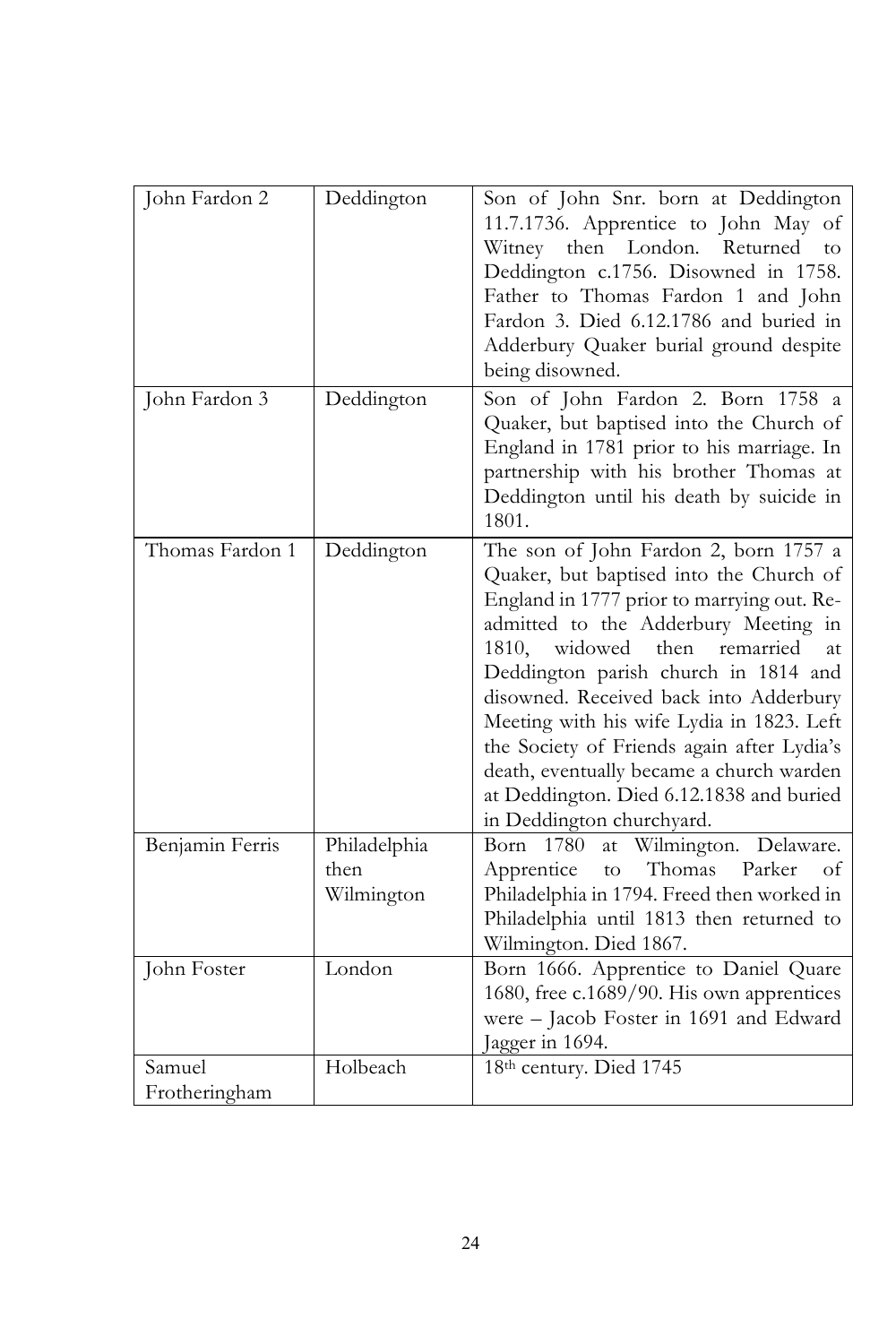| John Fry                 | Sutton Benger        | An important Quaker and clerk to the<br>London Yearly Meeting in 1746, 1751 and<br>1756. Born in 1701, apprenticed in<br>London and moved to Knaresborough<br>then settled at Sutton Benger in 1726. A<br>leading member of Chippenham Meeting.<br>Traded with other Quaker clockmakers<br>including the Hadwen's of Liverpool and<br>the Gilkes family in North Oxfordshire.<br>His son Joseph Fry founded J.S. Fry &<br>Sons the famous chocolate firm. John Fry<br>died at Melksham in 1755 "an eminent<br>preacher among the people call'd Quakers,<br>very deservedly and extensively lamented."<br>Sold North Oxfordshire hoop and spike<br>clocks. |
|--------------------------|----------------------|-----------------------------------------------------------------------------------------------------------------------------------------------------------------------------------------------------------------------------------------------------------------------------------------------------------------------------------------------------------------------------------------------------------------------------------------------------------------------------------------------------------------------------------------------------------------------------------------------------------------------------------------------------------|
| George Gailor<br>(Golor) | Philadelphia         | Apprentice/Journeyman to Peter Stretch<br>in Philadelphia. Made at least 23 clocks<br>signed Peter Stretch. Died intestate in<br>Philadelphia in 1759.                                                                                                                                                                                                                                                                                                                                                                                                                                                                                                    |
| Benjamin Gilkes          | Devizes              | Born 8.11.1783. Son of Richard Gilkes of<br>Devizes. Moved to Nailsworth c.1808<br>where in 1810 he is recorded as<br><sub>a</sub><br>Schoolmaster. Died 20.1.1860.                                                                                                                                                                                                                                                                                                                                                                                                                                                                                       |
| John Gilkes              | Shipston on<br>Stour | Born 1707 Son of Thomas Gilkes Snr. of<br>Sibford Gower. Moved to Shipston 1737.<br>Trained his son Thomas Gilkes and fellow<br>apprentices - John Bretell 1752, Thomas<br>Hutchings 1761. Represented Shipston<br>Meeting on numerous occasions at the<br>Quarterly Meeting. Died c.1790. Maker of<br>hoop and spike clocks in the North<br>Oxfordshire tradition for wholesale and<br>retail.                                                                                                                                                                                                                                                           |
| John Gilkes              | Sibford Gower        | Born 21.1.1748 the son of Thomas Gilkes<br>2 of Sibford Gower. Apprentice to his<br>father 7 Sept, 1764. Died ante 1773                                                                                                                                                                                                                                                                                                                                                                                                                                                                                                                                   |
| John Gilkes              | Chipping<br>Norton   | Born c.1775 the son of Thomas Gilkes of<br>Shipston, apprentice to John Wells of<br>Shipston<br>1789. Moved to<br>Chipping<br>Norton 10.6.1799. A member and then<br>trustee of Chipping Norton QMH in 1809.                                                                                                                                                                                                                                                                                                                                                                                                                                              |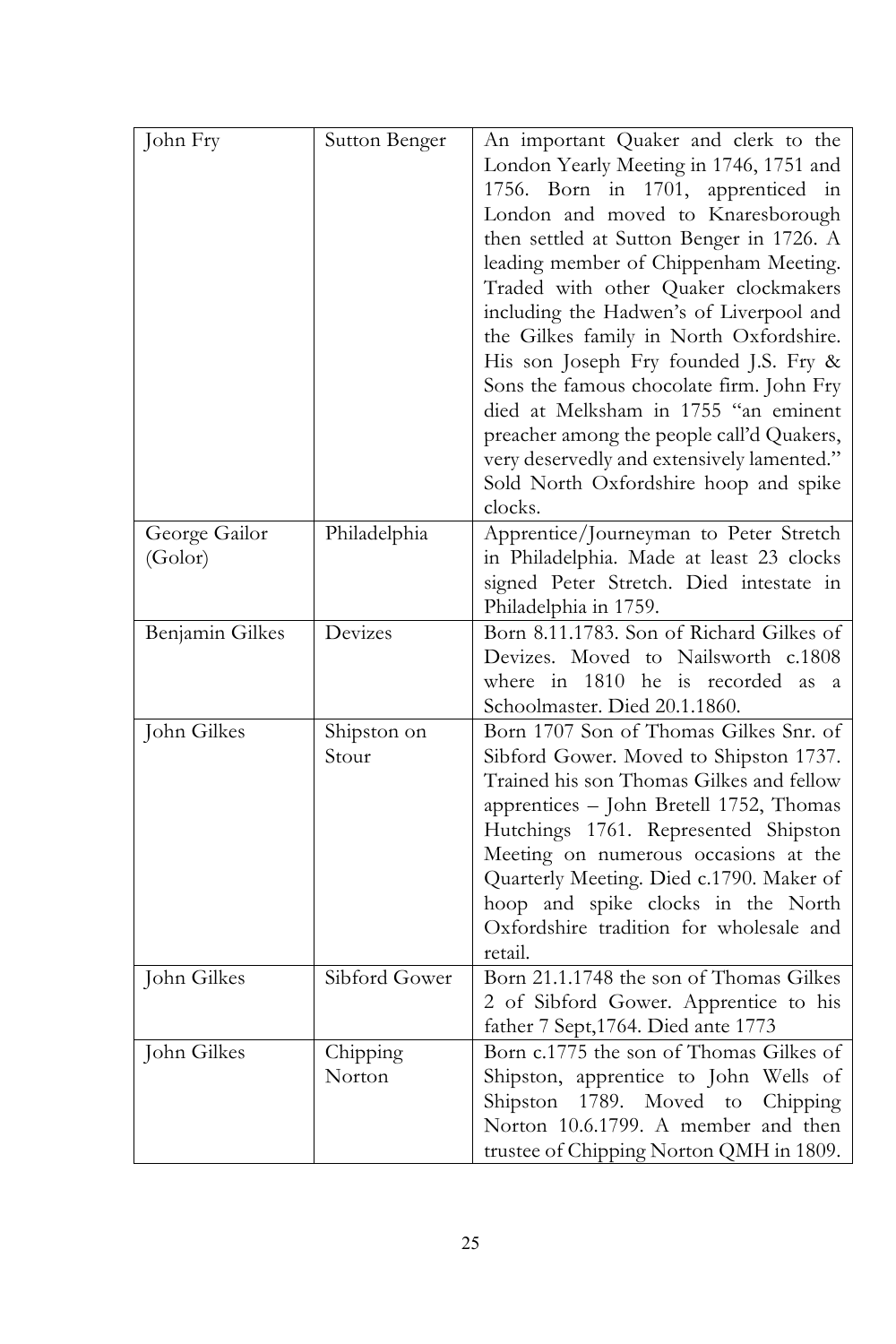| Richard Gilkes        | Adderbury     | Born 18.1.1715 the youngest son of<br>Thomas Gilkes Snr. of Sibford. Moved to<br>Adderbury c.1744 to become the most<br>famous of the North Oxfordshire Quaker<br>Clockmakers. Apprentices - Richard Tyler<br>1747, John Millard 1752, William Harris<br>1755, Matthias Padbury 1764, Joseph                                                                                                                                                                                                                                               |
|-----------------------|---------------|--------------------------------------------------------------------------------------------------------------------------------------------------------------------------------------------------------------------------------------------------------------------------------------------------------------------------------------------------------------------------------------------------------------------------------------------------------------------------------------------------------------------------------------------|
|                       |               | Soden 1766, Thomas Eaton 1768, Joseph<br>Williams 1778, Charles Saunders 1780,                                                                                                                                                                                                                                                                                                                                                                                                                                                             |
|                       |               | Richard Gilkes (great nephew) 1780. A<br>of<br>Adderbury<br>member<br>Meeting,                                                                                                                                                                                                                                                                                                                                                                                                                                                             |
|                       |               | represented Banbury MM. at the London<br>Yearly Meeting in 1753. He died at<br>14.2.1787 and was buried in Adderbury                                                                                                                                                                                                                                                                                                                                                                                                                       |
|                       |               | Quaker burial ground. The most prolific<br>maker of hoop and spike clocks in the                                                                                                                                                                                                                                                                                                                                                                                                                                                           |
|                       |               | North Oxfordshire tradition.                                                                                                                                                                                                                                                                                                                                                                                                                                                                                                               |
| Richard Gilkes        | Devizes       | Born 15.12.1745 the second<br>son<br>of<br>Thomas Gilkes 2 of Sibford. Moved to<br>Devizes and became a leading member of<br>that Meeting. Father of Benjamin Gilkes of<br>Devizes. Died 1822.                                                                                                                                                                                                                                                                                                                                             |
| <b>Richard Gilkes</b> | Sibford Gower | Born 19.6.1767 the son of Thomas Gilkes<br>3 of Charlbury. Apprentice to Richard<br>Gilkes of Adderbury in 1780. Returned to<br>Sibford where he died 1.2.1855 and is<br>buried in Sibford Quaker burial ground<br>albeit he was no longer a member of the<br>Religious Society of Friends.                                                                                                                                                                                                                                                |
| Thomas Gilkes<br>Snr. | Sibford Gower | Born c.1675 at Sibford Gower. Founder of<br>Gilkes family clockmaking dynasty in<br>North Oxfordshire. Trained each of his<br>three sons - Thomas 2., John and Richard<br>and John Fardon of Deddington as<br>clockmakers. He was an important Quaker<br>'minister' within the Banbury division,<br>representing them at the London Yearly<br>Meeting six times between 1725 and 1737.<br>Died in 1757, his testimonial is recorded at<br>Sibford MM 4.4.1757. Maker of hoop and<br>spike clocks in North Oxfordshire Quaker<br>tradition. |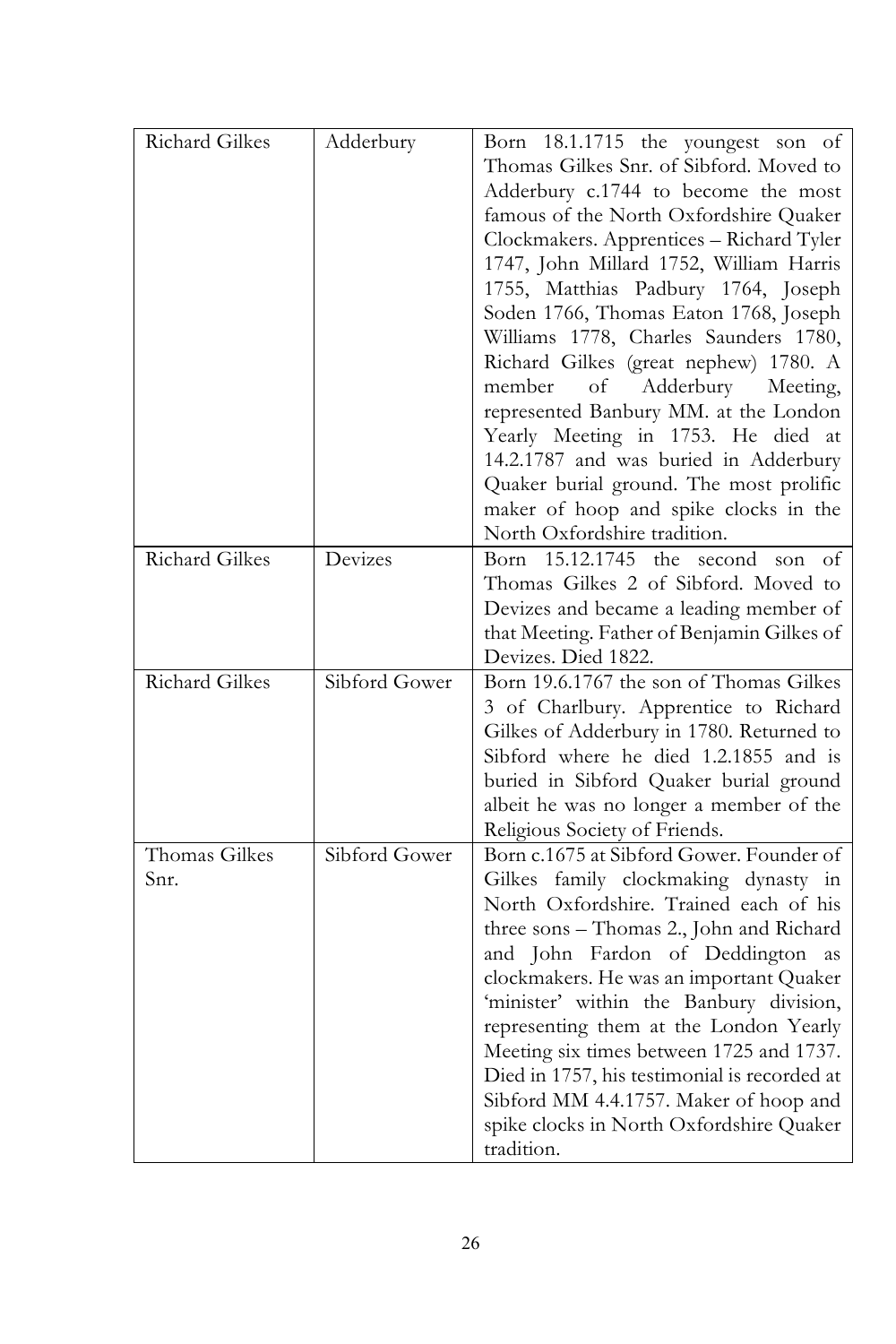| Thomas Gilkes 2 | Sibford. Gower | Born 8.1.1704 the son of Thomas Gilkes     |
|-----------------|----------------|--------------------------------------------|
|                 |                | Snr. of Sibford. Trained his 3 sons Thomas |
|                 |                | 3, Richard and John and William Green of   |
|                 |                | Milton as clockmakers. Membership of       |
|                 |                | Sibford PM_ eventually becoming clerk.     |
|                 |                | Represented the Banbury division at the    |
|                 |                | London Yearly Meeting in 1751 and 1764.    |
|                 |                | Died in 1772 and buried in Sibford Quaker  |
|                 |                | burial ground 4.10.1772. Maker of hoop     |
|                 |                | and spike clocks in North Oxfordshire      |
|                 |                | Quaker tradition.                          |
| Thomas Gilkes   | Charlbury      | Born 25.5.1736 the son of Thomas Gilkes    |
|                 |                | 2 of Sibford. Moved to Charlbury in 1764.  |
|                 |                | Took John Wells of Shipston as apprentice  |
|                 |                | in 1766. Represented Charlbury at the      |
|                 |                | Quarterly Meetings between 1770-1778.      |
|                 |                | Died 14.2.1779. Maker of hoop and spike    |
|                 |                | clocks in North Oxfordshire Quaker         |
|                 |                | tradition.                                 |
| Thomas Gilkes   | Shipston       | Born c.1740's the son of John Gilkes of    |
|                 |                | Shipston and trained by him. He took his   |
|                 |                | own apprentice William Hackall in 1779.    |
|                 |                | Retired to Adderbury in 1786. Died c.1798. |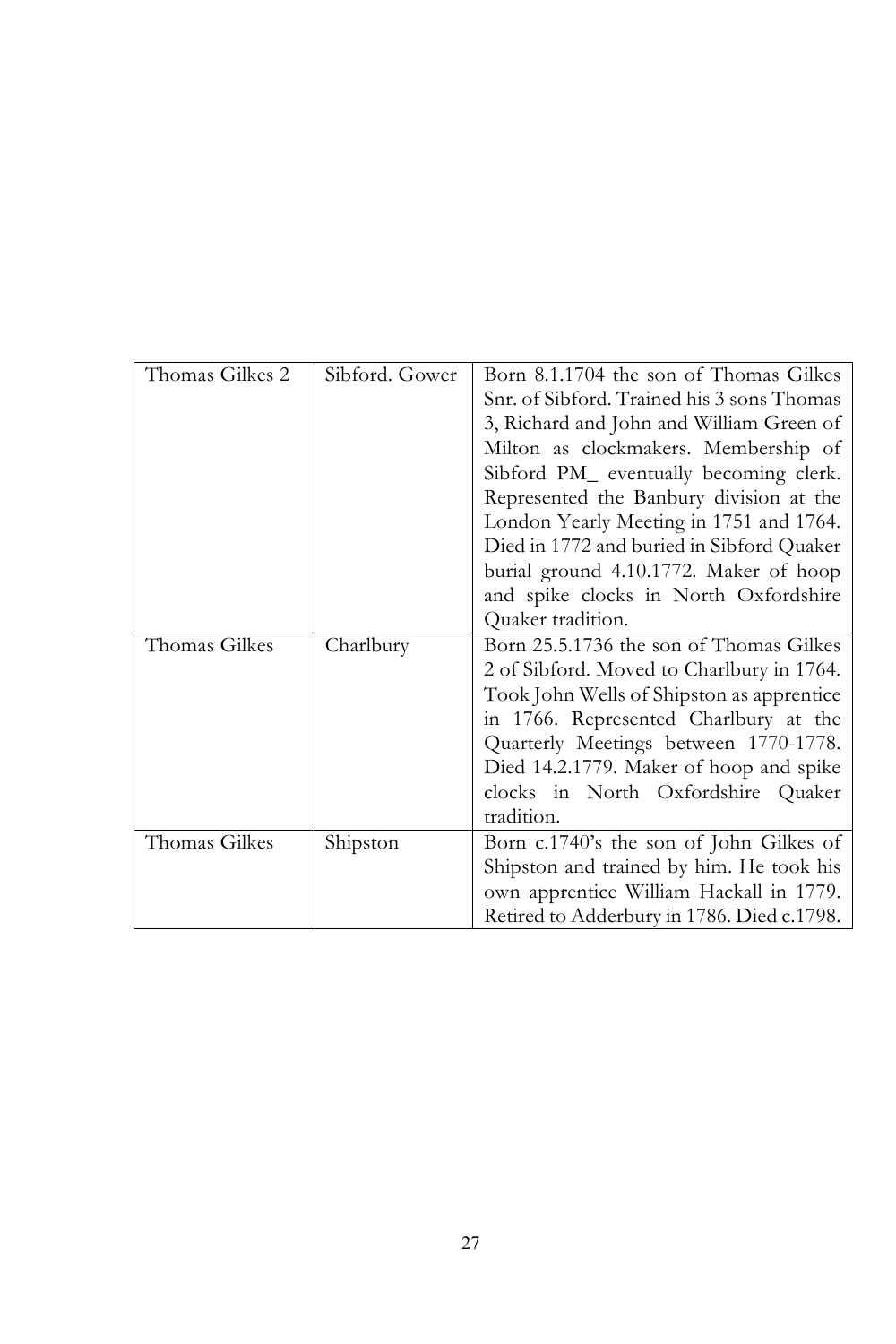| George Graham          | London     | The most eminent clockmaker of his time.<br>Born c.1673 in Kirklington of Irthington<br>parish Cumberland the son of George<br>Graham, a farmer who became a Quaker<br>after George's birth. Apprentice to Henry<br>Aske of London in 1688. Worked for<br>Thomas Tompion whose niece Elizabeth<br>he married in 1704. In partnership with<br>Tompion until Tompion died in 1713, then<br>took over the business at the Dial and<br>Three Crowns from is old master. He<br>became a Warden of the Clockmakers<br>Company and then Master in 1722. He was<br>a fellow of the Royal Society and is credited<br>with several important inventions - the<br>deadbeat escapement (1715), the mercury<br>pendulum (1726) and perfected<br>the<br>cylinder escapement (1726). As well as the<br>high-quality clocks and watches he was<br>also an important scientific instrument<br>maker. He died in 1751 and is buried in<br>Westminster Abbey. There is no evidence<br>that he remained a Quaker after moving to<br>London. |
|------------------------|------------|-------------------------------------------------------------------------------------------------------------------------------------------------------------------------------------------------------------------------------------------------------------------------------------------------------------------------------------------------------------------------------------------------------------------------------------------------------------------------------------------------------------------------------------------------------------------------------------------------------------------------------------------------------------------------------------------------------------------------------------------------------------------------------------------------------------------------------------------------------------------------------------------------------------------------------------------------------------------------------------------------------------------------|
| William Graham         | London     | Born 1692 the nephew of George Graham.<br>Worked in Lombard Street. Married Anne<br>Bedford daughter of Thomas Bedford.<br>Moved to St. Michael's Cornhill and then<br>to Philadelphia. Died 1759.                                                                                                                                                                                                                                                                                                                                                                                                                                                                                                                                                                                                                                                                                                                                                                                                                      |
| Jacob Goodger          | Manchester | Late 18th century. Member of Hardeshaw<br>Quaker Meeting                                                                                                                                                                                                                                                                                                                                                                                                                                                                                                                                                                                                                                                                                                                                                                                                                                                                                                                                                                |
| John Greaves           | Newcastle  | Born c.1725 the eldest son of Richard<br>Greaves. Working in Newcastle by 1746.<br>Premises on the Quayside c.1780-1794.<br>Ceased to be a Quaker during adulthood.<br>Died 1794.                                                                                                                                                                                                                                                                                                                                                                                                                                                                                                                                                                                                                                                                                                                                                                                                                                       |
| Peter Greaves          | Newcastle  | Son of Richard Greaves. Working in<br>Newcastle 1747-1755.                                                                                                                                                                                                                                                                                                                                                                                                                                                                                                                                                                                                                                                                                                                                                                                                                                                                                                                                                              |
| <b>Richard Greaves</b> | Newcastle  | From Halifax, was working in Newcastle<br>c.1730. His sons John, William & Peter<br>clockmakers<br>Greaves<br>all<br>became<br>in<br>Newcastle. Died 1741.                                                                                                                                                                                                                                                                                                                                                                                                                                                                                                                                                                                                                                                                                                                                                                                                                                                              |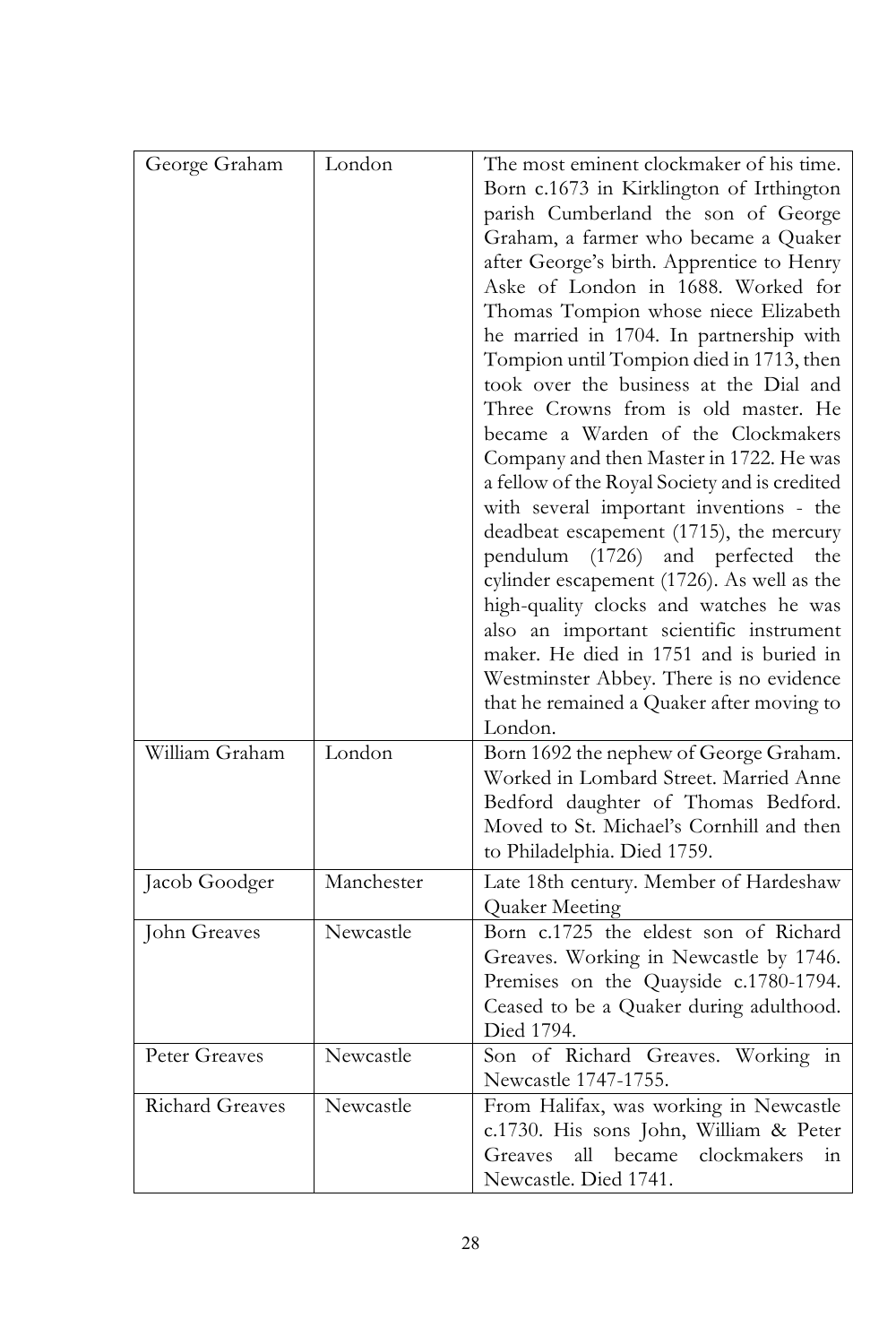| Thomas Greaves              | Newcastle    | Born 1763 the son of William Greaves                                                        |
|-----------------------------|--------------|---------------------------------------------------------------------------------------------|
|                             |              | who worked at 52 Quayside. Owned land                                                       |
|                             |              | which later became a Quaker burial ground                                                   |
|                             |              | known locally as "The Quicks Burying Plas                                                   |
|                             |              | in Sidgatt." Died c.1830.                                                                   |
|                             |              |                                                                                             |
| William Greaves             | Newcastle    | Born 1733 the son of Richard Greaves.                                                       |
|                             |              | Worked at the foot of Plummer Chare                                                         |
|                             |              | Quayside<br>in<br>1778.<br>А<br>prosperous                                                  |
|                             |              | clockmaker whose dials were engraved by                                                     |
|                             |              | the renowned firm of Bielby & Bewick                                                        |
|                             |              | between 1772 and 1775.                                                                      |
| James Green                 | Gloucester   | century married at Tewkesbury<br>18 <sup>th</sup><br>Q.M.H. in 1721. Longcase clocks known. |
| William Green               | Milton under | Born Tadmarton near Banbury 1722.                                                           |
|                             | Wychwood     | Apprentice to Thomas Gilkes of Sibford.                                                     |
|                             |              | Moved to Milton under Wychwood 1752.                                                        |
|                             |              | Member of Milton P.M. and Witney MM.                                                        |
|                             |              | Died c.1802. A prolific maker of North                                                      |
|                             |              | Oxfordshire hoop and spike clocks.                                                          |
| John Grundy<br>William Gunn | Manchester   | Apprentice to Peter Clare Snr. 1761                                                         |
|                             | Wallingford  | Married Mary Fuller at Shutford MH on<br>19.5.1714. Apprentices - Robert Buller             |
|                             |              | (Banbury) 19.3.1719 and Richard Fowler                                                      |
|                             |              | from Shutford in 1724. Maker of 30 hour                                                     |
|                             |              | and 8 day clocks.                                                                           |
| Isaac Hadwen                | Sedbergh &   | Born<br>Burton<br>Kendal,<br>at<br>$-$ in<br>$\equiv$                                       |
| Snr.                        | Kendal       | Westmorland in 1687. Apprentice to John                                                     |
|                             |              | Ogden of Askrigg, Wensleydale from                                                          |
|                             |              | 1701-1708. Worked at Sedburgh from                                                          |
|                             |              | c.1710 producing clocks in the north                                                        |
|                             |              | western Quaker tradition with verse                                                         |
|                             |              | engraved dials. Married Sarah Moore the                                                     |
|                             |              | daughter of Dr John Moore of Eddroth                                                        |
|                             |              | Hall, Clapham, a prosperous local Quaker.                                                   |
|                             |              | Moved to Kendal 1722 then to Over                                                           |
|                             |              | Gayle, Tunstal, Lancashire. Trained his                                                     |
|                             |              | son Isaac Bispham 1727. Thomas Fawcett                                                      |
|                             |              | 1727, William Clark 1730 and Fryer Rider                                                    |
|                             |              | 1733. Made two trips to America firstly<br>1719 and then again in 1737 where he died        |
|                             |              | of<br>fever<br>Chester, Delaware<br>at<br>on                                                |
|                             |              | 29.7.1737.                                                                                  |
|                             |              |                                                                                             |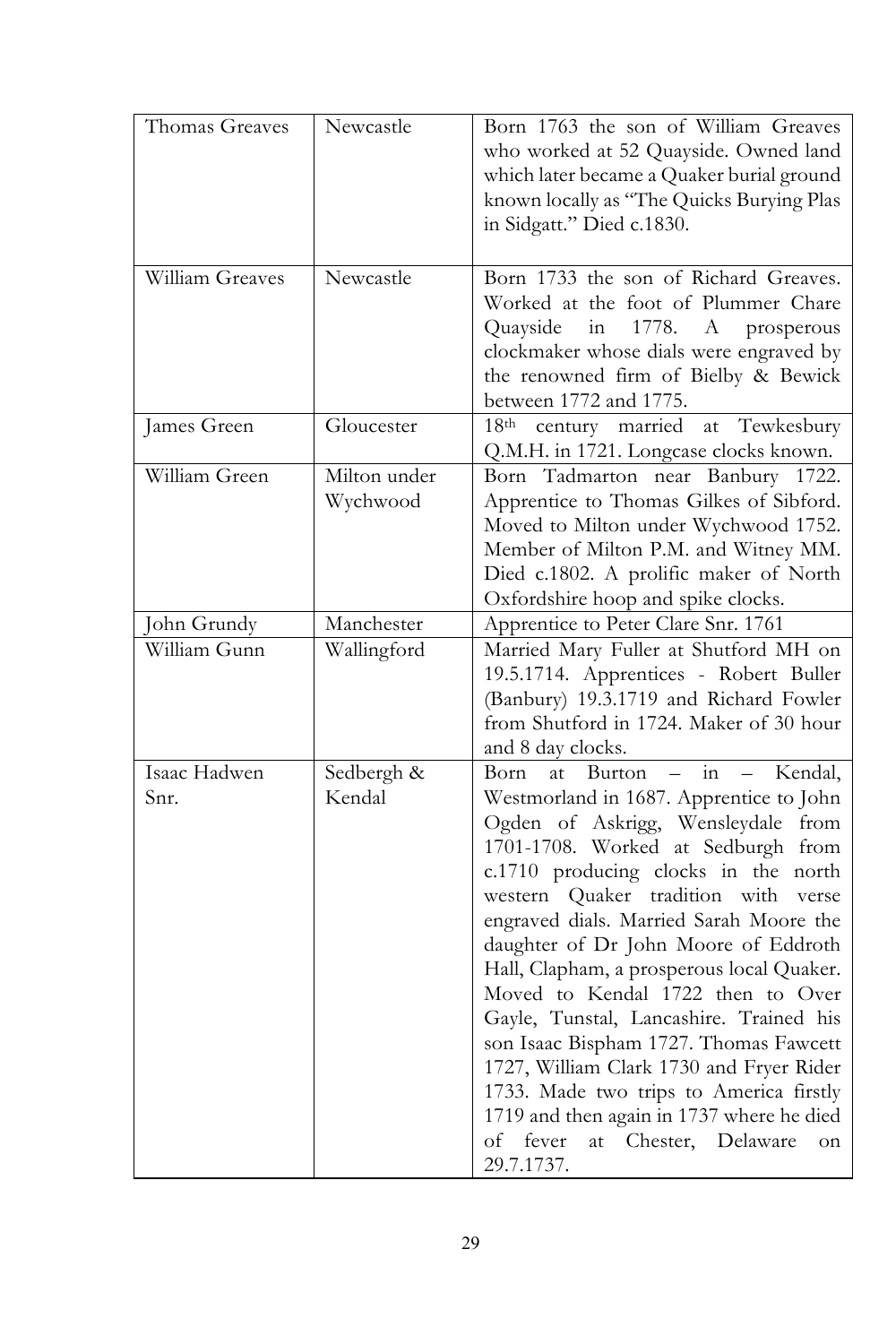| Isaac Hadwen 2  | Liverpool  | Born 1723 at Kendal, the son of Isaac Snr.                                         |
|-----------------|------------|------------------------------------------------------------------------------------|
|                 |            | Moved to Liverpool c.1737. Made 8 day                                              |
|                 |            | clocks for retail and wholesale. Died 1767.                                        |
| Isaac Hadwen 3  | Liverpool  | Son of Isaac 2. Retired from clockmaking                                           |
|                 |            | in 1799 to spend the rest of his life                                              |
|                 |            | campaigning against slavery.                                                       |
| Joseph Hadwen   | Liverpool  | Born 1725 at Liverpool, the son of Isaac 2.                                        |
|                 |            | Left clockmaking to go into the grocery                                            |
|                 |            | and drapery trade. Died 1807.                                                      |
| Sarah Hadwen    | Liverpool  | Widow of Isaac Hadwen Snr. Moved to                                                |
|                 |            | Liverpool and managed business until son                                           |
|                 |            | Isaac 2 was able to take over. Died in 1761.                                       |
| Joseph Hall     | Alston     | Born 1767 moved to Alston c.1800. Later                                            |
|                 |            | ran the Quaker School at Wigton from                                               |
|                 |            | c.1826. Known for two complicated long                                             |
|                 |            | duration clocks.                                                                   |
| William         | Settle     | Born c.1705. Trained sons William Jnr. &                                           |
| Hargreaves      |            | Thomas as clockmakers at Settle. All three                                         |
|                 |            | were prolific makers of 30-hour longcase                                           |
|                 |            | clocks. Died 1779.                                                                 |
| William         | Settle     | Born c.1734 died 1809                                                              |
| Hargreaves Jnr. |            |                                                                                    |
| Thomas          | Settle     | Born 1741 died 1813                                                                |
| Hargreaves      |            |                                                                                    |
| Thomas Harris   | Deddington | Born 1732 at Sibford Gower. Married                                                |
|                 |            | Mary Fardon from North Newington at                                                |
|                 |            | Banbury QMH in 1762. Son William                                                   |
|                 |            | became a clockmaker at Witney. Member                                              |
|                 |            | of Adderbury P.M. & Banbury MM.                                                    |
|                 |            | signed<br>North<br>Clocks<br>at<br>Newton                                          |
|                 |            | (Newington) Bloxham and Deddington.                                                |
|                 |            | Retired to Milton (a hamlet of Adderbury).                                         |
|                 |            | Died 1.8.1797 and buried in Adderbury                                              |
|                 |            | Quakers burial ground. Made North                                                  |
|                 |            | Oxfordshire Quaker hoop and spike                                                  |
|                 |            | clocks.                                                                            |
| William Harris  | Witney     | Born c.1760's son of Thomas Harris of                                              |
|                 |            |                                                                                    |
|                 |            | Deddington. Moved to Witney<br>1793.                                               |
|                 |            | Disowned by Witney MM. on 8.9.1794 for<br>marrying outside the Society of Friends. |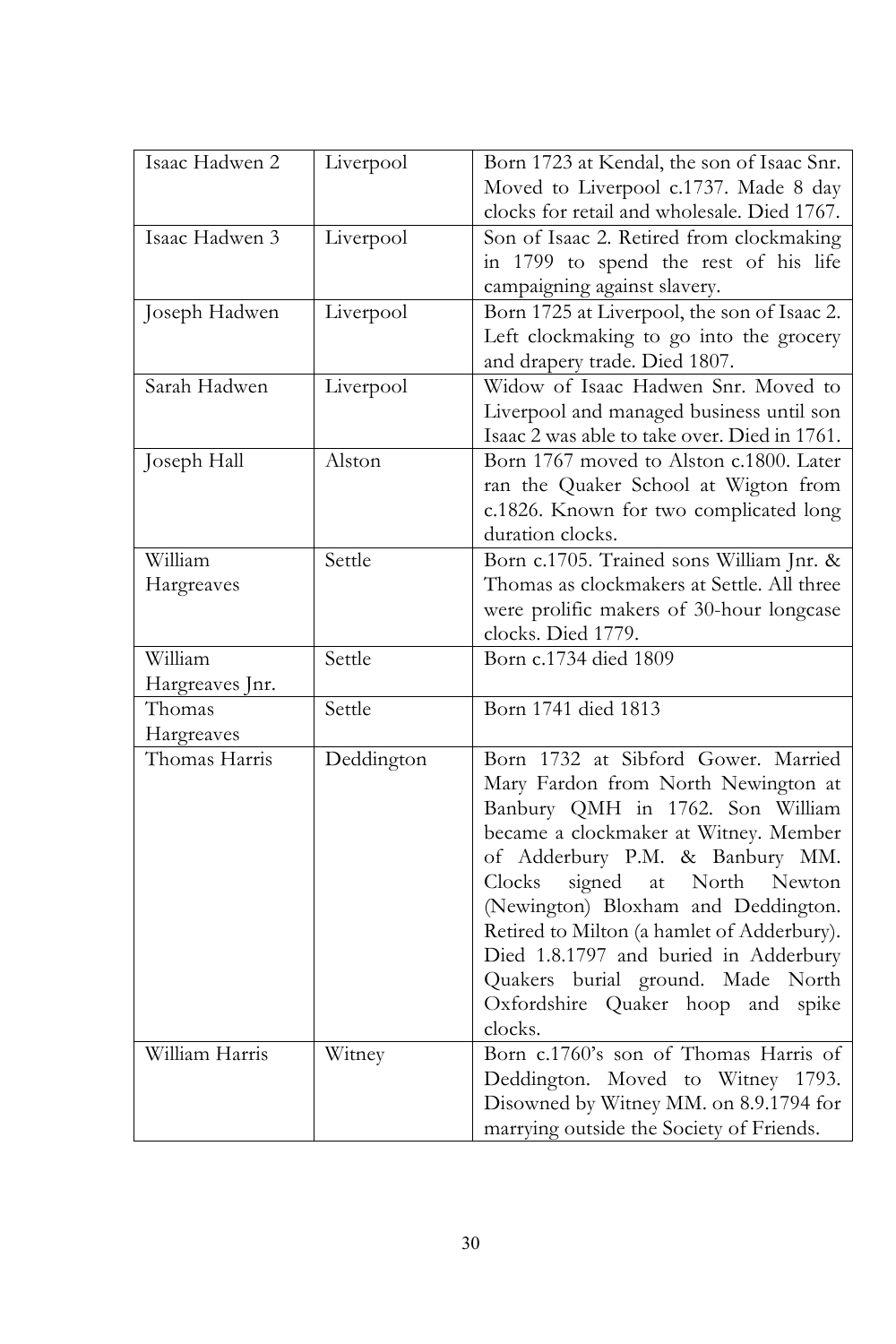| William Harrison | Charlbury   | by Beeson "Clockmaking<br>Said<br>in        |
|------------------|-------------|---------------------------------------------|
|                  |             | Oxfordshire" to be a Quaker. Mid 18th       |
|                  |             | century.                                    |
| Jeremiah         | Scarborough | Born 1718 the son of Robert Henderson.      |
| Henderson        |             |                                             |
| Robert           | Scarborough | Born in 1678 at Oughterby near Wigton       |
| Henderson        |             | Cumberland. Moved to Scarborough in         |
|                  |             | 1708. Prolific maker of 8 day and 30 hour   |
|                  |             | clocks, some early examples with blank dial |
|                  |             | corners in the Quaker style of the north    |
|                  |             | west of England. Apprentices Joseph         |
|                  |             | Oxley of Brigg c.1730. Richard Ward 1742.   |
|                  |             | Robert Henderson died 1756.                 |
| Stephen          | London      | Born Brayton, Yorkshire c.1688, the son of  |
| Horseman         |             | Horseman<br>a wheelwright.<br>Stephen       |
|                  |             | Apprentice to Daniel Quare of London        |
|                  |             | 1702. Freed c.1709. Married Quare's niece   |
|                  |             | 1712. Went<br>Mary Savage in<br>into        |
|                  |             | partnership with Quare c.1721 and took      |
|                  |             | over the business when Quare died in        |
|                  |             | 1724. Went bankrupt in 1730.                |
| Richard How 2    | Dorchester  | 1667. Represented Dorchester<br>Born        |
|                  |             | Meeting. Father of Richard 3. Apprentice    |
|                  |             | - Ralph Norman (Poole) in 1707. Died        |
|                  |             | 29.10.1714. Maker of distinctive 30-hour    |
|                  |             | longcase clocks with blank dial corners     |
|                  |             | favoured by<br>some<br>early Quaker         |
|                  |             | clockmakers.                                |
| Richard How 3    | Dorchester  | Succeeded his father in 1715. Appears to    |
|                  |             | have been disowned for marrying outside     |
|                  |             | the Society of Friends.                     |
| Benjamin         | Doncaster   | Born 1704 at Epworth, Lincolnshire of       |
| Huntsman         |             | German parents. Famous as the inventer      |
|                  |             | of crucible steel. Worked in Doncaster      |
|                  |             | c.1725<br>until 1742. Moved<br>from<br>to   |
|                  |             | Handsworth, Sheffield 1742 and set up as    |
|                  |             | a steelmaker there in 1751. Died 20.6.1776. |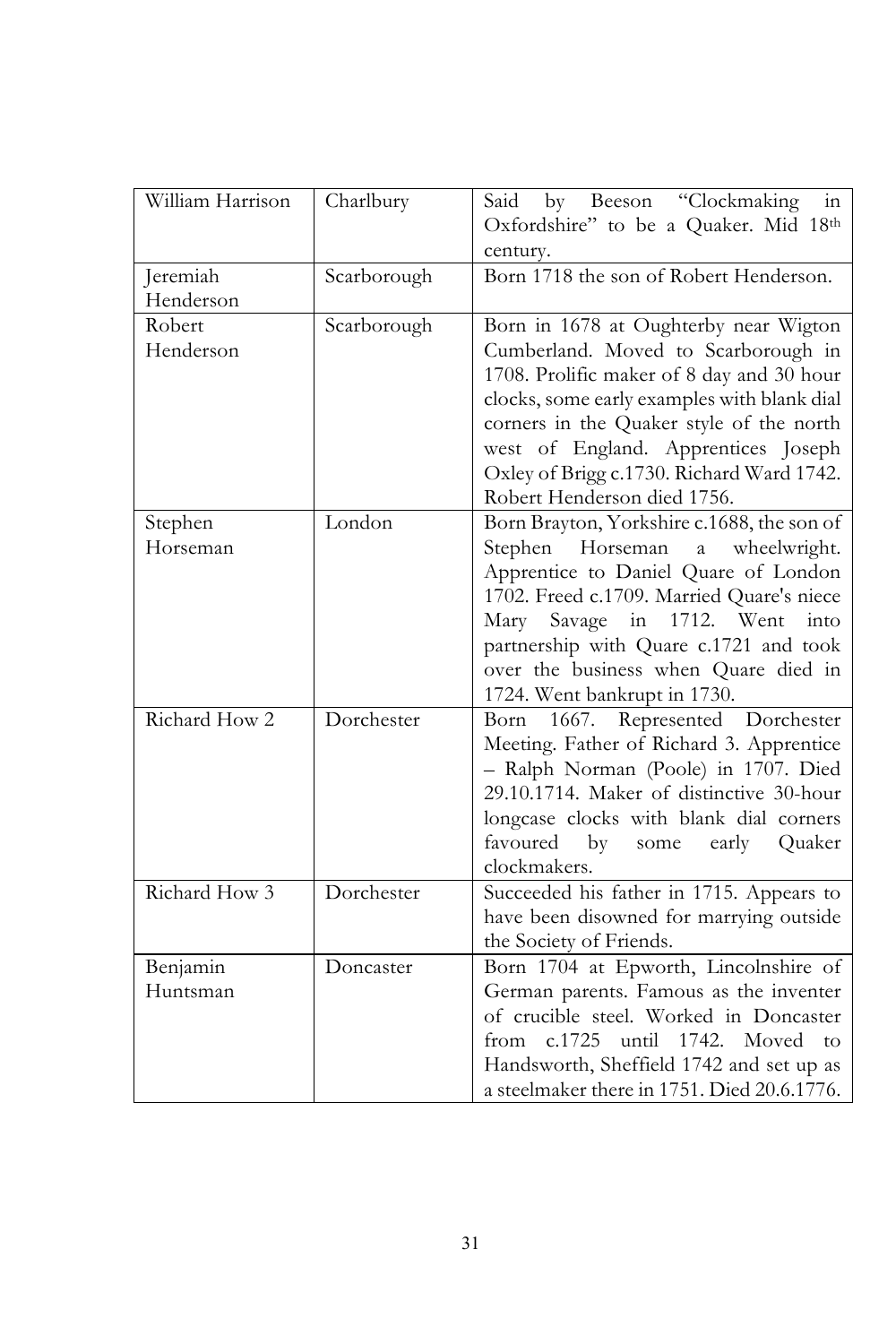| John Ismay       | Wigton<br>London | Born in 1699 at Thursby. Apprentice to<br>John Ogden at Bowbrigg Hall. Askrigg in<br>1711. Worked at Oulton near Wigton from<br>c.1718 to c.1737. Died 1755. Made 30 hour<br>clocks in the distinctive early 18th century<br>Quaker style unique to north west England<br>- lantern style movements with blank or<br>religious verse engraved dials. Also, made<br>a brass quadrant.                                                                                                                                                                                                                                                                                                                                                                                                                                                                                                                                                                                                                                                                                                                                                                                                                                                                                                             |
|------------------|------------------|--------------------------------------------------------------------------------------------------------------------------------------------------------------------------------------------------------------------------------------------------------------------------------------------------------------------------------------------------------------------------------------------------------------------------------------------------------------------------------------------------------------------------------------------------------------------------------------------------------------------------------------------------------------------------------------------------------------------------------------------------------------------------------------------------------------------------------------------------------------------------------------------------------------------------------------------------------------------------------------------------------------------------------------------------------------------------------------------------------------------------------------------------------------------------------------------------------------------------------------------------------------------------------------------------|
| William Johnston |                  | Born c.1677. Inc. in list for being a Daniel<br>Quare apprentice 1690. Free 1702.                                                                                                                                                                                                                                                                                                                                                                                                                                                                                                                                                                                                                                                                                                                                                                                                                                                                                                                                                                                                                                                                                                                                                                                                                |
| Larkum Kendall   | London           | Famous chronometer maker. Born at<br>Charlbury in 1721. The son of Moses<br>Kendal, a<br>leading<br>member<br>of<br>the<br>Charlbury P.M.<br>and<br>Witney<br>MM.<br>Apprentice to John Jeffreys of London in<br>1735, then worked for George Graham<br>before setting up in business at<br>Furnival's Inn Court. A member of the<br>appointed by the<br>Board<br>panel<br>οf<br>Longitutde in 1765 to whom John<br>obliged<br>Harrison was<br>to<br>reveal<br>the<br>his<br>of<br>fourth<br>construction<br>marine<br>timekeeper - H4. Contracted by the Board<br>of Longitude to make an exact copy of H4.<br>(for $\text{\textsterling}450$ ) which became known as K1 and<br>was delivered to the Board in 1770; after<br>trials at Greenwich it was assigned to<br>Captain Cook for his second voyage to the<br>South Seas aboard HMS Resolution in July<br>1772; it accompanied Cook on his final<br>voyage in 1776. Kendall made two other<br>marine chronometers known as K2 and<br>K3, K2 was with Captain Bly at the time of<br>the mutiny on board HMS Bounty and K3<br>was on board the Discovery on Cook's<br>final voyage to the Pacific in 1776. In<br>contrast to his precision watches, a hooded<br>wall clock by Larkum Kendal has also been<br>noted. Kendal died 22.11.1790. |
| James Kenway     | Bridport         | Born 1742. Member of Bridport Meeting.<br>Died 1821.                                                                                                                                                                                                                                                                                                                                                                                                                                                                                                                                                                                                                                                                                                                                                                                                                                                                                                                                                                                                                                                                                                                                                                                                                                             |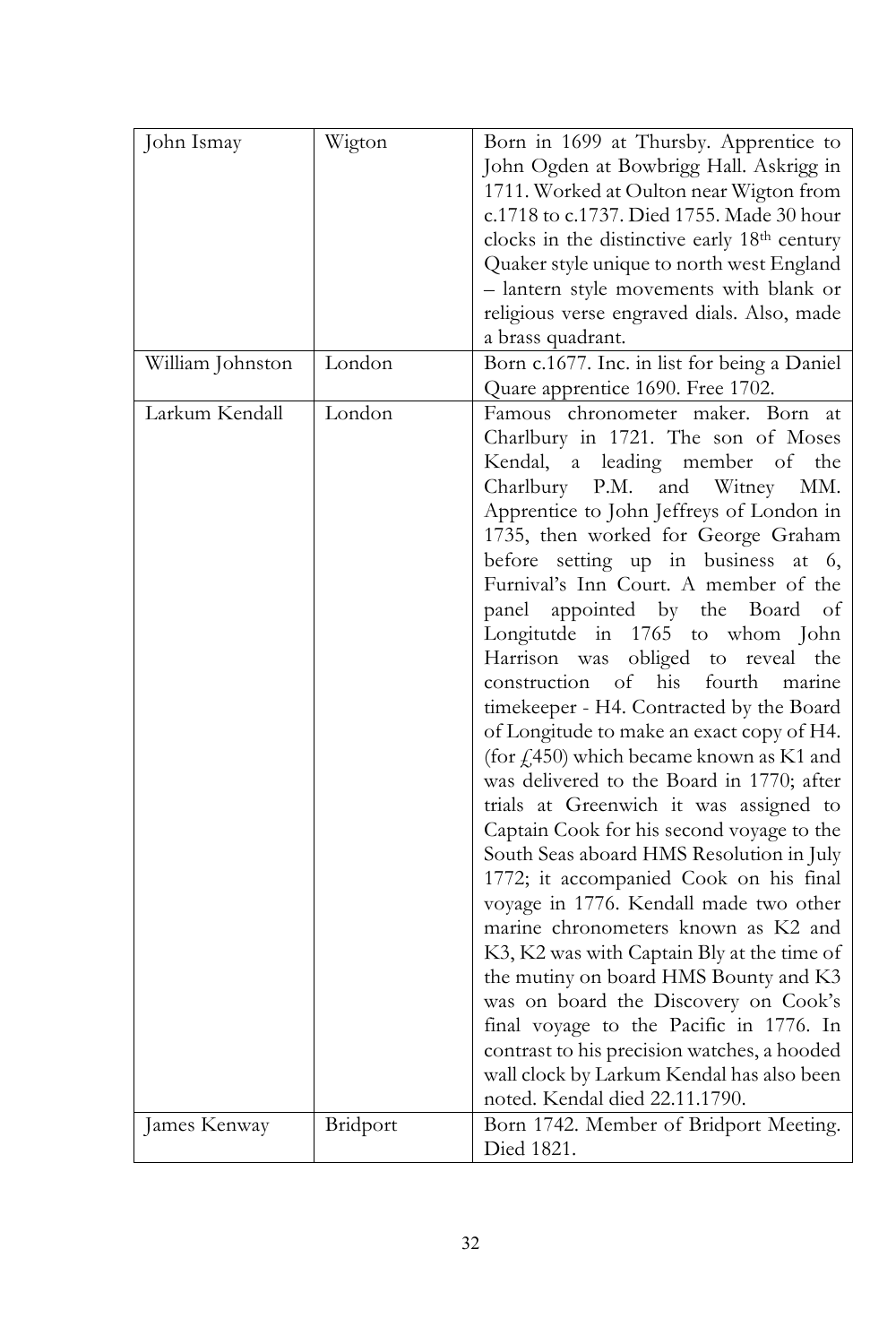| Ann Kirk          | Nottingham | Took over her father Joseph Kirk's                                                     |
|-------------------|------------|----------------------------------------------------------------------------------------|
|                   |            | business. Married out of the Society of<br>Friends and was disowned by Nottingham      |
|                   |            | Meeting on 1.1.1738.                                                                   |
| Joseph Kirk       | Hardstoft  | Born 1673 at Hardstoft, where some                                                     |
|                   |            | clocks are signed. Had moved to Skegby                                                 |
|                   |            | Derbyshire by 7.5.1723 when he took<br>Robert Willis as apprentice, he moved to        |
|                   |            | Nottingham by 29.5.1731 when he took                                                   |
|                   |            | Patrick Cook as apprentice. The local                                                  |
|                   |            | Quaker M.M. minutes include a marriage                                                 |
|                   | Great      | consent certificate in 1708.                                                           |
| John Knight       | Coggerhall | Early 19th century                                                                     |
| Theodore Lamb     | Sibford    | Born 6.2.1881 known as the Sibford                                                     |
|                   |            | Hermit, who lived by the road side near                                                |
|                   |            | Sibford. Much respected 20th century clock<br>and watch repairer. Died 1951 and buried |
|                   |            | in Sibford Quaker burial ground.                                                       |
| Stephen Levitt 1  | Sudbury    | Late 17th century "Sudbury Quakers 1655-                                               |
|                   |            | 1953" S.H.G. Fitch. tells us he was listed                                             |
|                   |            | among Friends imprisoned in the town for<br>their beliefs prior to 1685. Lantern clock |
|                   |            | maker.                                                                                 |
| Stephen Levitt 2  | Chelmsford | A Quaker clockmaker of this name, aged                                                 |
|                   |            | 45 is recorded in the Middle Row,                                                      |
|                   |            | Chelmsford in 1734. Presumably the son<br>of Stephen Levitt of Sudbury.                |
| Jacob Littlemore  | Frodsham   | Born 1689 Frodsham, the son of Joseph                                                  |
|                   |            | Littlemore. Working at Frodsham in 1718                                                |
|                   |            | took William Whitaker<br>when<br>he                                                    |
|                   |            | apprentice. Married 1713. Leased a quay in<br>1726<br>and bankrupt by 1728<br>and      |
|                   |            | presumably disowned. Moved to Bersham                                                  |
|                   |            | (Wrexham) then Ruoban where he died in                                                 |
|                   |            | 1745, described as a gentleman.                                                        |
| Joseph Littlemore | Frodsham   | Born Frodsham c.1650. Lived at Kinsley                                                 |
|                   |            | and became a Quaker. Married Hannah<br>Williamson at Newton QMH in 1687.               |
|                   |            | Moved to Frodsham c.1690 then to                                                       |
|                   |            | Preston on the Hill c.1712. Described as a                                             |
|                   |            | clockmaker,<br>smith, gunsmith<br>and                                                  |
|                   |            | whitesmith. Died 23.4.1721 and buried in<br>Newton Quakers burial ground. Longcase     |
|                   |            | and lantern clocks known.                                                              |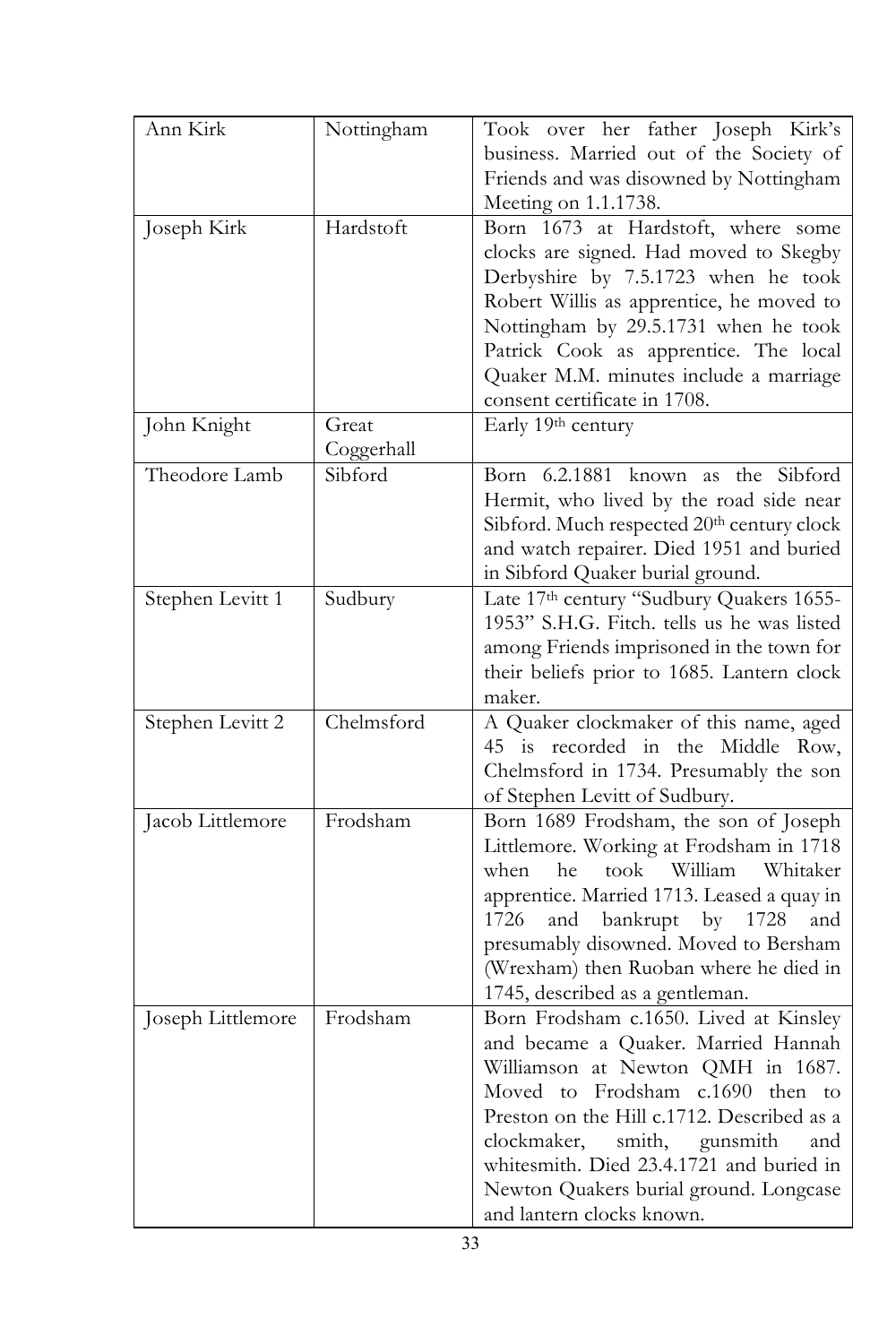| John Marshall   | London                                 | Born c.1668. First apprentice to Samuel<br>Rasse in 1682 then Daniel Quare. Free<br>1689. Advertised as a 'watchmaker at<br>Rainbow Coffee House in Cornhill Nr.<br>Birchin Lane' in 1694, then in 1695 as<br>'watchmaker against the Royal Exchange<br>in Cornhill.' Apprentices - Thomas<br>Stevens 1693. Free 1702, Wasteneys Law<br>1694, John Hewitt 1694, Ephraim How<br>1716 (passed over to George Graham).<br>High quality month duration and 8 day<br>longcases known. |
|-----------------|----------------------------------------|----------------------------------------------------------------------------------------------------------------------------------------------------------------------------------------------------------------------------------------------------------------------------------------------------------------------------------------------------------------------------------------------------------------------------------------------------------------------------------|
| Edward May Snr. | Witney                                 | Born 1701 at Milton near Abingdon, the<br>son of Edward May a miller and Quaker<br>minister. The Witney M.M. minute book<br>records he was living at Witney by<br>13.2.1724. Trained sons John and Edward<br>as clockmakers. Apprentices Benjamin<br>Thorpe 1726, John Lord 1739. Trustee of<br>Milton under Wychwood QMH in 1735.                                                                                                                                               |
| Edward May Jnr. | Witney<br>Henley on Thames<br>Ampthill | Born 25.9.1732 the second son of Ed May<br>Snr. Moved to premises in the Market<br>Squaer Henley on Thames 1754. Thought<br>to have moved to Ampthill Bedfordshire<br>c.1784 where he died 19.1.1805 and was<br>buried in the Quaker burial ground there.                                                                                                                                                                                                                        |
| John May        | Witney                                 | Born 5.10.1726 the eldest son of Edward<br>May Jnr. Apprentices - John Fardon 2<br>(Deddington) 1750, Benjamin Ward 1753,<br>Richard Pocock 1760, also trained his son<br>Thomas May. Long serving member of<br>Witney Meeting (minute book records<br>1749 - 1794). Died 14.4.1800. Prolific<br>maker of 30 hour longcases. Also, made<br>spit engines and carried out engraving.                                                                                               |
| Thomas May      | Witney                                 | Born 25.2.1750 son of John May of<br>Witney. Moved to Henley on Thames to<br>take over his uncle's clockmaking business<br>1784. Thought to have given up<br>ın<br>clockmaking to become a school teacher in<br>Henley. Died 1820 and was buried in the<br>local Quaker burial ground (Warborough<br>Division).                                                                                                                                                                  |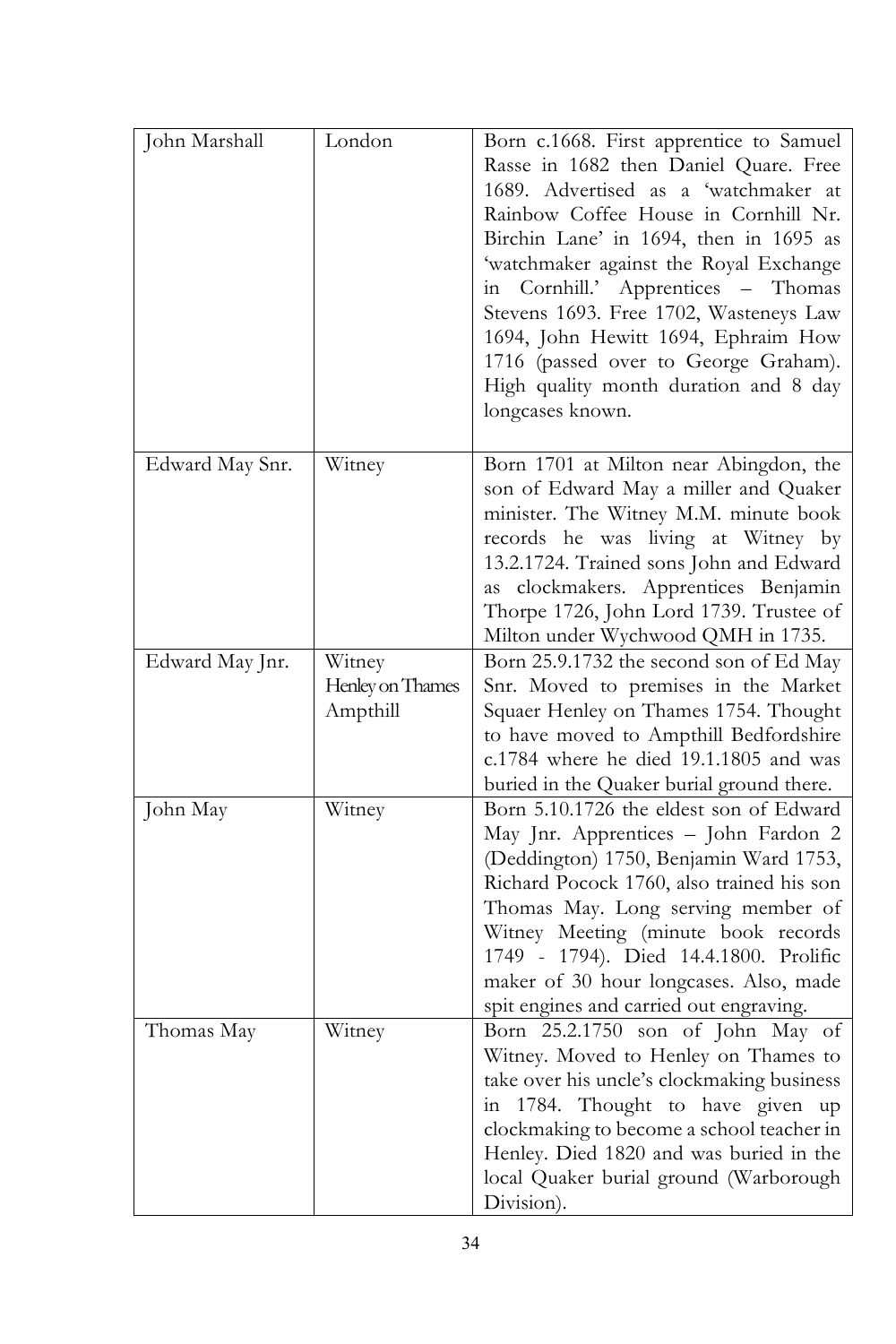| Mark Metcalfe   | Askrigg      | Born Askrigg 1693. Thought to have been        |
|-----------------|--------------|------------------------------------------------|
|                 |              | an apprentice to John Ogden of Askrigg by      |
|                 |              | virtue of his use of blank dial corners in his |
|                 |              |                                                |
|                 |              | earliest clocks.                               |
| James Mogg      | Basingstoke  | Late 17th century and early 18th century.      |
|                 |              | Died 1722. Longcases & bracket clocks.         |
| John Nethercott | Long Compton | May have been born a Quaker at Long            |
|                 |              | Compton c.1665. He was baptised into the       |
|                 |              | Church of England as an adult in 1686          |
|                 |              | prior to marriage. Two sons John Jnr. &        |
|                 |              | William became clockmakers. Died 1735.         |
|                 |              | Produced hoop and spike clocks and 30          |
|                 |              | hour clocks with ring and zig zag engraved     |
|                 |              | dials in the North Oxfordshire Quakers         |
|                 |              | tradition.                                     |
| James Norman    | Charminster  | Born c.1671. His son Ralph became a            |
|                 |              | clockmaker. 30 hour longcases known.           |
| Ralph Norman    | Poole        | Born 1690 at Charminster, the son of           |
|                 |              | James Norman. Apprentice to Richard            |
|                 |              | How of Dorchester 1705. Moved to Poole         |
|                 |              | c.1714. known for high quality longcase        |
|                 |              | clocks inc. quarter striking examples.         |
| Bernard Ogden   | Darlington,  | Born 1707 at Askrigg the son of John           |
|                 | Newcastle,   | Ogden. Died 1750. Longcase clocks.             |
|                 | Alnwick,     |                                                |
|                 | Sunderland   |                                                |
| John Ogden      | Askrigg      | Born 1665 the third son of James Ogden         |
|                 |              | Snr. clockmaker of Soyland. Moved to           |
|                 |              | Bowbridge Hall, Bainbridge a hamlet of         |
|                 |              | Askrigg in Wensleydale. Trained sons John      |
|                 |              | Jnr. & Bernard. Apprentices - John Isaac,      |
|                 |              | Isaac Hadwen, John Sanderson, Robert           |
|                 |              | Brownlow and Mark Metcalfe. Moved to           |
|                 |              | Darlington between 1711 and 1715 where         |
|                 |              | he died in 1741. Pioneer of the distinct       |
|                 |              | north west of England Quaker style of 30       |
|                 |              | hour clocks.                                   |
| John Ogden Jnr. | Darlington   | Born at Askrigg 1704 the son of John           |
|                 |              | Ogden snr.                                     |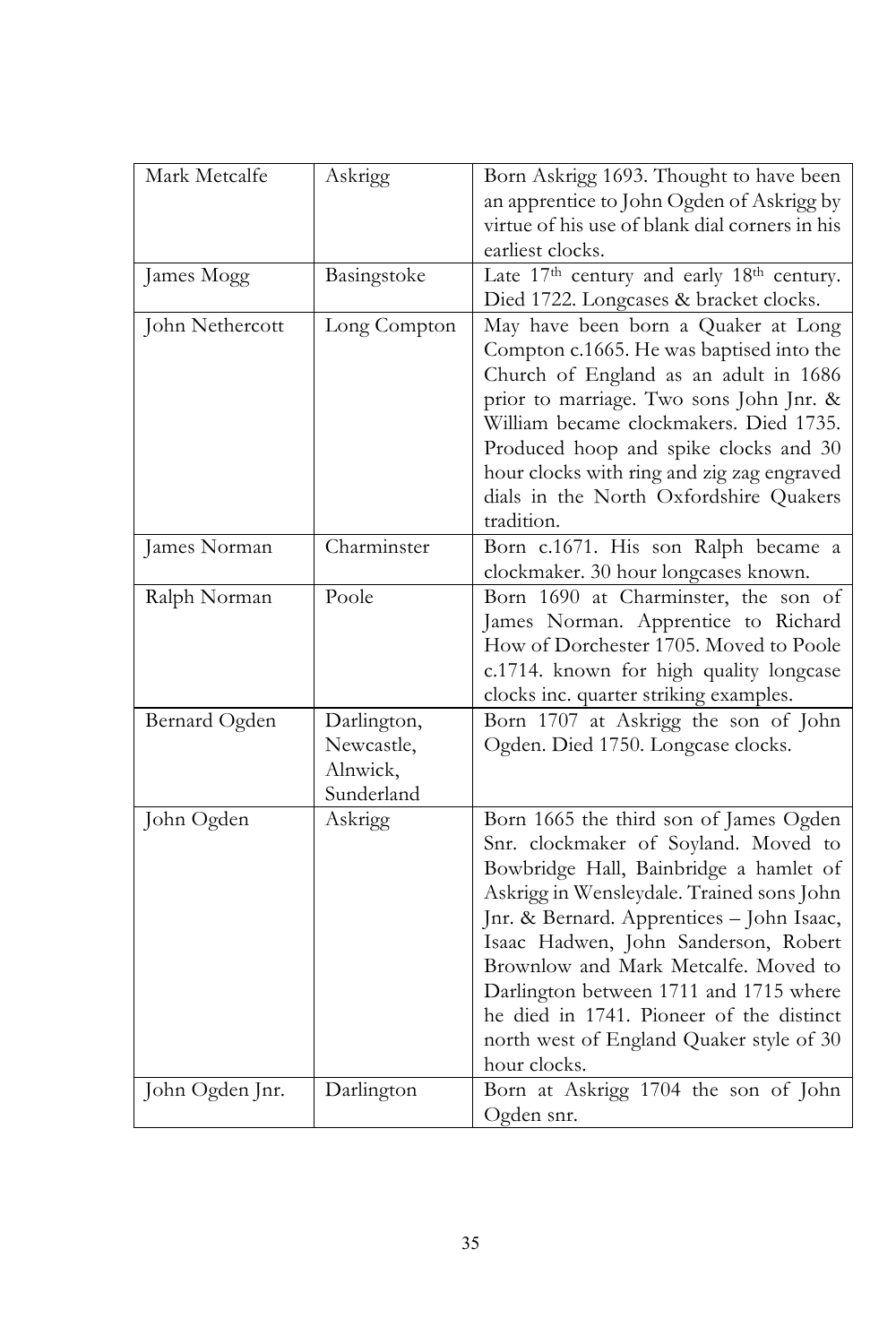| Thomas Ogden            | Halifax             | Born at Soyland near Ripponden in 1693<br>the son of Samuel Ogden Snr. clockmaker.<br>Moved to Halifax by 1740. Apprentices -<br>John Barlow, 1733, William Anderson<br>1750, John Ellis 1754. Died without issue<br>1769. An eminent provincial clockmaker.<br>Known to have supplied movements to<br>George Graham of London.                                                                                                              |
|-------------------------|---------------------|----------------------------------------------------------------------------------------------------------------------------------------------------------------------------------------------------------------------------------------------------------------------------------------------------------------------------------------------------------------------------------------------------------------------------------------------|
| Joseph Oxley            | Fakenham<br>Norwich | Born 1715 at Brigg (Lincs). Apprentice to<br>Robert Henderson of Scarborough c.1730.<br>moved to<br>London<br>to learn<br>then<br>watchmaking. Set up in business<br>at<br>Fakenham then moved to Norwich c.1744.<br>Apprentice - Thomas Wilkins 1749. Gave<br>up clockmaking to go into worsted<br>manufacturing at Norwich during the mid<br>1750's (see a Journal of the Life and<br>Gospel Labours of Joseph Oxley of<br>Norwich. 1837). |
| <b>Charles</b> Pace     | London              | Born 1816 the son of Thomas Pace Jnr. In<br>partnership with brother Henry and then<br>took over the premises at 128 Whitechapel<br>High Street. Had given up clockmaking by<br>1851.                                                                                                                                                                                                                                                        |
| <b>Edmund Pace</b>      | London              | Born 1813 the son of John Pace at Bury St.<br>Edmunds. Moved to London by 1841 at<br>21 Thavies Inn Holborn. Had given up<br>clockmaking by 1844 and later set up the<br>Phoenix Match Co. of Pace& Son at Bow<br>Common.                                                                                                                                                                                                                    |
| Henry Pace              | London              | Born 1809 the son of Thomas Pace Jnr.<br>Took over the business at 128 Whitechapel<br>High Street, then in partnership with<br>brother Charles. Moved to Exmouth in<br>1837. Returned to Clerkenwell in 1842,<br>then moved to West Ham by 1861.                                                                                                                                                                                             |
| Henry John Pace         | Bury St.<br>Edmunds | 1814-1842 son of John Pace (the skeleton<br>clock maker)                                                                                                                                                                                                                                                                                                                                                                                     |
| Henry John Pace<br>Inr. | Ottowa              | Son of Henry Pace. Moved to Canada<br>c.1862 then to St. Paul Minnesota c.1880.<br>Died<br>1899 in Lethbridge. Northern<br>Territories (Alberta)                                                                                                                                                                                                                                                                                             |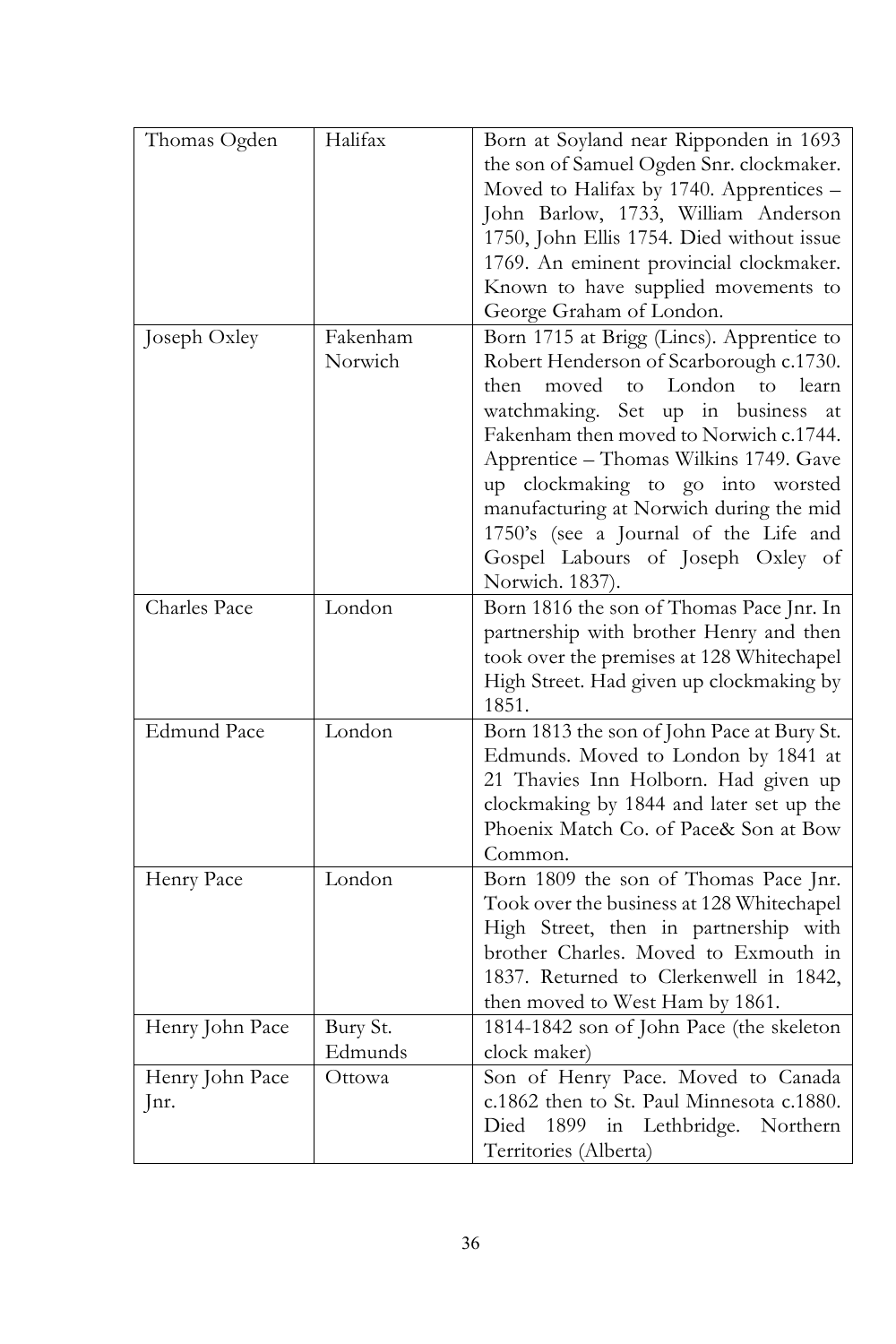| John Pace        | London           | Born 1748 worked c.1774-1794 at 19                   |
|------------------|------------------|------------------------------------------------------|
|                  |                  | Broad Street Ratcliffe then 19 Cock Hill             |
|                  |                  | Ratcliffe. Elder Brother of Thomas Pace              |
|                  |                  |                                                      |
|                  |                  | Snr.                                                 |
| John Pace        | Bury St. Edmunds | Son of Quaker Thomas Pace Snr. Active                |
|                  |                  | 1804-1857. Moved from London to 19                   |
|                  |                  | Abbeygate Street Bury St. Edmunds then               |
|                  |                  | to Chelmsford in 1857. Sons - Edmund                 |
|                  |                  | and Henry became clockmakers. A famous               |
|                  |                  | 19th century maker of high quality skeleton          |
|                  |                  | clocks.                                              |
| Thomas Pace Snr. | London           | Born 1752. Worked at 128 Whitechapel                 |
|                  |                  | High Street. Sons Thomas Jnr. And John               |
|                  |                  | clockmakers.<br>Retired<br>became<br>$\overline{10}$ |
|                  |                  | Chelmsford. Died 1819 & buried<br>at                 |
|                  |                  | Whitechapel.                                         |
| Thomas Pace Jnr. | London           | Born 1777 son of Thomas Pace Snr.                    |
|                  |                  | Worked at 128 Whitechapel High Street.               |
|                  |                  | Trained sons Henry & Charles. Died 1829.             |
| Matthias Padbury | Burford          | 3.8.1751<br>Sibford<br>Born<br>Gower.<br>at a        |
|                  |                  | to<br>Richard<br>Gilkes<br>Apprentice<br>of          |
|                  |                  |                                                      |
|                  |                  | Adderbury 1764. Set up in business in                |
|                  |                  | Burford High Street 1773. Married first              |
|                  |                  | wife Sarah at Milton under Wychwood                  |
|                  |                  | QMH in 1774. Became a prosperous                     |
|                  |                  | business man owning a paper mill in the              |
|                  |                  | town. Member of Burford P.M. and                     |
|                  |                  | Witney M.M. Died c.1806. Maker of hoop               |
|                  |                  | and spike clocks in the North Oxfordshire            |
|                  |                  | Quaker tradition.                                    |
| John Paine       | Banbury          | Born 1801 at Milton in the parish of                 |
|                  | Hook Norton      | Adderbury. In business on Parsons Street             |
|                  |                  | Banbury then moved to Hook Norton in                 |
|                  |                  | 1.1.1851<br>1826.<br>Disowned<br>$\alpha$<br>for     |
|                  |                  | embezzling Quaker funds.                             |
| Samuel Parrott   | Killington       | Born c.1719 died 1783. Longcase clocks.              |
|                  | (Westmorland)    |                                                      |
| Isaac Pearson    | Burlington       | 1685-1749. Clockmaker & Goldsmith. His               |
|                  | New Jersey       | daughter Sarah married his apprentice                |
|                  |                  | Joseph Hall.                                         |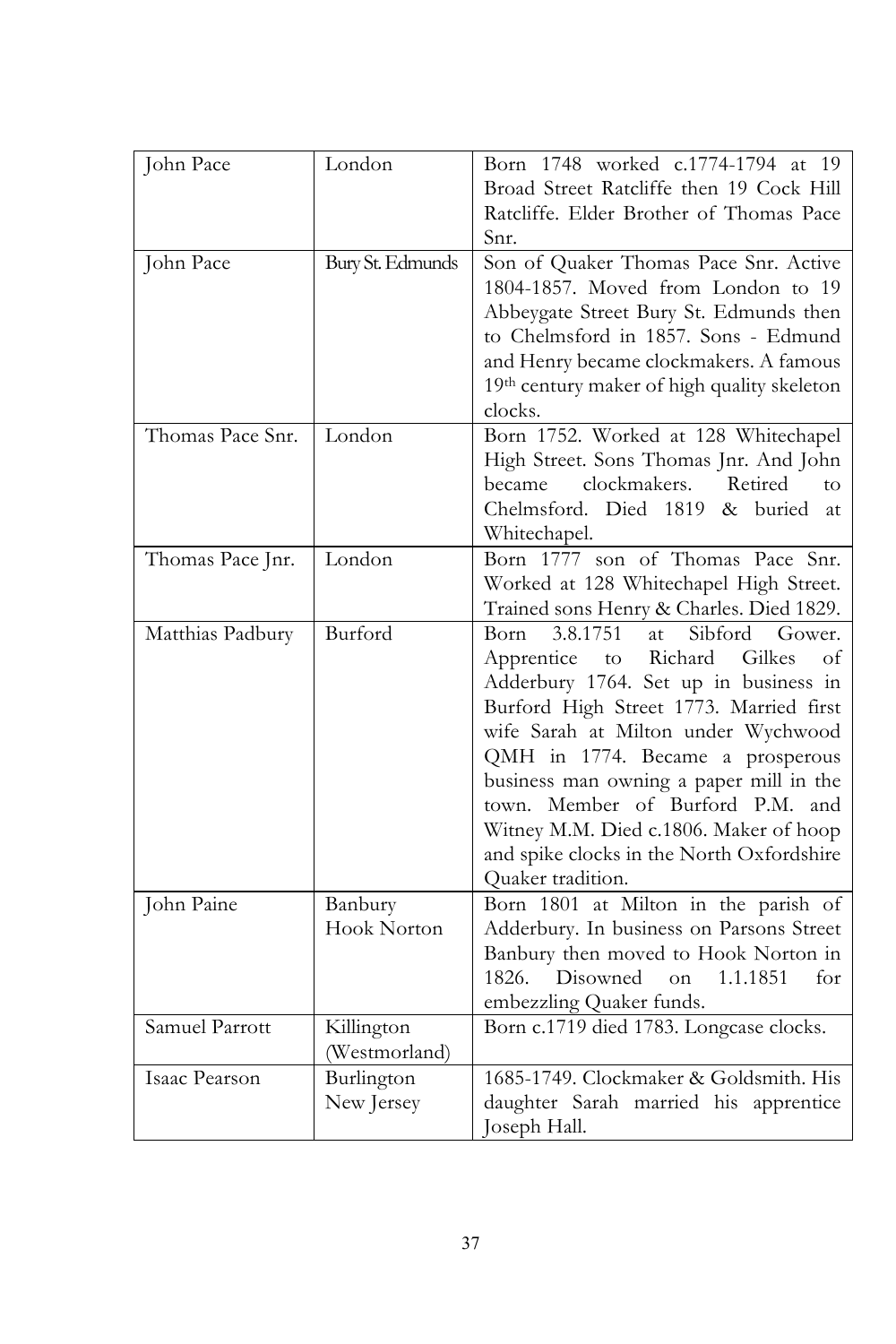| Daniel Quare        | London       | the<br>of<br>most<br>famous<br>One-<br>of<br>all    |
|---------------------|--------------|-----------------------------------------------------|
|                     |              | clockmakers, born c.1647 in Somerset.               |
|                     |              | Unwilling to swear an oath he became a              |
|                     |              |                                                     |
|                     |              | free Brother in the Clockmaker Company              |
|                     |              | in 1671. He worked from premises in St.             |
|                     |              | Martin's Le Grand in the 1670's by 1681             |
|                     |              | he was at Allhallow Lombard Street, then            |
|                     |              | at the sign of the king's Arms in Exchange          |
|                     |              | Alley. Apprentices - John Beck 1673,                |
|                     |              | George Heady 1675, Faith Leak 1684,                 |
|                     |              | John Foster 1680 Robert Todd 1684, John             |
|                     |              | Davis 1685 John Marshall pre-1689,                  |
|                     |              | William Johnson 1690, John Zachary free             |
|                     |              | 1694, John Kirkton 1696, John Nolson                |
|                     |              | free 1697, Stephen Horseman<br>1701,                |
|                     |              | Richard Vick free 1702, Joseph Appleby              |
|                     |              | 1705, Daniel Quare (son of Robert Quare)            |
|                     |              | 1707.<br>Around 1721 he<br>went<br>int <sub>o</sub> |
|                     |              | partnership with his former apprentice              |
|                     |              | Stephen Horseman. A prolific maker of               |
|                     |              | longcase and spring (bracket) clocks, some          |
|                     |              | of the very highest quality. Awarded a              |
|                     |              | patent for<br>a portable weather glass              |
|                     |              | 1695. He was<br>(barometer)<br>in<br>a              |
|                     |              | Clockmakers Company Assistant from                  |
|                     |              |                                                     |
|                     |              | 1700, Warden from 1705 and Master in                |
|                     |              | 1708. Despite not swearing an oath he was           |
|                     |              | Royal Clockmaker to King. Died 21.3.1724            |
|                     |              | and was buried in the Quaker burial                 |
|                     |              | ground Bunhill Fields.                              |
| Benjamin Reeve      | Philadelphia | Mid 18th century. Journeyman for Thomas             |
|                     |              | Stretch.                                            |
| Francis             | Philadelphia | 1765-1782 Clockmaker & Goldsmith                    |
| Richardson          |              |                                                     |
| John Richardson     | Bridlington  | c.1690.                                             |
| Richard Roe         | Epperstone   | Born c.1637. Trustee of Long Croft in               |
|                     | Notts.       | Oxton QMH. Died 22.3.1720 and buried                |
|                     |              | in Oxton Quaker burial ground. Lantern              |
|                     |              | clocks & Turret clocks.                             |
| <b>Emanuel Rowe</b> | Philadelphia | 18th century. Apprentice/journeyman for             |
|                     |              | Peter Stretch.                                      |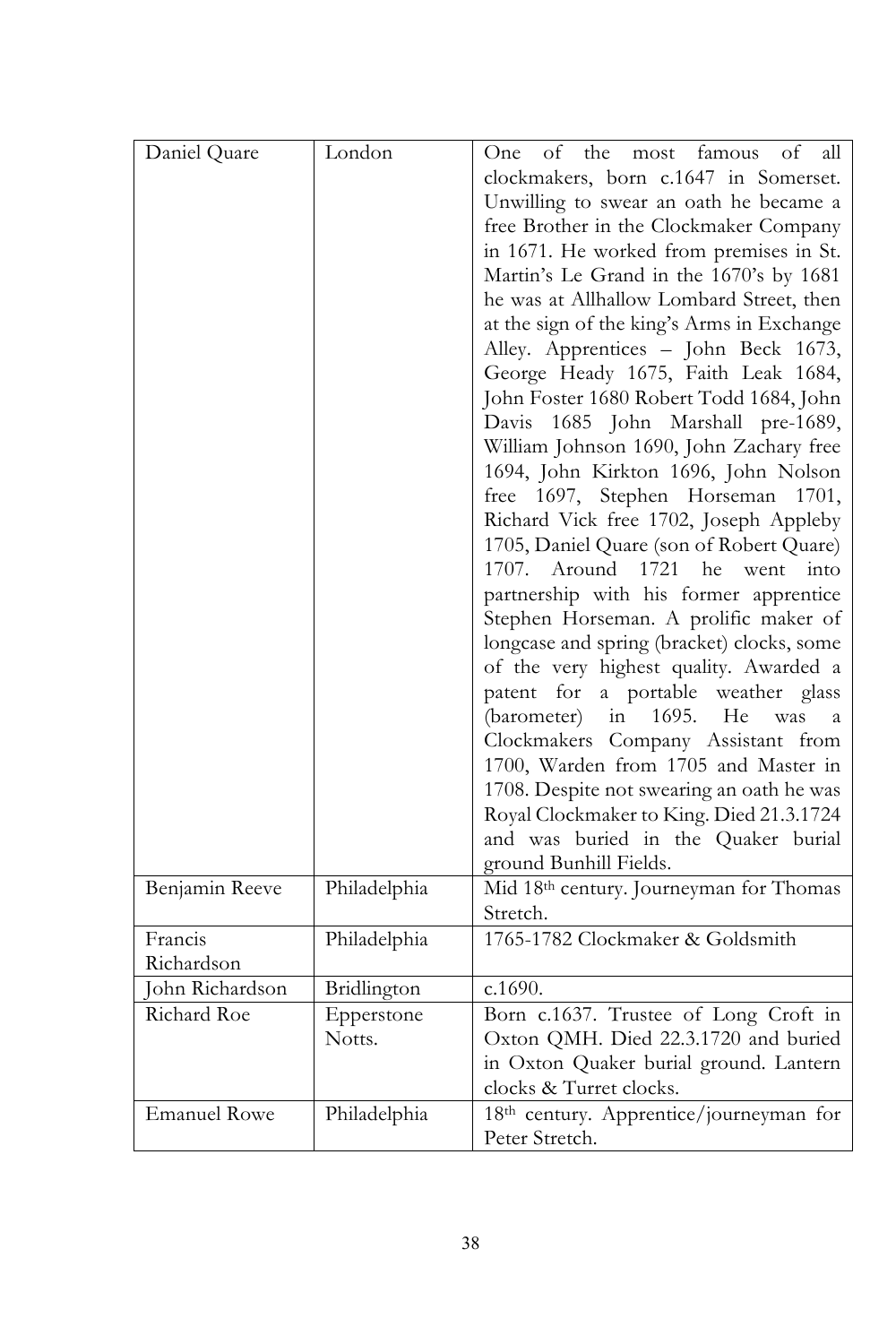| John Sanderson        | Wigton          | Born 1671 and thought to have been                                               |
|-----------------------|-----------------|----------------------------------------------------------------------------------|
|                       |                 | apprentice to John Ogden of Askrigg.<br>Married Elizabeth Pearson a Quaker. Died |
|                       |                 |                                                                                  |
|                       |                 | 1755. Prolific maker of lantern posted 30                                        |
|                       |                 | hour clocks with verse engraved dials in                                         |
|                       |                 | unique North Western Quaker<br>the                                               |
|                       |                 | tradition.                                                                       |
| Jeremiah Sewell       | London          | Apprentice to Thomas Pace 1786. Worked<br>at Tottenham c.1799.                   |
| Thomas Savage         | Clifton         | m.1699 sons Thomas Jnr & Jonathan were                                           |
| Snr.                  | Westmoorland    | clockmakers.                                                                     |
| Thomas Savage         | Clifton         | Born 1700 died 1731. Longcase clocks.                                            |
| Jnr.                  |                 |                                                                                  |
| Jonathan Savage       | Clifton         | Born 1712. Died after 1745. Longcase                                             |
|                       |                 | clocks.                                                                          |
| Benjamin Simms        | Witney          | Dates unknown.                                                                   |
|                       | Chipping Norton |                                                                                  |
| <b>Charles Price</b>  | Chipping        | Born 1820 son of Samuel Simms. Clerk to                                          |
| Simms                 | Norton          | Chipping Norton P.M. Died 1910.                                                  |
| Daniel Rutter         | Chipping        | Born 1864 son of Charles Price Simms.                                            |
| Simms                 | Norton          | Died 1954.                                                                       |
| Frederick Simms       | Chipping        | Born 1816. Died 1894.                                                            |
|                       | Norton          |                                                                                  |
| John Simms Snr.       | Chipping        | 18th century. Father of John Simms Jnr.                                          |
|                       | Norton          |                                                                                  |
| John Simms Jnr.       | Chipping        | Born 1757. Apprentice Richard Lamb                                               |
|                       | Norton          | 1794. Died 1823.                                                                 |
| Samuel Simms          | Chipping        | Born c.1784 son of John Simms Jnr. Died                                          |
|                       | Norton          | 1869.                                                                            |
| William Simms         | Chipping        | Active c.1790.                                                                   |
|                       | Norton          |                                                                                  |
| Daniel Simpson        | Carlisle        | Son of John Simpson of Wigton. Moved to                                          |
|                       |                 | Workington c.1810. Died 1841.                                                    |
| <b>Edmund Simpson</b> | Preston         | Born 1794 son of Stephen Snr.                                                    |
| Isaac Simpson         | Chorley &       | Born 1800 son of Stephen Snr. Worked at                                          |
|                       | Preston         | Chorley before moving to Preston.                                                |
|                       |                 | Married outside the Society of Friends and                                       |
|                       |                 | was disowned. Gave up clockmaking and                                            |
|                       |                 | patented a machine for making gold                                               |
|                       |                 | thread. Died 1859.                                                               |
| John Simpson 1        | Wigton          | In business with brother Joseph c.1758.                                          |
|                       |                 | Died 1796.                                                                       |
| John Simpson 2        | Wigton          | Son of Joseph Simpson of Wigton. Died                                            |
|                       |                 | 1837.                                                                            |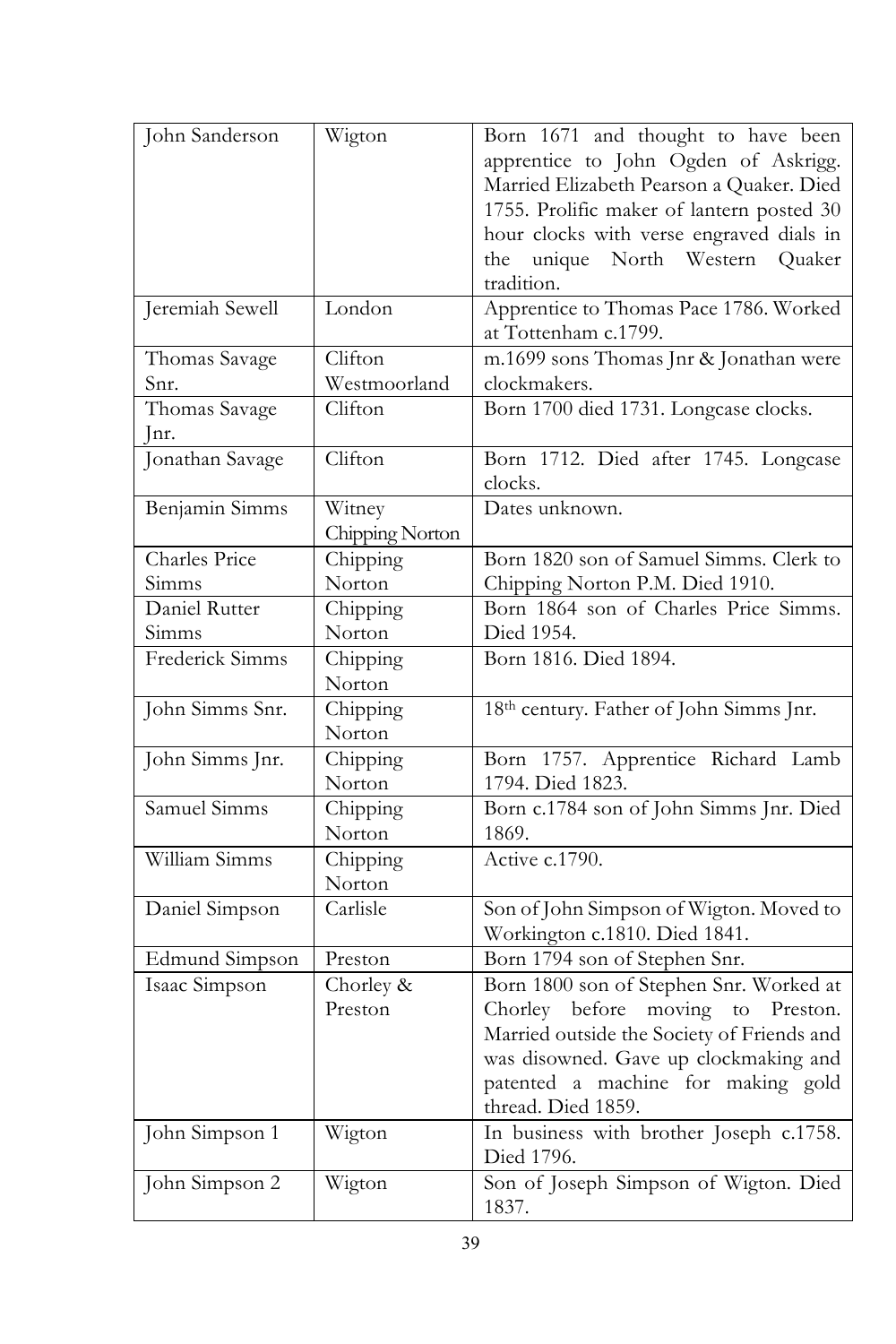| Born 1752 Gisburn Yorks. Worked at<br>Stephen Simpson<br>Kirkby<br>Lonsdale<br>Kirkby Lonsdale then moved to Preston<br>Preston<br>by the the sign of the Tup's Head.<br>Longcase & Turret clockmaker. Died<br>1821.<br>Born 1791 son of Stephen Simpson Snr.<br>Stephen Simpson<br>Preston<br>Took over business in 1822. Moved to<br>Jnr.<br>Mansfield to manufacture gas meters. Died<br>1840.<br>Preston<br>William Simpson<br>Born 1781 son & journeyman of Stephen<br>Simpson Snr.<br>William Smith<br>Dorchester<br>c.1684-1730.<br>Member<br>Active<br>оf<br>Dorchester Meeting 1677 to 1730.<br>Colchester<br>Born 1666. Noted maker of longcase<br>Jeremy Spurgin<br>clocks. Died 1699.<br>London<br>Born 1655 at Allhallows near Wigton<br>Francis Stamper<br>Cumberland. Apprentice to Samuel Davis<br>London 1675, free 1682. Apprentices:<br>Joshua Penford 1684, Daniel Moore 1689,<br>Joseph Foster 1684, Thomas Hymans<br>1696.<br>very prosperous<br>A<br>Quaker<br>clockmaker who worked in Lombard<br>Street, with property at Doncaster,<br>Stanford, Tottenhoe, Torpenhow and<br>Allhallows in Cumberland. He owned land<br>Pennsylvania, mining shares<br>in<br>in<br>Cumberland and Lancashire and a half<br>share in the trade of the East India<br>Company held jointly with Daniel Quare.<br>Maker of Longcases, spring (bracket) and<br>lantern clocks. His widow went into<br>partnership with Joshua Wilson. Died<br>1698 and buried in the Quaker burial<br>ground at Winchmore Hill.<br>Saffron Walden<br>From Dunmow (Essex). Working at<br>John Stokes<br>Saffron Walden c.1660. Apprentice<br>Thomas Pilbrow 1717. Died c.1723.<br>York<br>Born Selby 1710 the son of Marmaduke<br><b>Batty Storr</b><br>Storr. Working at York c.1730. Son Isaac<br>became clockmaker. Apprentice Joseph<br>Champney 1745, William Vincent 1751.<br>Died 1793.<br>York<br>Born 1750. Son of Batty Storr. Worked for<br>Isaac Storr<br>Batty Storr. Died 1775. |                |        |                                      |
|-----------------------------------------------------------------------------------------------------------------------------------------------------------------------------------------------------------------------------------------------------------------------------------------------------------------------------------------------------------------------------------------------------------------------------------------------------------------------------------------------------------------------------------------------------------------------------------------------------------------------------------------------------------------------------------------------------------------------------------------------------------------------------------------------------------------------------------------------------------------------------------------------------------------------------------------------------------------------------------------------------------------------------------------------------------------------------------------------------------------------------------------------------------------------------------------------------------------------------------------------------------------------------------------------------------------------------------------------------------------------------------------------------------------------------------------------------------------------------------------------------------------------------------------------------------------------------------------------------------------------------------------------------------------------------------------------------------------------------------------------------------------------------------------------------------------------------------------------------------------------------------------------------------------------------------------------------------------------------------|----------------|--------|--------------------------------------|
|                                                                                                                                                                                                                                                                                                                                                                                                                                                                                                                                                                                                                                                                                                                                                                                                                                                                                                                                                                                                                                                                                                                                                                                                                                                                                                                                                                                                                                                                                                                                                                                                                                                                                                                                                                                                                                                                                                                                                                                   | Joseph Simpson | Wigton | In business with brother John c.1758 |
|                                                                                                                                                                                                                                                                                                                                                                                                                                                                                                                                                                                                                                                                                                                                                                                                                                                                                                                                                                                                                                                                                                                                                                                                                                                                                                                                                                                                                                                                                                                                                                                                                                                                                                                                                                                                                                                                                                                                                                                   |                |        |                                      |
|                                                                                                                                                                                                                                                                                                                                                                                                                                                                                                                                                                                                                                                                                                                                                                                                                                                                                                                                                                                                                                                                                                                                                                                                                                                                                                                                                                                                                                                                                                                                                                                                                                                                                                                                                                                                                                                                                                                                                                                   |                |        |                                      |
|                                                                                                                                                                                                                                                                                                                                                                                                                                                                                                                                                                                                                                                                                                                                                                                                                                                                                                                                                                                                                                                                                                                                                                                                                                                                                                                                                                                                                                                                                                                                                                                                                                                                                                                                                                                                                                                                                                                                                                                   |                |        |                                      |
|                                                                                                                                                                                                                                                                                                                                                                                                                                                                                                                                                                                                                                                                                                                                                                                                                                                                                                                                                                                                                                                                                                                                                                                                                                                                                                                                                                                                                                                                                                                                                                                                                                                                                                                                                                                                                                                                                                                                                                                   |                |        |                                      |
|                                                                                                                                                                                                                                                                                                                                                                                                                                                                                                                                                                                                                                                                                                                                                                                                                                                                                                                                                                                                                                                                                                                                                                                                                                                                                                                                                                                                                                                                                                                                                                                                                                                                                                                                                                                                                                                                                                                                                                                   |                |        |                                      |
|                                                                                                                                                                                                                                                                                                                                                                                                                                                                                                                                                                                                                                                                                                                                                                                                                                                                                                                                                                                                                                                                                                                                                                                                                                                                                                                                                                                                                                                                                                                                                                                                                                                                                                                                                                                                                                                                                                                                                                                   |                |        |                                      |
|                                                                                                                                                                                                                                                                                                                                                                                                                                                                                                                                                                                                                                                                                                                                                                                                                                                                                                                                                                                                                                                                                                                                                                                                                                                                                                                                                                                                                                                                                                                                                                                                                                                                                                                                                                                                                                                                                                                                                                                   |                |        |                                      |
|                                                                                                                                                                                                                                                                                                                                                                                                                                                                                                                                                                                                                                                                                                                                                                                                                                                                                                                                                                                                                                                                                                                                                                                                                                                                                                                                                                                                                                                                                                                                                                                                                                                                                                                                                                                                                                                                                                                                                                                   |                |        |                                      |
|                                                                                                                                                                                                                                                                                                                                                                                                                                                                                                                                                                                                                                                                                                                                                                                                                                                                                                                                                                                                                                                                                                                                                                                                                                                                                                                                                                                                                                                                                                                                                                                                                                                                                                                                                                                                                                                                                                                                                                                   |                |        |                                      |
|                                                                                                                                                                                                                                                                                                                                                                                                                                                                                                                                                                                                                                                                                                                                                                                                                                                                                                                                                                                                                                                                                                                                                                                                                                                                                                                                                                                                                                                                                                                                                                                                                                                                                                                                                                                                                                                                                                                                                                                   |                |        |                                      |
|                                                                                                                                                                                                                                                                                                                                                                                                                                                                                                                                                                                                                                                                                                                                                                                                                                                                                                                                                                                                                                                                                                                                                                                                                                                                                                                                                                                                                                                                                                                                                                                                                                                                                                                                                                                                                                                                                                                                                                                   |                |        |                                      |
|                                                                                                                                                                                                                                                                                                                                                                                                                                                                                                                                                                                                                                                                                                                                                                                                                                                                                                                                                                                                                                                                                                                                                                                                                                                                                                                                                                                                                                                                                                                                                                                                                                                                                                                                                                                                                                                                                                                                                                                   |                |        |                                      |
|                                                                                                                                                                                                                                                                                                                                                                                                                                                                                                                                                                                                                                                                                                                                                                                                                                                                                                                                                                                                                                                                                                                                                                                                                                                                                                                                                                                                                                                                                                                                                                                                                                                                                                                                                                                                                                                                                                                                                                                   |                |        |                                      |
|                                                                                                                                                                                                                                                                                                                                                                                                                                                                                                                                                                                                                                                                                                                                                                                                                                                                                                                                                                                                                                                                                                                                                                                                                                                                                                                                                                                                                                                                                                                                                                                                                                                                                                                                                                                                                                                                                                                                                                                   |                |        |                                      |
|                                                                                                                                                                                                                                                                                                                                                                                                                                                                                                                                                                                                                                                                                                                                                                                                                                                                                                                                                                                                                                                                                                                                                                                                                                                                                                                                                                                                                                                                                                                                                                                                                                                                                                                                                                                                                                                                                                                                                                                   |                |        |                                      |
|                                                                                                                                                                                                                                                                                                                                                                                                                                                                                                                                                                                                                                                                                                                                                                                                                                                                                                                                                                                                                                                                                                                                                                                                                                                                                                                                                                                                                                                                                                                                                                                                                                                                                                                                                                                                                                                                                                                                                                                   |                |        |                                      |
|                                                                                                                                                                                                                                                                                                                                                                                                                                                                                                                                                                                                                                                                                                                                                                                                                                                                                                                                                                                                                                                                                                                                                                                                                                                                                                                                                                                                                                                                                                                                                                                                                                                                                                                                                                                                                                                                                                                                                                                   |                |        |                                      |
|                                                                                                                                                                                                                                                                                                                                                                                                                                                                                                                                                                                                                                                                                                                                                                                                                                                                                                                                                                                                                                                                                                                                                                                                                                                                                                                                                                                                                                                                                                                                                                                                                                                                                                                                                                                                                                                                                                                                                                                   |                |        |                                      |
|                                                                                                                                                                                                                                                                                                                                                                                                                                                                                                                                                                                                                                                                                                                                                                                                                                                                                                                                                                                                                                                                                                                                                                                                                                                                                                                                                                                                                                                                                                                                                                                                                                                                                                                                                                                                                                                                                                                                                                                   |                |        |                                      |
|                                                                                                                                                                                                                                                                                                                                                                                                                                                                                                                                                                                                                                                                                                                                                                                                                                                                                                                                                                                                                                                                                                                                                                                                                                                                                                                                                                                                                                                                                                                                                                                                                                                                                                                                                                                                                                                                                                                                                                                   |                |        |                                      |
|                                                                                                                                                                                                                                                                                                                                                                                                                                                                                                                                                                                                                                                                                                                                                                                                                                                                                                                                                                                                                                                                                                                                                                                                                                                                                                                                                                                                                                                                                                                                                                                                                                                                                                                                                                                                                                                                                                                                                                                   |                |        |                                      |
|                                                                                                                                                                                                                                                                                                                                                                                                                                                                                                                                                                                                                                                                                                                                                                                                                                                                                                                                                                                                                                                                                                                                                                                                                                                                                                                                                                                                                                                                                                                                                                                                                                                                                                                                                                                                                                                                                                                                                                                   |                |        |                                      |
|                                                                                                                                                                                                                                                                                                                                                                                                                                                                                                                                                                                                                                                                                                                                                                                                                                                                                                                                                                                                                                                                                                                                                                                                                                                                                                                                                                                                                                                                                                                                                                                                                                                                                                                                                                                                                                                                                                                                                                                   |                |        |                                      |
|                                                                                                                                                                                                                                                                                                                                                                                                                                                                                                                                                                                                                                                                                                                                                                                                                                                                                                                                                                                                                                                                                                                                                                                                                                                                                                                                                                                                                                                                                                                                                                                                                                                                                                                                                                                                                                                                                                                                                                                   |                |        |                                      |
|                                                                                                                                                                                                                                                                                                                                                                                                                                                                                                                                                                                                                                                                                                                                                                                                                                                                                                                                                                                                                                                                                                                                                                                                                                                                                                                                                                                                                                                                                                                                                                                                                                                                                                                                                                                                                                                                                                                                                                                   |                |        |                                      |
|                                                                                                                                                                                                                                                                                                                                                                                                                                                                                                                                                                                                                                                                                                                                                                                                                                                                                                                                                                                                                                                                                                                                                                                                                                                                                                                                                                                                                                                                                                                                                                                                                                                                                                                                                                                                                                                                                                                                                                                   |                |        |                                      |
|                                                                                                                                                                                                                                                                                                                                                                                                                                                                                                                                                                                                                                                                                                                                                                                                                                                                                                                                                                                                                                                                                                                                                                                                                                                                                                                                                                                                                                                                                                                                                                                                                                                                                                                                                                                                                                                                                                                                                                                   |                |        |                                      |
|                                                                                                                                                                                                                                                                                                                                                                                                                                                                                                                                                                                                                                                                                                                                                                                                                                                                                                                                                                                                                                                                                                                                                                                                                                                                                                                                                                                                                                                                                                                                                                                                                                                                                                                                                                                                                                                                                                                                                                                   |                |        |                                      |
|                                                                                                                                                                                                                                                                                                                                                                                                                                                                                                                                                                                                                                                                                                                                                                                                                                                                                                                                                                                                                                                                                                                                                                                                                                                                                                                                                                                                                                                                                                                                                                                                                                                                                                                                                                                                                                                                                                                                                                                   |                |        |                                      |
|                                                                                                                                                                                                                                                                                                                                                                                                                                                                                                                                                                                                                                                                                                                                                                                                                                                                                                                                                                                                                                                                                                                                                                                                                                                                                                                                                                                                                                                                                                                                                                                                                                                                                                                                                                                                                                                                                                                                                                                   |                |        |                                      |
|                                                                                                                                                                                                                                                                                                                                                                                                                                                                                                                                                                                                                                                                                                                                                                                                                                                                                                                                                                                                                                                                                                                                                                                                                                                                                                                                                                                                                                                                                                                                                                                                                                                                                                                                                                                                                                                                                                                                                                                   |                |        |                                      |
|                                                                                                                                                                                                                                                                                                                                                                                                                                                                                                                                                                                                                                                                                                                                                                                                                                                                                                                                                                                                                                                                                                                                                                                                                                                                                                                                                                                                                                                                                                                                                                                                                                                                                                                                                                                                                                                                                                                                                                                   |                |        |                                      |
|                                                                                                                                                                                                                                                                                                                                                                                                                                                                                                                                                                                                                                                                                                                                                                                                                                                                                                                                                                                                                                                                                                                                                                                                                                                                                                                                                                                                                                                                                                                                                                                                                                                                                                                                                                                                                                                                                                                                                                                   |                |        |                                      |
|                                                                                                                                                                                                                                                                                                                                                                                                                                                                                                                                                                                                                                                                                                                                                                                                                                                                                                                                                                                                                                                                                                                                                                                                                                                                                                                                                                                                                                                                                                                                                                                                                                                                                                                                                                                                                                                                                                                                                                                   |                |        |                                      |
|                                                                                                                                                                                                                                                                                                                                                                                                                                                                                                                                                                                                                                                                                                                                                                                                                                                                                                                                                                                                                                                                                                                                                                                                                                                                                                                                                                                                                                                                                                                                                                                                                                                                                                                                                                                                                                                                                                                                                                                   |                |        |                                      |
|                                                                                                                                                                                                                                                                                                                                                                                                                                                                                                                                                                                                                                                                                                                                                                                                                                                                                                                                                                                                                                                                                                                                                                                                                                                                                                                                                                                                                                                                                                                                                                                                                                                                                                                                                                                                                                                                                                                                                                                   |                |        |                                      |
|                                                                                                                                                                                                                                                                                                                                                                                                                                                                                                                                                                                                                                                                                                                                                                                                                                                                                                                                                                                                                                                                                                                                                                                                                                                                                                                                                                                                                                                                                                                                                                                                                                                                                                                                                                                                                                                                                                                                                                                   |                |        |                                      |
|                                                                                                                                                                                                                                                                                                                                                                                                                                                                                                                                                                                                                                                                                                                                                                                                                                                                                                                                                                                                                                                                                                                                                                                                                                                                                                                                                                                                                                                                                                                                                                                                                                                                                                                                                                                                                                                                                                                                                                                   |                |        |                                      |
|                                                                                                                                                                                                                                                                                                                                                                                                                                                                                                                                                                                                                                                                                                                                                                                                                                                                                                                                                                                                                                                                                                                                                                                                                                                                                                                                                                                                                                                                                                                                                                                                                                                                                                                                                                                                                                                                                                                                                                                   |                |        |                                      |
|                                                                                                                                                                                                                                                                                                                                                                                                                                                                                                                                                                                                                                                                                                                                                                                                                                                                                                                                                                                                                                                                                                                                                                                                                                                                                                                                                                                                                                                                                                                                                                                                                                                                                                                                                                                                                                                                                                                                                                                   |                |        |                                      |
|                                                                                                                                                                                                                                                                                                                                                                                                                                                                                                                                                                                                                                                                                                                                                                                                                                                                                                                                                                                                                                                                                                                                                                                                                                                                                                                                                                                                                                                                                                                                                                                                                                                                                                                                                                                                                                                                                                                                                                                   |                |        |                                      |
|                                                                                                                                                                                                                                                                                                                                                                                                                                                                                                                                                                                                                                                                                                                                                                                                                                                                                                                                                                                                                                                                                                                                                                                                                                                                                                                                                                                                                                                                                                                                                                                                                                                                                                                                                                                                                                                                                                                                                                                   |                |        |                                      |
|                                                                                                                                                                                                                                                                                                                                                                                                                                                                                                                                                                                                                                                                                                                                                                                                                                                                                                                                                                                                                                                                                                                                                                                                                                                                                                                                                                                                                                                                                                                                                                                                                                                                                                                                                                                                                                                                                                                                                                                   |                |        |                                      |
|                                                                                                                                                                                                                                                                                                                                                                                                                                                                                                                                                                                                                                                                                                                                                                                                                                                                                                                                                                                                                                                                                                                                                                                                                                                                                                                                                                                                                                                                                                                                                                                                                                                                                                                                                                                                                                                                                                                                                                                   |                |        |                                      |
|                                                                                                                                                                                                                                                                                                                                                                                                                                                                                                                                                                                                                                                                                                                                                                                                                                                                                                                                                                                                                                                                                                                                                                                                                                                                                                                                                                                                                                                                                                                                                                                                                                                                                                                                                                                                                                                                                                                                                                                   |                |        |                                      |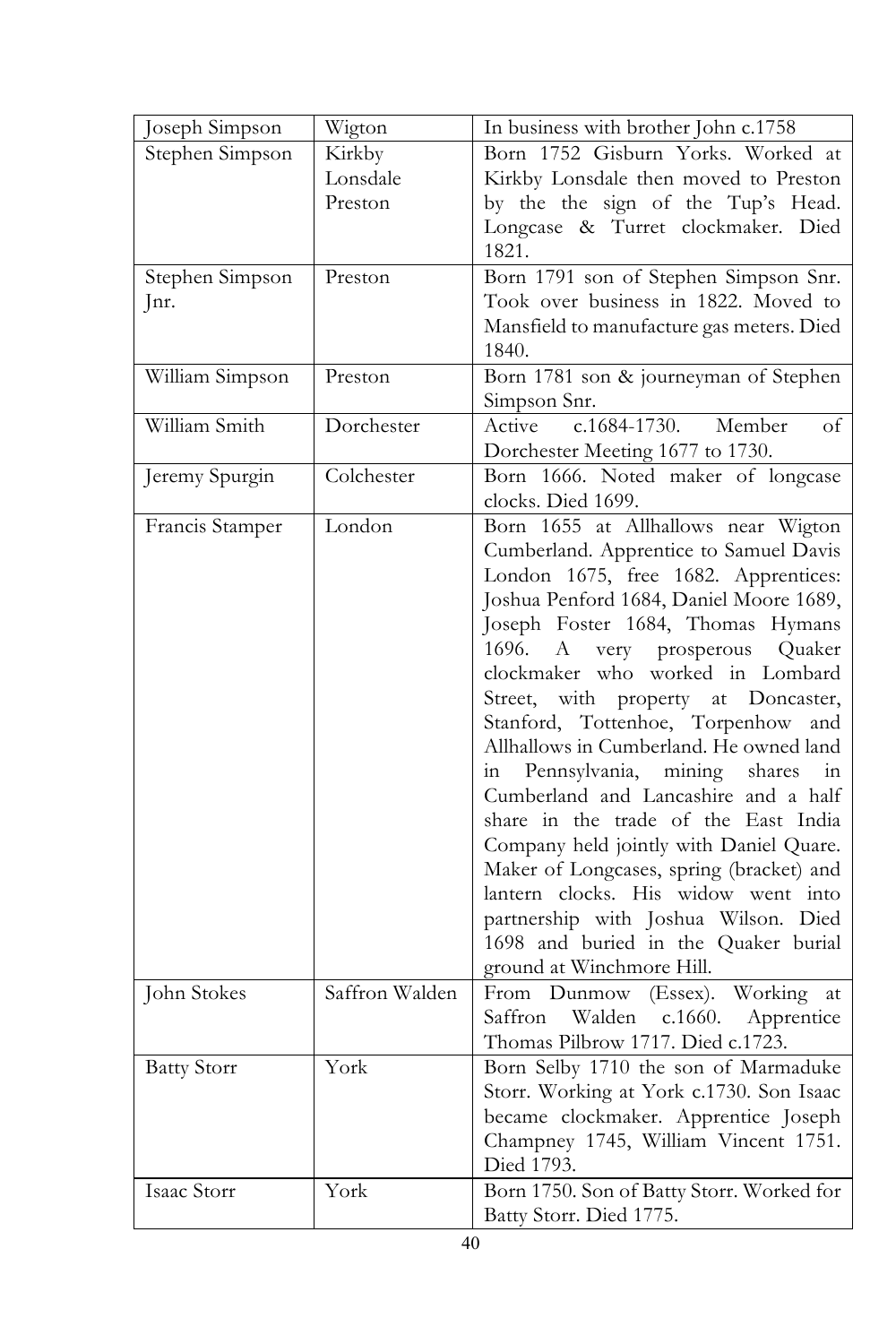| Jonathan Storr       | York           | Born 1739 the son of Batty Storr. Moved     |
|----------------------|----------------|---------------------------------------------|
|                      |                | to London by 1769. Left the Society of      |
|                      |                | Friends. Died 1812 and buried at Acomb      |
|                      |                | near York.                                  |
| Marmaduke Storr      | Selby          | Born 1667 Owstwick, East Riding. Moved      |
| Snr.                 |                | to Selby 1691. Also, owned a tannery. Sons  |
|                      |                | Marmaduke Jnr. And Batty Storr became       |
|                      |                | clockmakers. Married the daughter of        |
|                      |                | George<br>early Quaker<br>Canby<br>an       |
|                      |                | clockmaker.                                 |
| Marmaduke Storr      | Selby          | Born 1702 at Selby the son of Marmaduke     |
| Jnr.                 | London         | Snr. Said to have been apprentice to        |
|                      |                | Stephen Horseman of London. A partner       |
|                      |                | in Storr & Gibbs of London working          |
|                      |                | c.1741-1750. Died 1750.                     |
| Benjamin Stretch     | <b>Bristol</b> | Born c.1700 son of Samuel Stretch of        |
|                      |                | Leek. Moved to Bristol c.1723. Apprentice   |
|                      |                | Samuel Stretch 2. Died 1764. Buried         |
|                      |                | Bristol Quaker burial ground. Longcase      |
|                      |                | clocks and watches.                         |
| Daniel Stretch       | Salem County   | 1694<br>Born<br>at Leek,<br>emigrated<br>to |
|                      |                | Philadelphia with his father Peter Stretch  |
|                      |                | in 1703. Moved to Salem County in 1714.     |
|                      |                | Died c.1735.                                |
| Isaac Stretch        | Birmingham     | Born 1696 son of Samuel Stretch of Leek.    |
|                      |                | Moved to Birmingham with his father         |
|                      |                | c.1712. Apprentice Walter Sturley 1715.     |
|                      |                | Died at "the Watch out of Doors" 97 High    |
|                      |                | Street. Birmingham.                         |
| <b>Isaac Stretch</b> | Philadelphia   | Peter Stretch's grandson born 1714, the     |
|                      |                | son of Daniel Stretch. Worked as a          |
|                      |                | journeyman for his uncle Thomas.            |
|                      |                | Disowned in 1751 for enlisting in the       |
|                      |                | militia. Died after 1770.                   |
| James Stretch        | Birmingham     | Son of Samuel Stretch Snr. Worked from      |
|                      |                | c.1735-1770.                                |
| John Stretch         | Leek           | Born 1668 at Tatton Cheshire, brother of    |
|                      | <b>Bristol</b> | Samuel and Peter Stretch. Moved to          |
|                      |                | Bristol by 1703.                            |
| Joseph Stretch       | Birmingham     | The son of Samuel Stretch. Born c.1691      |
|                      |                | (after another infant brother of that name  |
|                      |                | died in 1690) Apprentice: John Walker       |
|                      |                | 1717.                                       |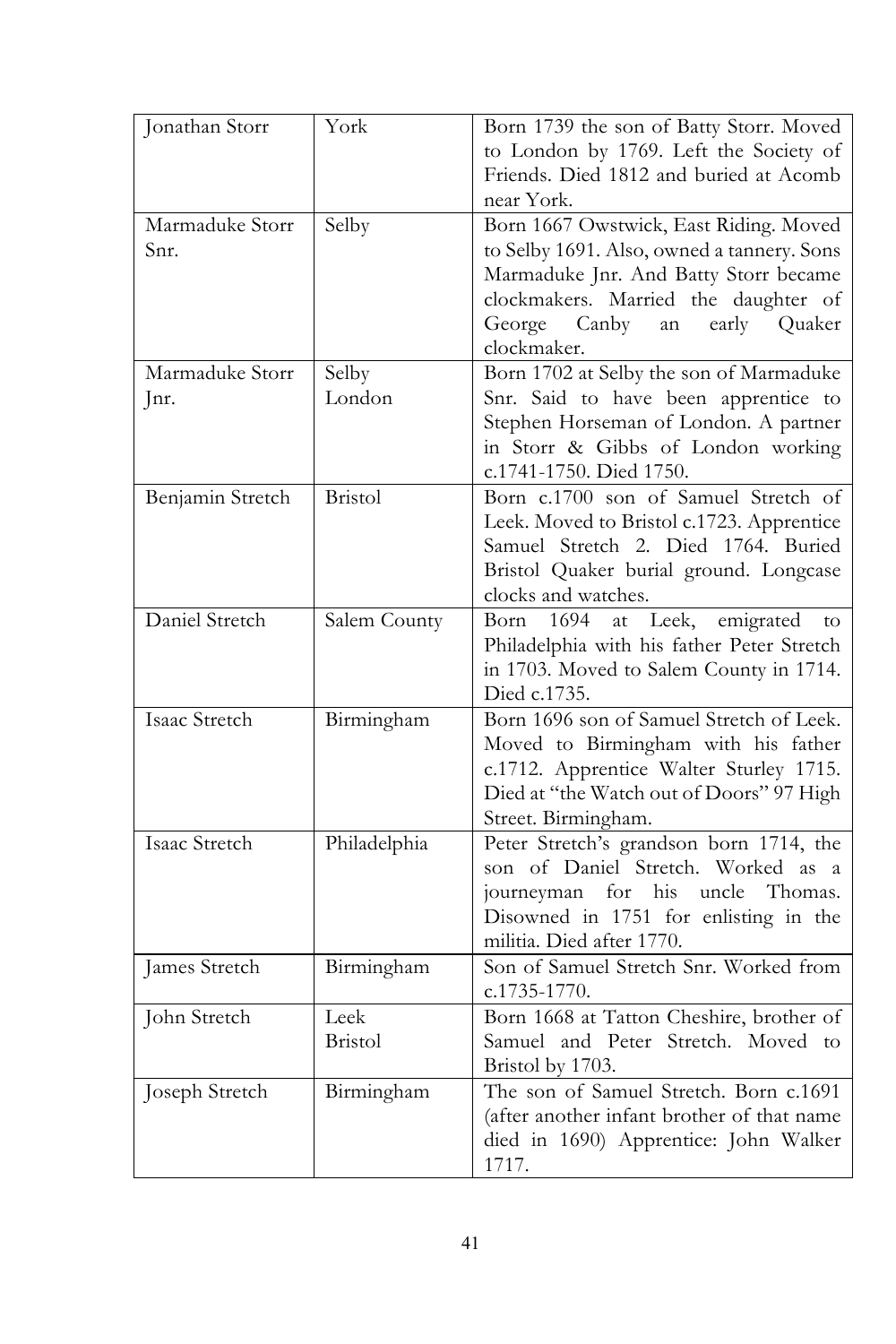| Peter Stretch          | Leek<br>Philadelphia                                  | Born 1670 Harpers Gate, Horton near<br>Leek, Staffordshire. Worked at Leek with<br>brother Samuel<br>Snr.<br>Emigrated<br>to<br>Philadelphia<br>in<br>1703<br>(arrival).<br>His<br>clockmaker sons Daniel (b.1694), Thomas<br>(b.1697) and William (b.1701) were all<br>born in Leek and trained by Peter Stretch<br>in Philadelphia. In business on the corner<br>of Front Street and Chestnut Street which<br>"Peter<br>Stretch's<br>became<br>known<br>as<br>Corner". Apprentices: John Davis and<br>Emmanuel Rose. Peter Stretch made<br>Lantern and longcase clocks at Leek and |
|------------------------|-------------------------------------------------------|--------------------------------------------------------------------------------------------------------------------------------------------------------------------------------------------------------------------------------------------------------------------------------------------------------------------------------------------------------------------------------------------------------------------------------------------------------------------------------------------------------------------------------------------------------------------------------------|
|                        |                                                       | was a prolific maker of American tallcase<br>clocks<br>in Philadelphia. Became<br>Philadelphia common councilman in 1708.<br>of America's<br>One<br>most<br>famous<br>clockmakers. Died 1746.                                                                                                                                                                                                                                                                                                                                                                                        |
| Samuel Stretch<br>Snr. | Leek<br>Wolverhampton<br>Birmingham<br><b>Bristol</b> | Born 1657 at Tatton Cheshire, elder<br>brother of John and Peter Stretch. Worked<br>in Stockwell Street, Leek. Sons Benjamin<br>and Samuel Jnr. Became clockmakers.<br>Moved to Rotten Row, Wolverhampton<br>1697 where the building was licenced as a<br>Meeting House. Moved to Birmingham<br>1712 and then finally to Keysham Bristol<br>by 1714 to join Brother John. Died 1732.<br>Longcase and Lantern clocks.                                                                                                                                                                 |
| Samuel Stretch<br>Jnr. | <b>Bristol</b><br>Philadelphia                        | Son of Samuel Stretch Snr. Left England in<br>c.1711 to join his uncle Peter Stretch in<br>Philadelphia where he died in 1732.                                                                                                                                                                                                                                                                                                                                                                                                                                                       |
| Thomas Stretch 1       | Philadelphia                                          | Born 1697. Leek the son of Peter Stretch.<br>Took over his father's business. Made the<br>turret clock for the State House in 1753.<br>Disowned by Philadelphia M.M. for<br>marrying outside the Society of Friends in<br>1743. Died 1765. Prolific maker of Tallcase<br>clocks.                                                                                                                                                                                                                                                                                                     |
| Thomas Stretch 2       | Philadelphia                                          | Born 1741. Peter Stretch's grandson,<br>trained by his uncle Thomas Stretch in<br>Philadelphia. Moved to Burlington, New<br>Jersey. Disowned by Philadelphia M.M. in<br>1765 for drinking and neglect of his<br>business. Died 1770.                                                                                                                                                                                                                                                                                                                                                 |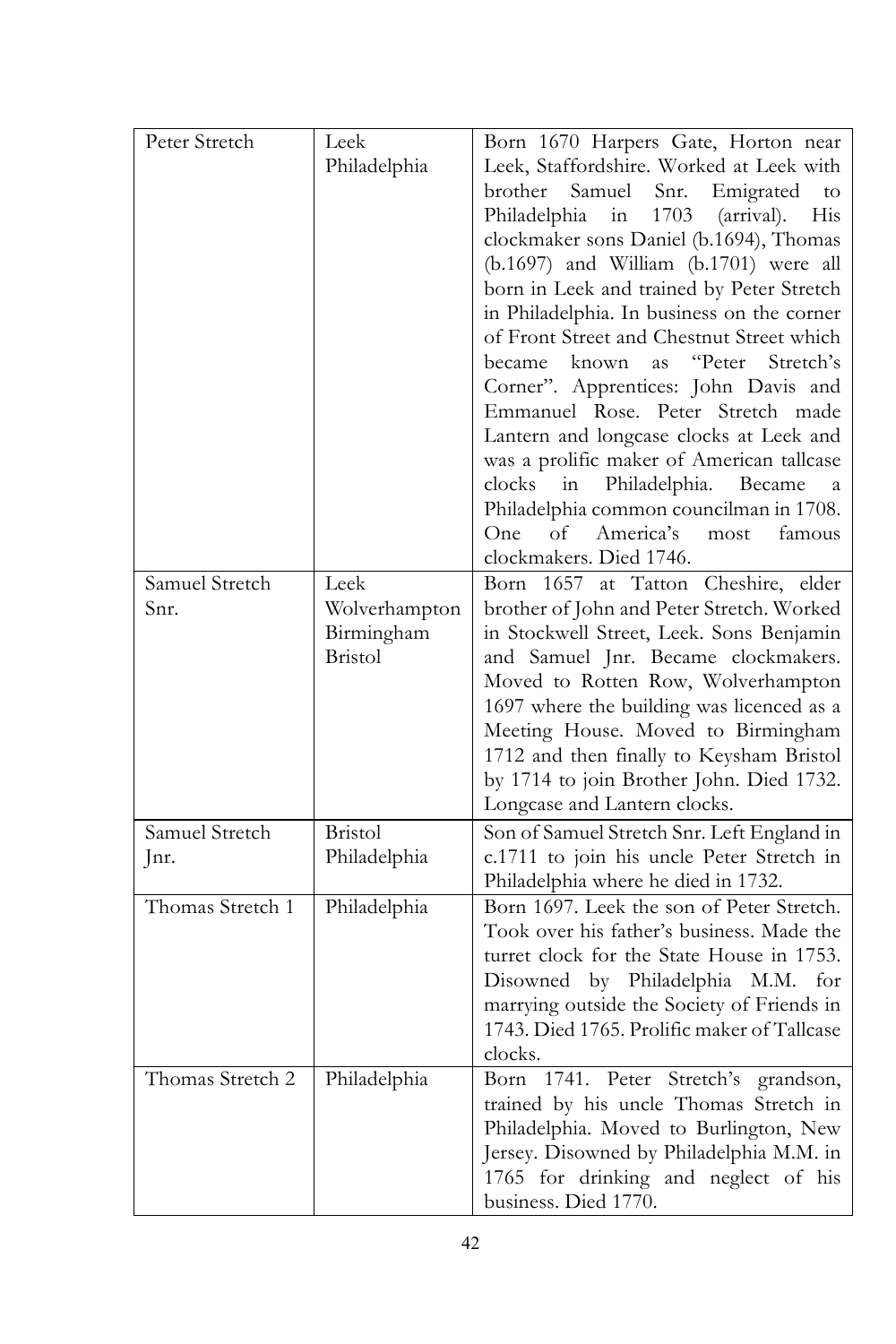| William Stretch      | Philadelphia        | Born 1701 Leek. Worked as a journeyman<br>for his father Peter Stretch. Died 1746.                                                                                                                                                                                                                                                                                                                                                                                                                                                           |
|----------------------|---------------------|----------------------------------------------------------------------------------------------------------------------------------------------------------------------------------------------------------------------------------------------------------------------------------------------------------------------------------------------------------------------------------------------------------------------------------------------------------------------------------------------------------------------------------------------|
| Daniel Tantum        | Nottingham<br>Derby | Born c.1690. Apprentice: William Barnard<br>of Newark. Worked at Nottingham from<br>c1714 then moved to Derby c.1741.<br>Disowned by Society of Friends for<br>marrying outside. Longcase and spring<br>(bracket) clocks.                                                                                                                                                                                                                                                                                                                    |
| Francis Tantum       | Loscoe              | Born 1674 Loscoe. Brought up by his<br>Quaker uncle. Appears to have been<br>disowned for marriage outside the Society<br>of Friends. Apprentices: Thomas Norman<br>1706, James Woolley 1712. Died c.1729. A<br>maker of good quality<br>well-known<br>longcase clocks.                                                                                                                                                                                                                                                                      |
| Jonathan Tantum      | Derby               | Son of Daniel Tantum. Died 1732.                                                                                                                                                                                                                                                                                                                                                                                                                                                                                                             |
| John Terry Snr       | York                | Thought to have been a Quaker. Worked<br>at York between 1706 until his death in<br>Trained each of his<br>1757.<br>sons<br><b>as</b><br>clockmakers.                                                                                                                                                                                                                                                                                                                                                                                        |
| John Terry Jnr.      | York                | Born c.1696 son of John Snr. Died 1783.                                                                                                                                                                                                                                                                                                                                                                                                                                                                                                      |
| Reuben Terry         | York                | Son of John Terry Snr. Free 1713 and<br>worked in York until at least 1724.                                                                                                                                                                                                                                                                                                                                                                                                                                                                  |
| Thomas Terry         | York                | Born c.1705 son of John Terry Snr.<br>Apprentice to his father 1720. Free 1733.                                                                                                                                                                                                                                                                                                                                                                                                                                                              |
| Robert Todd          | London              | Born c.1670. Apprentice of Daniel Quare<br>1684. Working until c.1740.                                                                                                                                                                                                                                                                                                                                                                                                                                                                       |
| William<br>Tomlinson | London              | Born c.1673. Free 1699. Worked in Miles<br>Lane, then near Royal Exchange then<br>White Hart Court, Gracechurch Street.<br>James Snelling<br>Apprentices:<br>1703,<br>Jonathan Newton 1708, Deveraux Bowby<br>1710, Joseph Taylor 1714. Master of<br>Clockmakers Company 1733. The famous<br>Quaker Physician Dr John Fothergill<br>lodged with him in White Hart Court from<br>1741. taking over the premises in 1747,<br>describing his lodgings<br>$T$ is<br>as<br>a<br>watchmaker in Whitehart Court next door<br>to the meeting house". |
| <b>Edward Thorp</b>  | Colchester          | Born 1752 son of Thomas Thorp. Moved<br>Bethnal<br>Green<br>London<br>c.1785.<br>to<br>Returned to Colchester c.1786. Died 1831.                                                                                                                                                                                                                                                                                                                                                                                                             |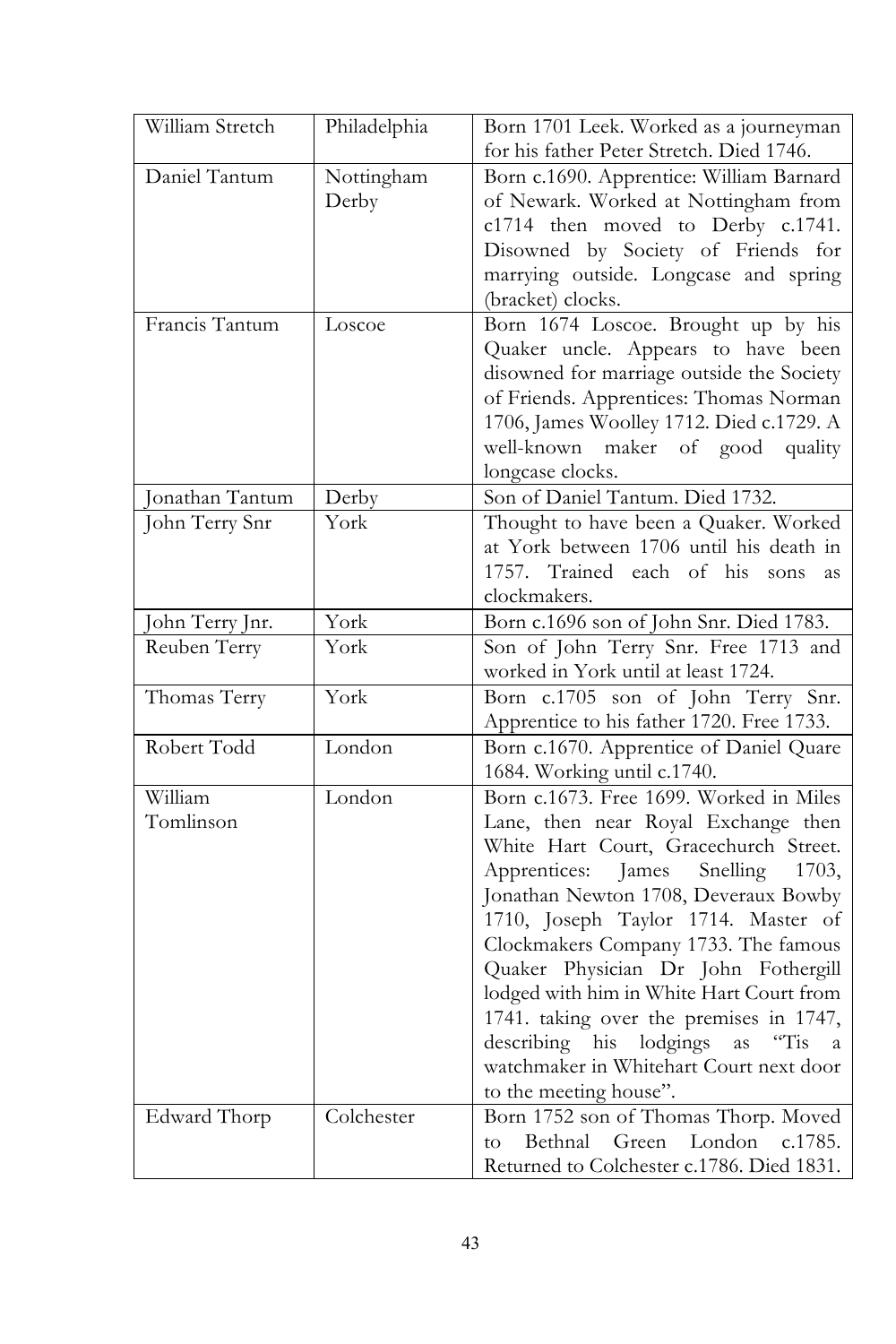| Thomas Thorp        | Colchester                              | Born 1717. Made clocks and watches from                                                                                                                                                                                                                                                                                                                                                                                                                   |
|---------------------|-----------------------------------------|-----------------------------------------------------------------------------------------------------------------------------------------------------------------------------------------------------------------------------------------------------------------------------------------------------------------------------------------------------------------------------------------------------------------------------------------------------------|
|                     |                                         | premises in St. Runwald's parish. Elected<br>overseer of the poor in 1748. Died 1804.                                                                                                                                                                                                                                                                                                                                                                     |
| Richard Tyler       | Wallingford                             | Born 1733. Apprentice to Richard Gilkes<br>of Adderbury. Moved to Wallingford 1756.<br>Apprentices Daniel White 1769, Robert<br>Keate 1775, William Panter 1781. Retired<br>to Adderbury. Died 11.6.1800 - buried in<br>Adderbury Quaker burial<br>ground.<br>Longcase clocks.                                                                                                                                                                            |
| Thomas Virgo        | London                                  | Born c.1660 Thetford. Apprentice to<br>Samuel Davis 1674. Free 1682. Apprentice<br>Robert Baldwin 1682. Died 1685. Lantern<br>clocks.                                                                                                                                                                                                                                                                                                                     |
| Thomas<br>Wagstaffe | London                                  | Born 1724 at Banbury. Moved to London.<br>Worked in Gracechurch Street. Famous<br>Quaker clockmaker who traded widely<br>with American Quakers visiting the<br>London Yearly Meeting. Gave gallery<br>clock to Pennsylvania Hospital. Wrote<br>"Piety Promoted" published in the 1750's.<br>Retired to Stockwell Surrey then finally to<br>Chipping Norton in 1802 where he died.<br>Longcase & spring (bracket) clocks inc.<br>automaton bracket clocks. |
| Richard Wall        | <b>Bristol</b>                          | Free 1631. Clockmaker and goldsmith                                                                                                                                                                                                                                                                                                                                                                                                                       |
| John Wells Snr.     | Shipston on Stour                       | Byfield, Nortants.<br>Born<br>1749<br>at<br>Apprentice to Thomas Gilkes<br>of<br>3<br>Charlbury in 1766. Worked at Sibford<br>Apprentices:<br>Gower.<br>John<br>Gilkes<br>(Chipping Norton) 1789, Thomas Heydon<br>1794. Member of Armscote and Shipston<br>PM's Trained sons John Jnr. & Thomas.<br>Died 1810. Maker of hoop and spike<br>clocks in the North Oxfordshire Quaker<br>tradition.                                                           |
| John Wells Jnr.     | Shipston on Stour<br>Chipping<br>Norton | Born 1787 son of John Wells Snr. In<br>partnership with brother Thomas before<br>moving to Chipping Norton, where he was<br>disowned at Charlbury M.M. for immoral<br>behaviour in 1820. Returned to Shipston in<br>later life & re-admitted to Shipston P.M.<br>Died c.1847.                                                                                                                                                                             |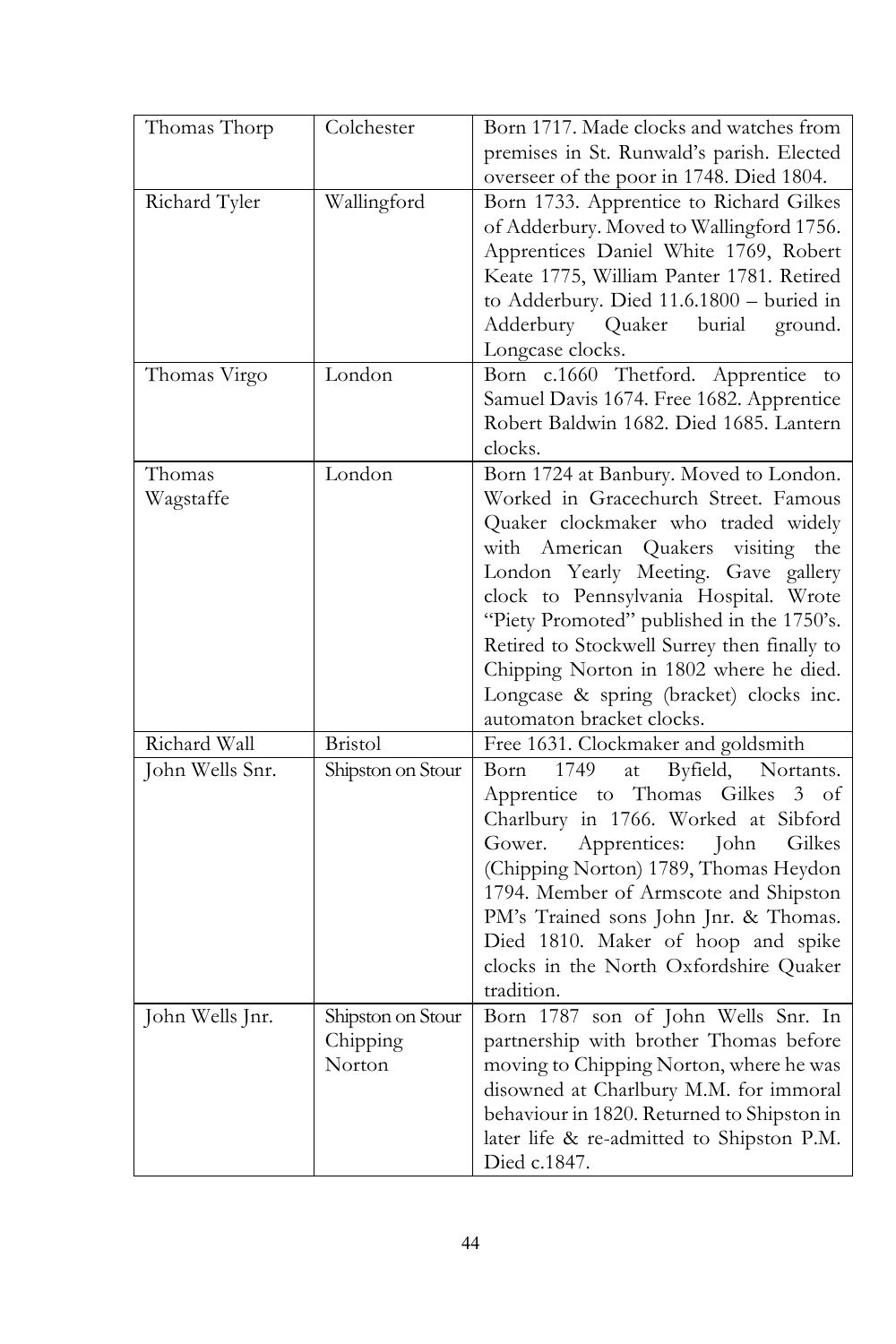| Thomas Wells           | Shipston on              | Born 1786 son of John Wells Snr. Took                                                                                                                                                                                                                                                                                                                           |
|------------------------|--------------------------|-----------------------------------------------------------------------------------------------------------------------------------------------------------------------------------------------------------------------------------------------------------------------------------------------------------------------------------------------------------------|
|                        | Stour                    | over family business in 1810, then in                                                                                                                                                                                                                                                                                                                           |
|                        |                          | partnership with brother John. Died 1855.                                                                                                                                                                                                                                                                                                                       |
| Joseph Williams        | Adderbury                | Born Adderbury 1762. Apprentice to<br>Richard Gilkes of Adderbury. Son William<br>became a clockmaker. Died 1835 and<br>buried in<br>Adderbury Quaker<br>burial<br>ground.                                                                                                                                                                                      |
| William Williams       | Adderbury                | of Joseph Williams.<br>1793<br>Born<br>son<br>Baptised into the Church of England as an<br>adult in 1820. Re-admitted to Adderbury<br>PM in later life. Died 1862 and buried in<br>Adderbury Quaker burial<br>ground.<br>Longcase and fusee wall clocks.                                                                                                        |
| Joseph<br>Williamson   | London                   | Thought to have been a Quaker. Working<br>in Clements Lane. Apprentices: Joseph<br>Grove 1681, Isaac Johnson 16989, Samuel<br>Jenkins 1712 and William Williamson<br>of<br>1717.<br>Master<br>the<br>Clockmakers<br>Company 1724. Well known for his<br>equation of time clocks and most probably<br>element<br>supplied<br>that<br>to<br>other<br>clockmakers. |
| Joshua Wilson          | London                   | Born c.1675. Apprentice to William Fuller<br>1688. Apprentices Benjamin Rouse 1698,<br>Joseph Reckless 1702. In partnership with<br>the widow of Francis Stamper in 1699.<br>Died c.1714. Longcases and lantern clocks.                                                                                                                                         |
| John Whitfield         | Clifton Near<br>Penrith  | Born 1706. Worked at Clifton from c.1743<br>Disowned 1744. Died 1789.                                                                                                                                                                                                                                                                                           |
| Joseph Wilkinson 1     | Wigton                   | Born 1710. Thought to have been<br>apprentice to John Sanderson of Wigton<br>c.1724. Died 1790.                                                                                                                                                                                                                                                                 |
| William Wilkinson      | Wigton<br>Penrith        | Born 1758, son of Joseph Wilkinson.<br>Moved to Penrith c.1790, finally to<br>Eamont Bridge c.1818. Died 1824.                                                                                                                                                                                                                                                  |
| Joseph<br>Williamson 2 | Penrith Eamont<br>Bridge | Born 1788 son of William Wilkinson.<br>Succeeded father of Eamont Bridge before<br>moving to Annan in Scotland. Died 1855.                                                                                                                                                                                                                                      |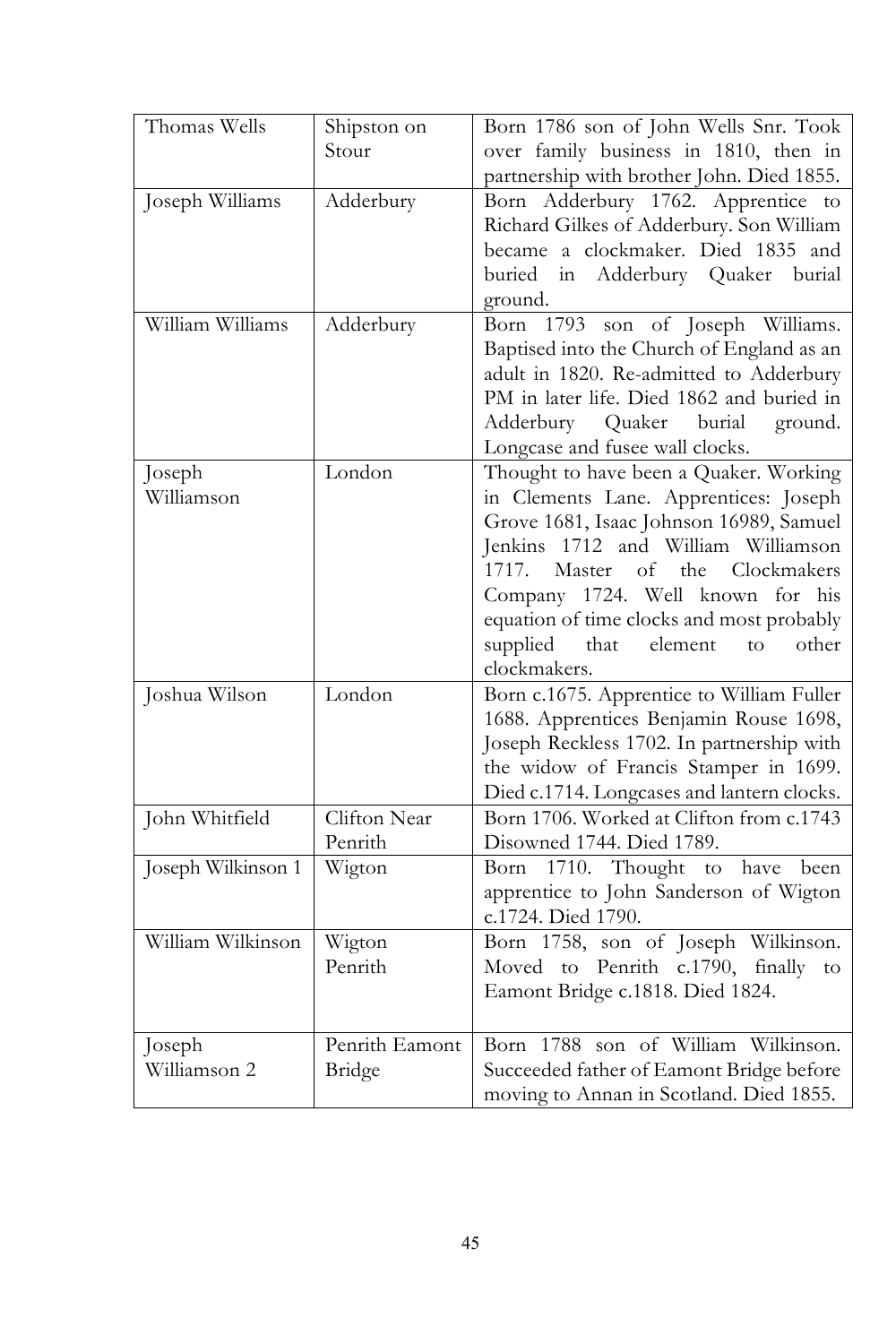#### **Bibliography**

Bates, K. 1980. *Clockmakers of Northumberland and Durham*. Morpeth: Pendulum.

- Beeson, C.F.C. 1989. *Clockmaking in Oxfordshire 1400-1850.* Oxford: University of Oxford Museum of the History of Science.
- Beeson, C.F.C. 1971. *English Church Clocks 1280-1850*. Chichester: Phillimore.
- Bird, C&Y. 1996. *Norfolk and Norwich Clocks and Clockmakers*. Chichester: Phillimore.
- Camerer-Cuss, T.P. 1967. *The Country Life of Book Watches*. London: Country Life.
- Davies, E. 2007. *Greater Manchester Clocks and Clockmakers*. Ashbourne: Mayfield.
- Dowler, G.1984. *Gloucestershire Clock and Watchmakers*. Chichester: Phillimore.
- Eckhardt, G. 1955. *Pennsylvania Clocks and Clockmakers*. New York: Devon-Adair.
- Fennimore, D. & Hohmann, F. lll. 2013.*Stretch America's First Family of Clockmakers*. Winterthur. Delaware: Winterthur Museum.
- Haggar, A. & Miller, L. 1974. *Suffolk Clocks and Clockmakers*, Ticehurst: Antiquarian Horological Society, and *Supplement* 1979.
- Howse, D. 1969. 'Captain Cook's Marine Timepieces Part 1: the Kendall Watches', *Antiquarian Horology* Vol. 6/4, pp. 190 – 205.
- Loomes, B. 1976., *Country Clocks and their London Origins*. Newton Abbot: David and Charles.
- Loomes, B. 1997. *Clockmakers of Northern England*. Ashbourne: Mayfield.
- Loomes, B. 2014. *Clockmakers of Britain 1286-1700*. Ashbourne: Mayfield.
- Marshall, T. 2013. *The Quaker Clockmakers of North Oxfordshire*. Ashbourne: Mayfield.
- Mason, B. 1969. *Clockmakers and Watchmakers in Colchester*. London: Country Life.
- Moore, A.J. 1998. *The Clockmakers of Somerset*. Self-published.
- Moore, D. 2003. *British Clockmakers & Watchmakers Apprentice Records 1710-1810*. Ashbourne: Mayfield.
- Pace. D. 2013. 'The Pace Family of Quaker Clockmakers' *Antiquarian Horology*  Vol.34. March, pp. 60 – 71.
- Ponsford, C. 1985. *Devon Clocks and Clockmakers*. Newton Abbot: David and Charles.
- Tribe, T., & Whatmoor, P. 1981., *Dorset Clocks and Clockmakers with a Supplement on the Channel Islands.* Oswestry: Tanat Books.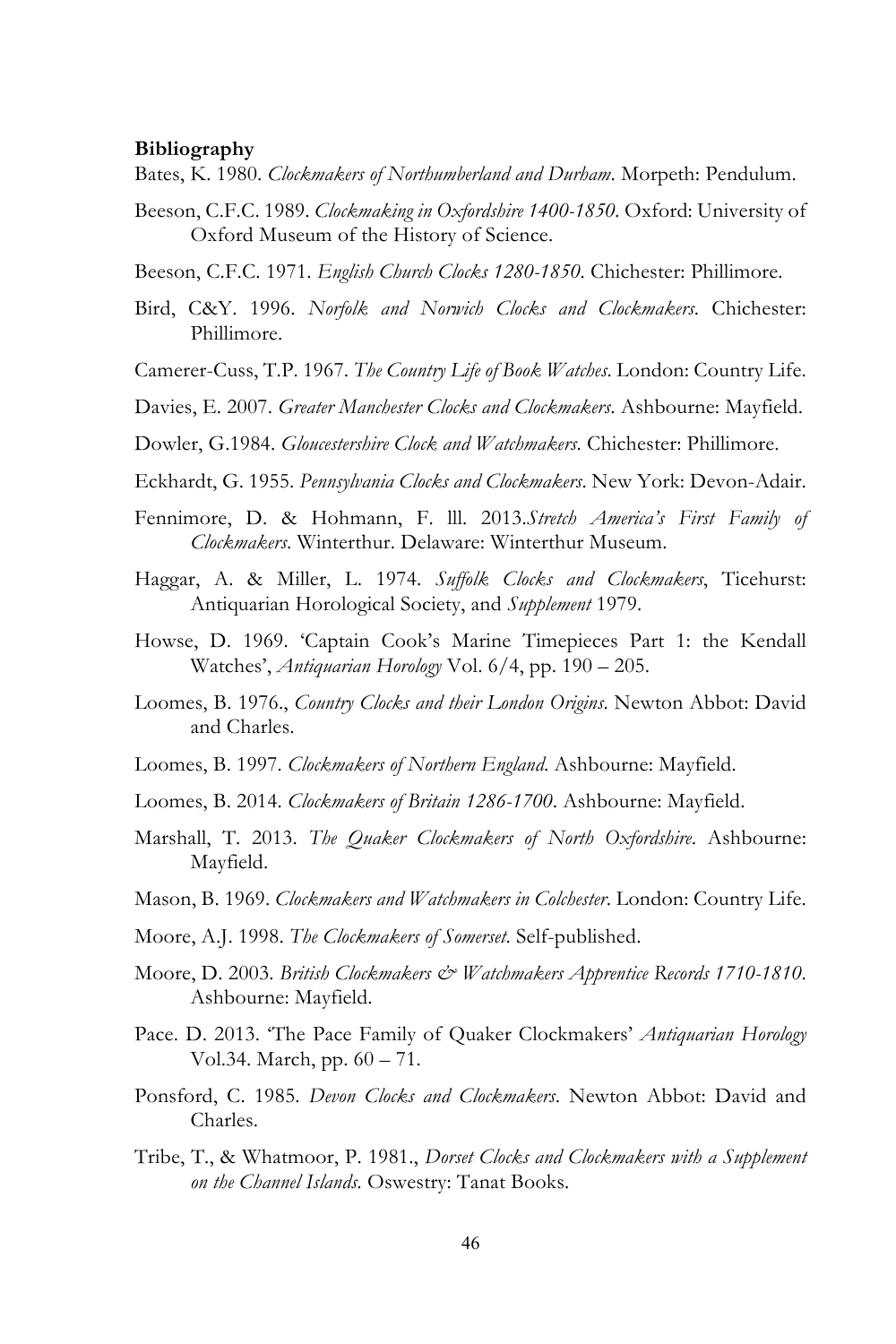Turner, G. L'E. 1967. 'The Auction Sale of Larcum Kendall's Workshop, 1790.' *Antiquarian Horology* Vol.5 (8), pp. 269-75.

White, G. 1989. *English Lantern Clocks*. Woodbridge: Antique Collectors Club.

- Wilbourn, A. & Ellis, R. 2001. *Lincolnshire Clock, Watch & Barometer Makers*. Lincoln: Hansord, Ellis and Wilbourn.
- Young, J. 2004. *Wiltshire Watch and Clockmakers Vol. 1*. Trowbridge: Sedgehill.
- Young, J. 2006. *Wiltshire Watch and Clockmakers Vol. 2*. Trowbridge: Sedgehill.
- Young, J. 2012. *Wiltshire Watch and Clockmakers Vol. 3*. Trowbridge: Sedgehill.

| Arbor:                    | An axel on which is mounted a wheel or pinion (or       |
|---------------------------|---------------------------------------------------------|
|                           | other rotating part).                                   |
| Automaton:                | A clock with animated figures, usually located in       |
|                           | the arch of the dial, triggered by the going, striking, |
|                           | musical, or repeating train.                            |
| Balance:                  | horizontal wheel (usually iron)<br>pushed<br>A          |
|                           | alternatively backwards and forwards by the clock       |
|                           | wheel train, regulating its speed.                      |
| <b>Bracket Clock:</b>     | Spring driven clock normally displayed on a mantel      |
|                           | piece, on furniture or a wall bracket.                  |
| Crown Wheel:              | The escape wheel of a verge escapement, its teeth       |
|                           | are parallel to its length.                             |
| Crutch:                   | A thin iron or steel rod attached to the escapement-    |
|                           | pallet arbor, which connects it the pendulum.           |
| Escapement:               | That part of the movement, which controls the           |
|                           | release of motive power.                                |
| <b>Anchor Escapement:</b> | A type of recoil escapement of anchor or lunette        |
|                           | shape where the escape wheel recoils after the          |
|                           | pallet has arrested the wheel tooth, mounted on a       |
|                           | horizontal arbor in the same plane as the escape        |
|                           | wheel; from one end of this the long pendulum           |
|                           | receives its impulse through a crutch attached to       |
|                           | the anchor arbor. Used on weight driven clocks          |
|                           | after 1670.                                             |

# **GLOSSARY**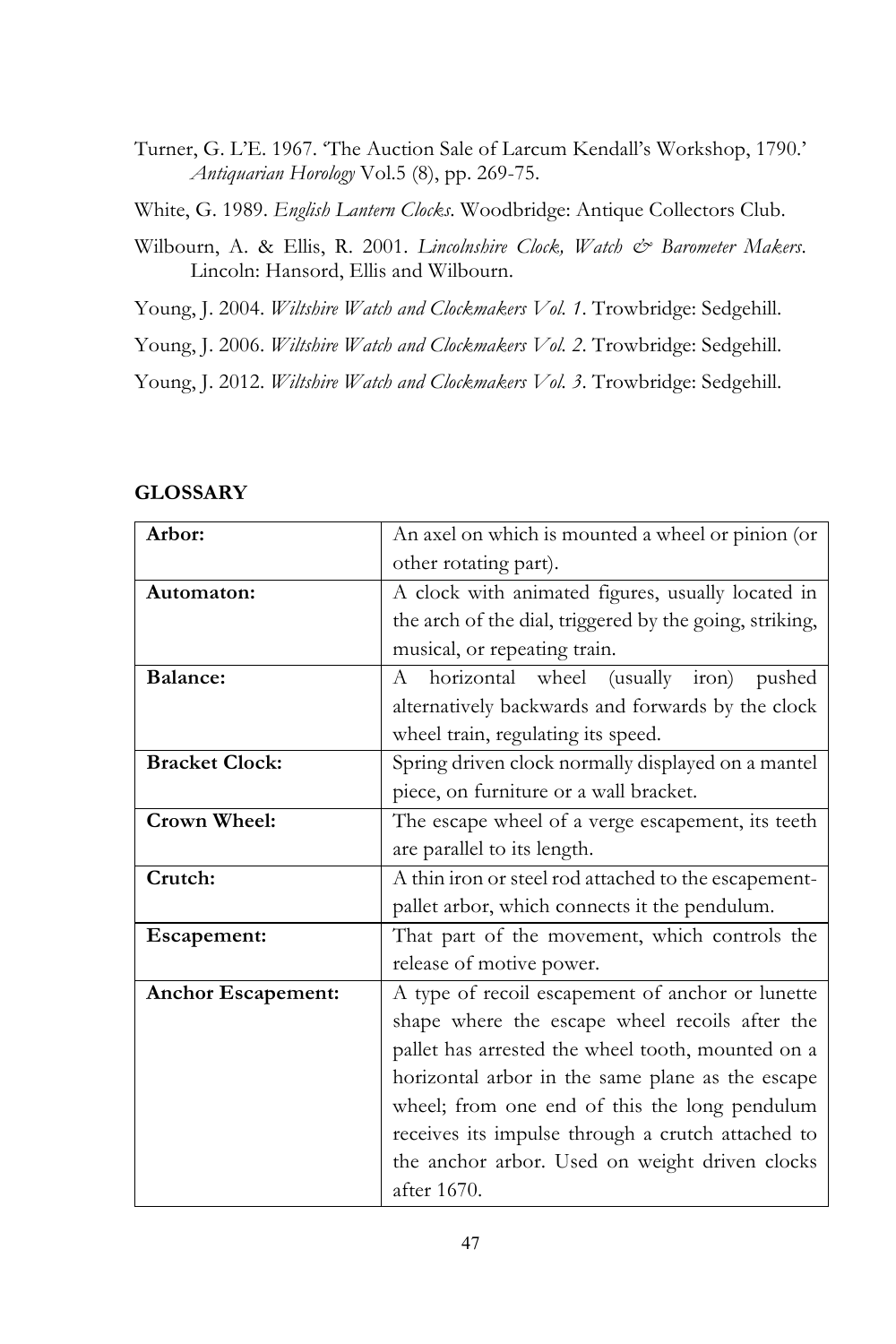| <b>Deadbeat Escapement:</b> | An escapement whereby the escape wheel does not             |
|-----------------------------|-------------------------------------------------------------|
|                             | recoil, used in regulatory timepieces.                      |
| Verge Escapement:           | Early form of escapement, in which two pallets at           |
|                             | 90 degrees on the verge staff are pushed                    |
|                             | alternatively aside by the teeth of the crown wheel         |
|                             | to impart oscillatory motion to a balance or                |
|                             | pendulum.                                                   |
| Foliot:                     | The earliest type of regulator used in English              |
|                             | clocks before c.1700. Consists of a horizontal bar          |
|                             | placed across the top of an upright verge, toothed          |
|                             | at each end which oscillates first one way then the         |
|                             | other, small weights are attached each end and              |
|                             | moved along for regulation.                                 |
| Fusee:                      | A mainspring equalizer in the form of a spirally            |
|                             | grooved truncated cone with the great wheel                 |
|                             | mounted upon it.                                            |
| Hoop & Spike Clock:         | A posted frame 30-hour duration clock with an               |
|                             | iron hoop, riveted to the top plate for hanging             |
|                             | from a hook and iron spikes projecting from the             |
|                             | back posts for stability.                                   |
| <b>Lantern Clock:</b>       | The 19th century name given to a brass four posted          |
|                             | short duration or 30-hour weight driven clock with          |
|                             | castings, variously<br>described<br>decorative<br><b>as</b> |
|                             | Chamber, House or Balance clocks in the 17th                |
|                             | century.                                                    |
| Pallet:                     | The part of an escapement acting upon the teeth             |
|                             | on a wheel.                                                 |
| <b>Passing Strike:</b>      | A simple striking mechanism where the bell                  |
|                             | hammer is operated direct from the motion work              |
|                             | (the gears which drive the hands).                          |
| Remontoire:                 | A devise (usually a spring) wound by the train and          |
|                             | discharged at regular intervals, to secure a more           |
|                             | constant force to the escapement.                           |
| Ring & Zig Zig:             | A pattern of radial dial engraving, comprising              |
|                             | alternate concentric circles and free hand engraving        |
|                             | in the form of zig zags or wrigglework, exclusive to        |
|                             |                                                             |
|                             | the North Oxfordshire Quaker clockmakers of the             |